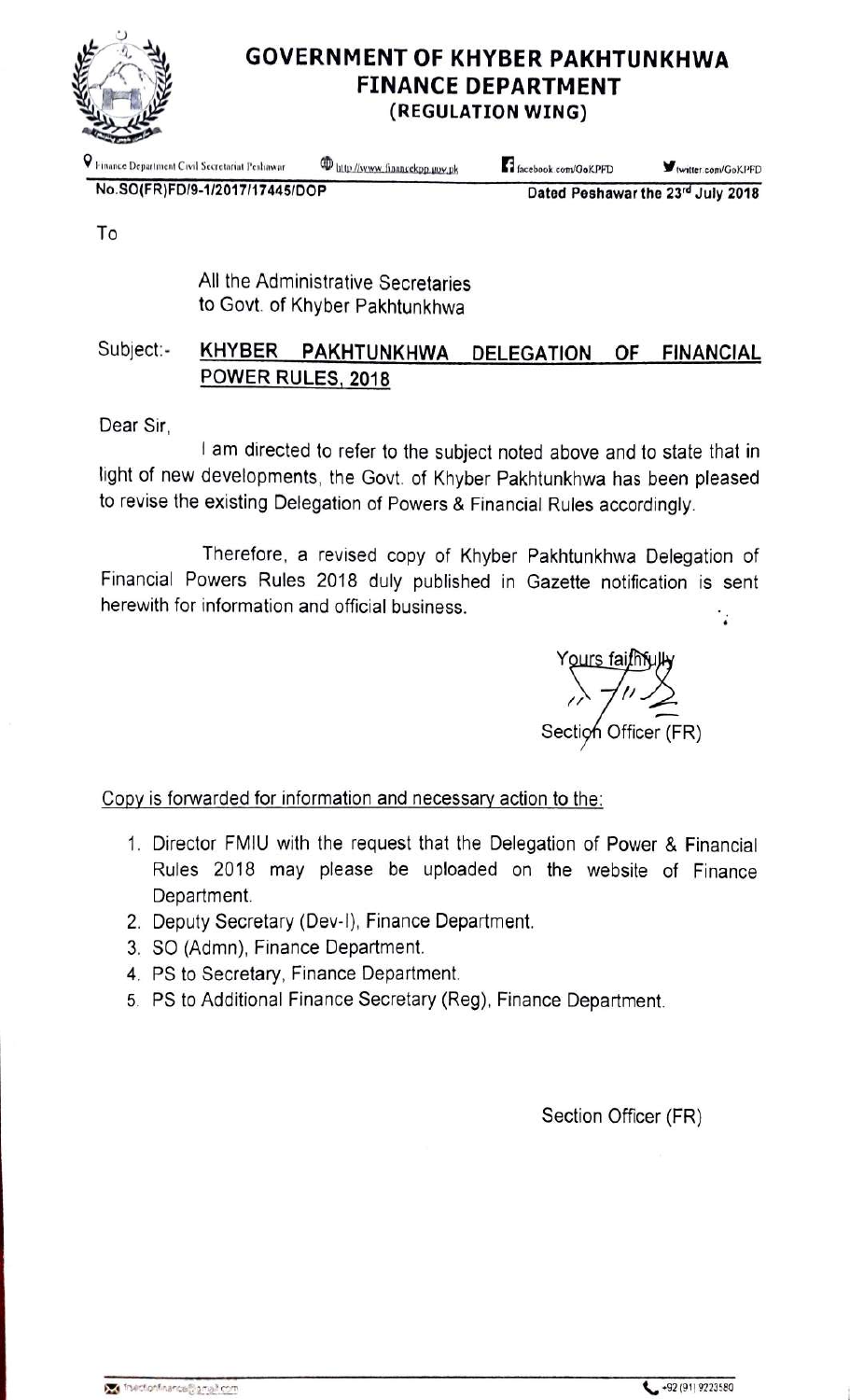

# KHYBER PAKHTUNKHWA DELEGATION OF FINANCIAL POWERS RULES, 2018

*Effective from 1st July, 2018*

Government of Khyber Pakhtunkhwa Finance Department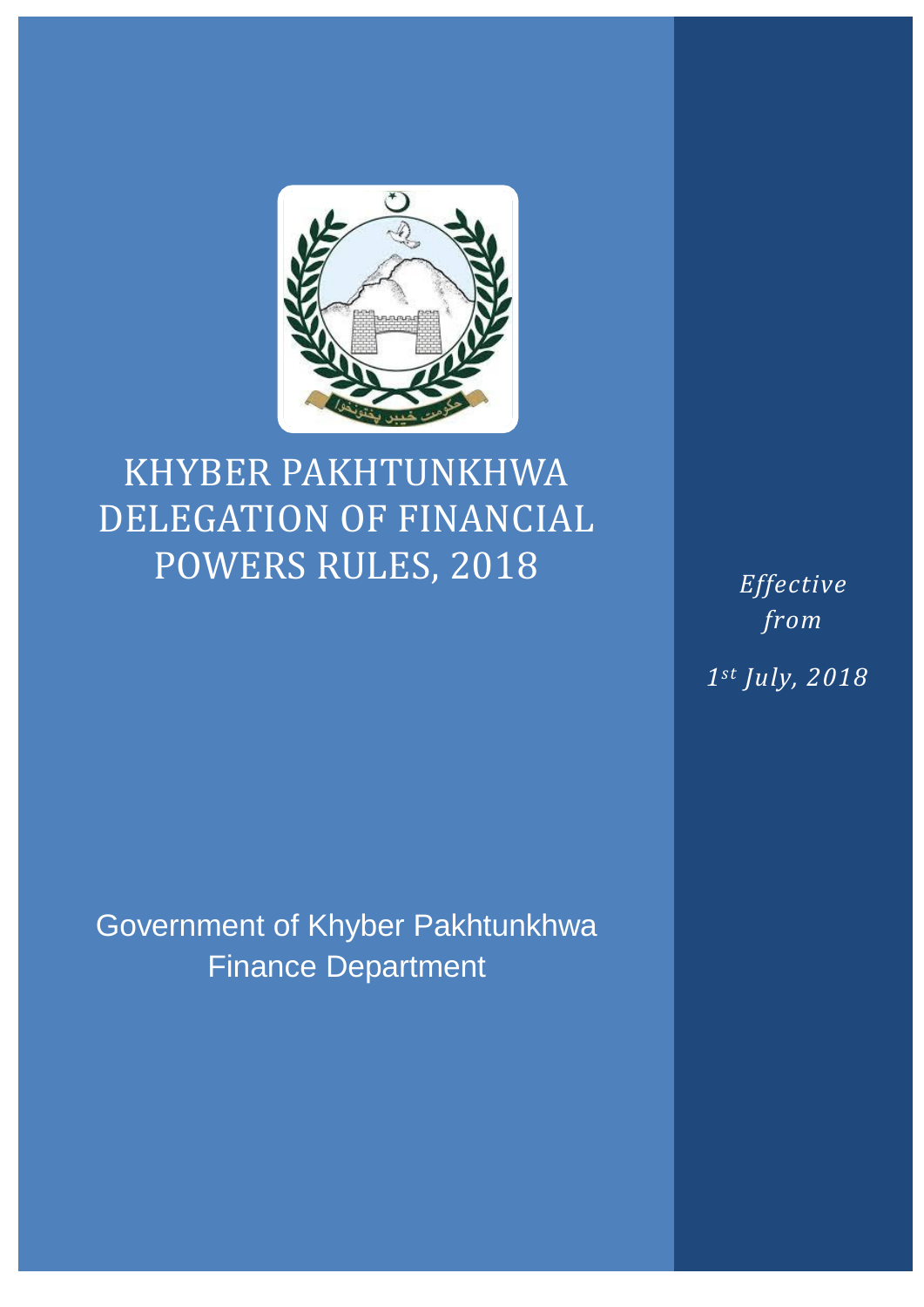

### **Preface**

<span id="page-2-0"></span>The Delegation of Financial Powers Rules serves as the cornerstone to govern public expenditure management. The Khyber Pakhtunkhwa Delegation of Powers under the Financial Rules and Powers of Re-appropriation Rules, 2001 remained in vogue for quite an extended time period. Hence, there has been a felt need to review and update these rules for bolstering adequate competency in financial powers to the public sector entities aimed at improved public service delivery. The budgetary reforms of the Government of Khyber Pakhtunkhwa under Medium Term Budgetary Framework (MTBF) also warranted provisioning of sufficient executive flexibility to have a composite systematic change for greater results orientation.

A methodical evidential review of the existing framework and associated rules by Finance Department entrenched with the elements of greater quality assurance via internal and external peer reviews led the realization of Khyber Pakhtunkhwa Delegation of Financial Powers Rules, 2018.

Salient features exhibited by these rules include: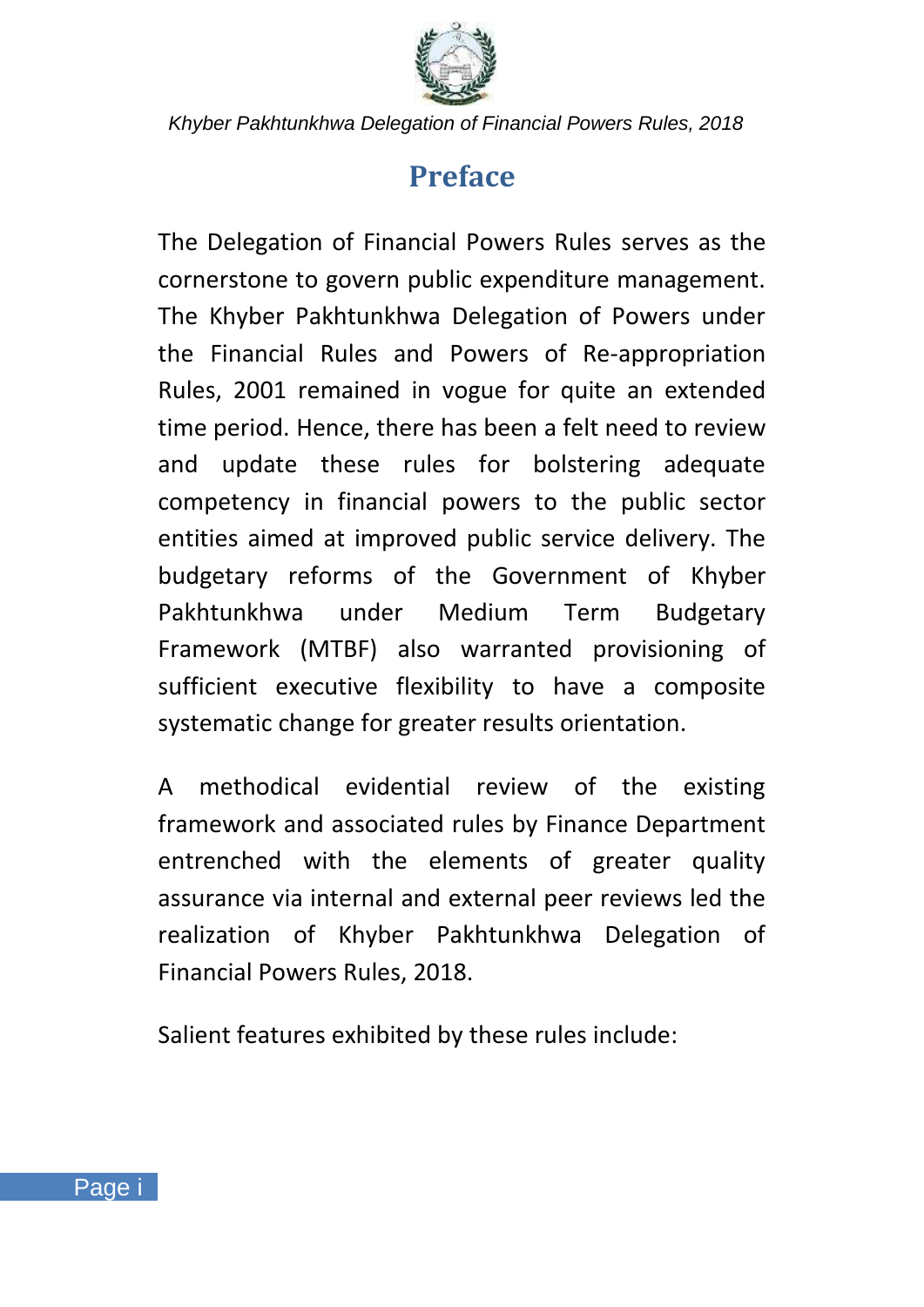

- 1. Structural reformation ensuring a unified, dynamic, consistent, and principles based framework easing implementation and updation.
- 2. Enhanced financial powers to spur operational efficiencies via up-gradation in categorization of officers and extent of delegated financial powers.
- 3. Versatility of application across the board.
- 4. Compatibility with planning and budgetary regime under the country-wide scheme of classification driven by Chart of Accounts.

These rules are deemed instrumental in fostering fiscal discipline, prudent financial management and good governance. More powers surely warrant more responsibility and accountability of those who are delegated with these powers. The role of the Principal Accounting Officers is of paramount significance towards this end.

I must thank the untiring commitment and dedicated efforts of Mr. Jehanzeb Parwez Advisor PFM and Mr. Fiaz Alam Deputy Secretary along with all team members in Finance Department.

> **Shakeel Qadir Khan** Secretary Finance Dated:  $1<sup>st</sup>$  July, 2018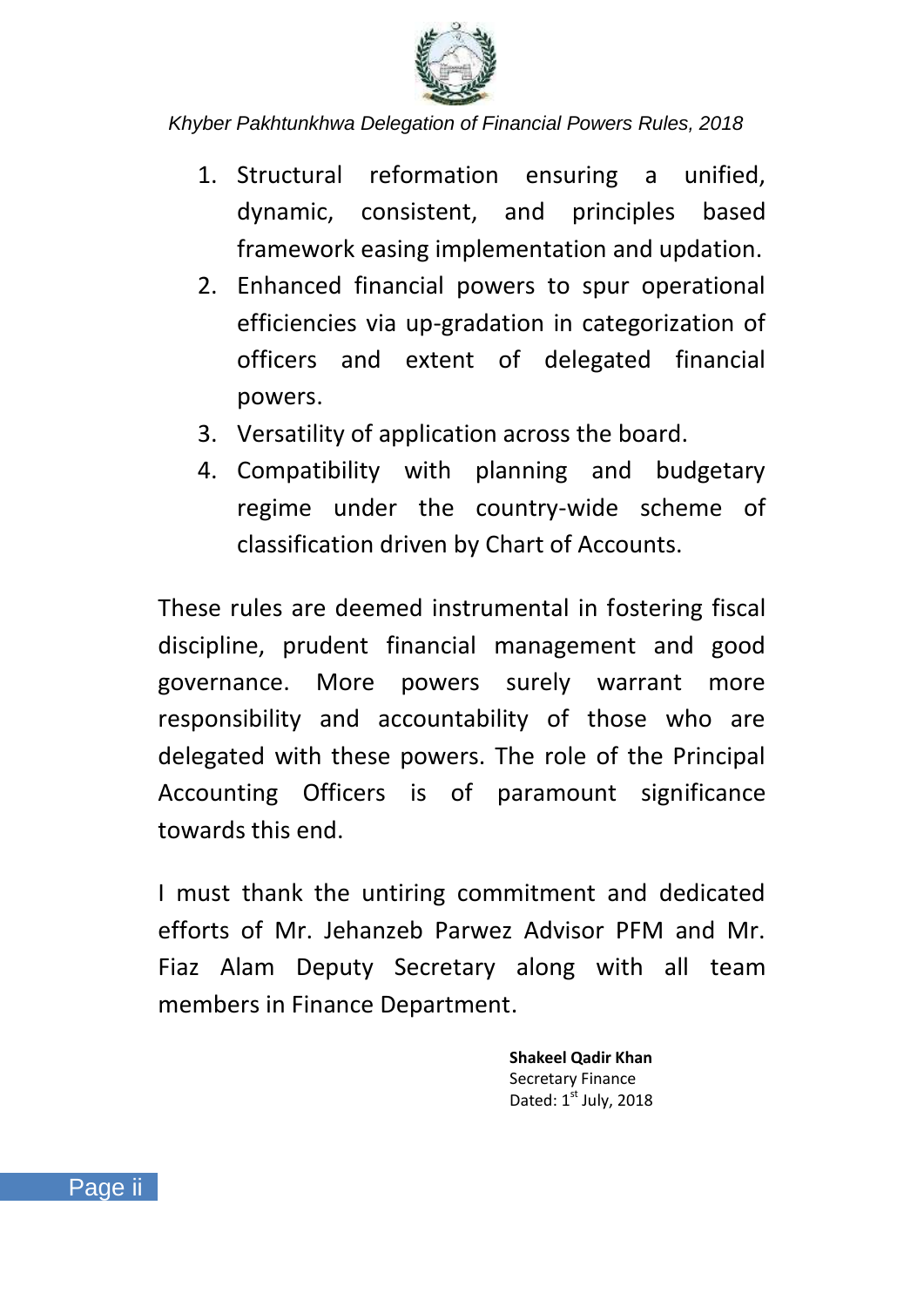

## **Table of Contents**

| 1.                 |                                                     |  |
|--------------------|-----------------------------------------------------|--|
| 2.                 |                                                     |  |
| 3.                 |                                                     |  |
|                    | First Schedule - Categorization of Officers  6      |  |
| 1.                 |                                                     |  |
| $\overline{2}$ .   |                                                     |  |
| 3.                 |                                                     |  |
| $\boldsymbol{4}$ . |                                                     |  |
|                    | Second Schedule - Powers Common to All  8           |  |
|                    | Third Schedule - Special Powers 17                  |  |
| 1.                 |                                                     |  |
| 2.                 |                                                     |  |
| 3.                 |                                                     |  |
| 4.                 | Elementary & Secondary Education Department 22      |  |
| 5.                 |                                                     |  |
| 6.                 | Establishment & Administration Department 26        |  |
| 7.                 |                                                     |  |
| 8.                 | Higher Education, Archives & Libraries Department28 |  |
| 9.                 |                                                     |  |
| 10.                |                                                     |  |
| 11.                |                                                     |  |
| 12.                |                                                     |  |
| 13.                | Public Health Engineering Department 33             |  |
| 14.                |                                                     |  |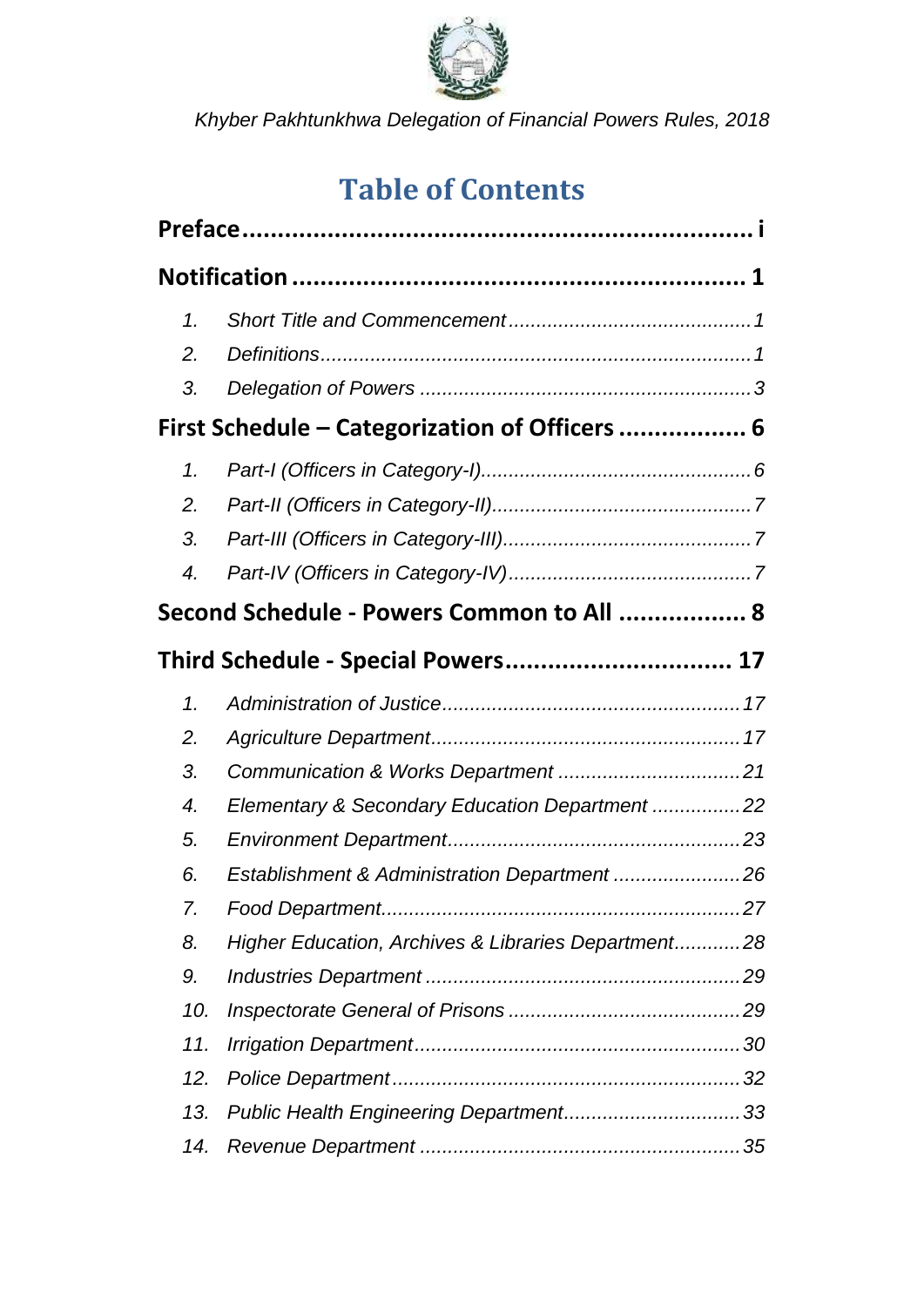

## **Notification**

<span id="page-5-0"></span>**No.SO(FR)/FD/9-1/2018/DOP/17441.** In exercise of the powers conferred under Article 119 of the Constitution of the Islamic Republic of Pakistan, Governor of the Khyber Pakhtunkhwa is pleased to make the following rules.

### <span id="page-5-1"></span>**1. Short Title and Commencement**

1) These rules may be cited as the Khyber Pakhtunkhwa Delegation of Financial Powers Rules, 2018.

2) These shall come into force at once and shall apply throughout the Government of Khyber Pakhtunkhwa.

### <span id="page-5-2"></span>**2. Definitions**

- 1) In these rules, unless the context otherwise requires:
	- a) **"Administrative Department"** means a selfcontained administrative unit in the Khyber Pakhtunkhwa Secretariat responsible for the conduct of business of Government in a distinct and specified sphere and such other department or administrative unit declared as such by the Government;
	- b) **"Attached Department"** means a department notified as such by the Establishment and Administration Department;
	- c) **"Autonomous/Semi-Autonomous Bodies"** Those entities/organizations/bodies corporate / authorities or any other special institution declared as such by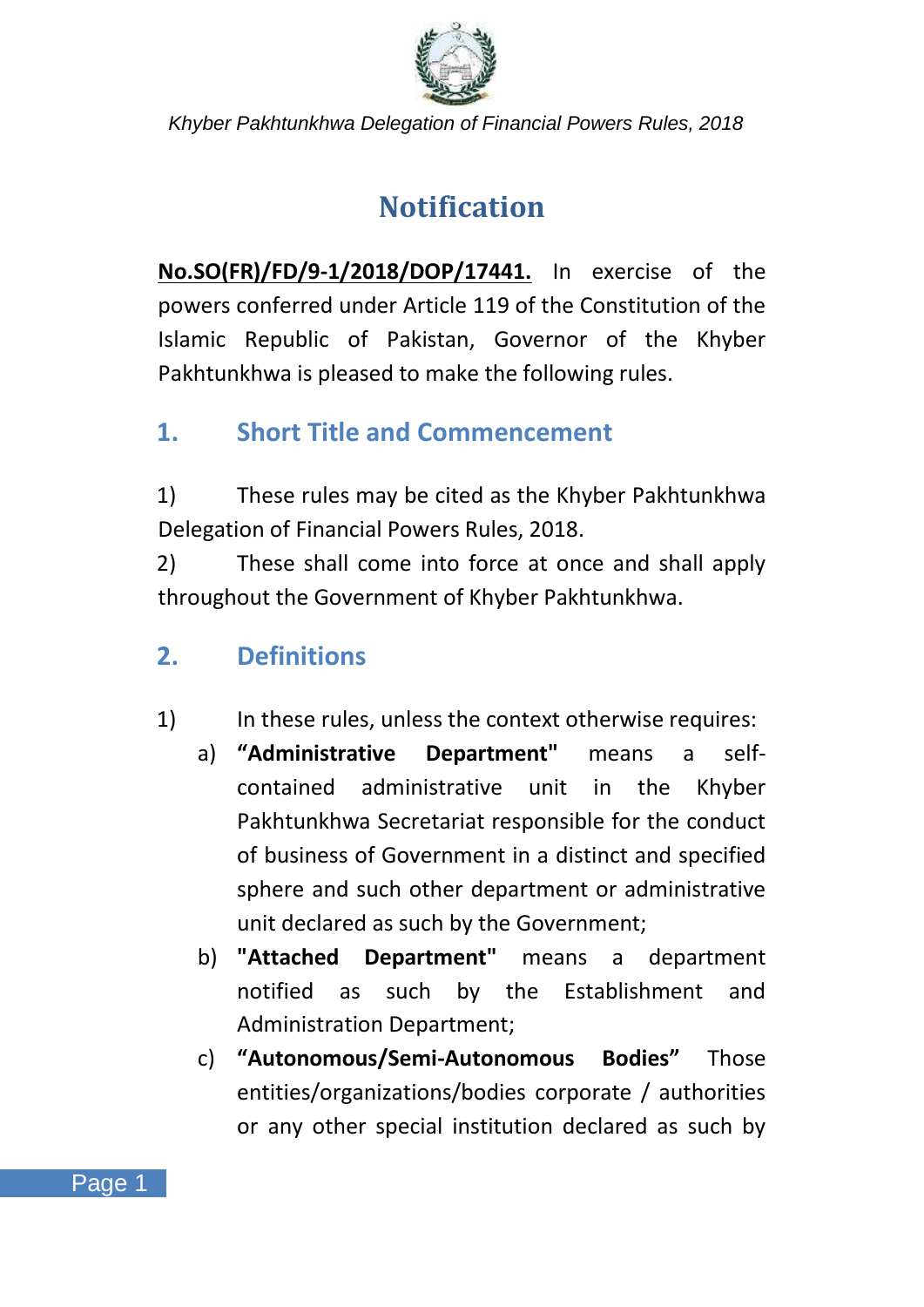

the Government of Khyber Pakhtunkhwa having administrative and financial autonomy and operate through independent boards;

- d) **"Chief Secretary"** means Chief Secretary to the Government of Khyber Pakhtunkhwa;
- e) **"Deputy Commissioner"** means the Deputy Commissioner of the district concerned posted and notified as such by the Government;
- f) **"Finance Department"** means the Finance Department of the Government of Khyber Pakhtunkhwa;
- g) **"Government"** means the Government of Khyber Pakhtunkhwa;
- h) **"Head of District Office"** means an officer entrusted with the administrative and financial charge of a district office in the district government;
- i) **"Head of Project or Programmes"** means an officer entrusted with the administrative, financial and operational charge of a public sector project or programme funded under ADP to plan, govern and oversee the successful delivery of the project or programme's outputs
- j) **"Officer in Category-I"** means an officer mentioned in Part-I of the First Schedule;
- k) **"Officer in Category-II"** means an officer mentioned in Part-II of the First Schedule;
- l) **"Officer in Category-III"** means an officer mentioned in Part-III of the First Schedule;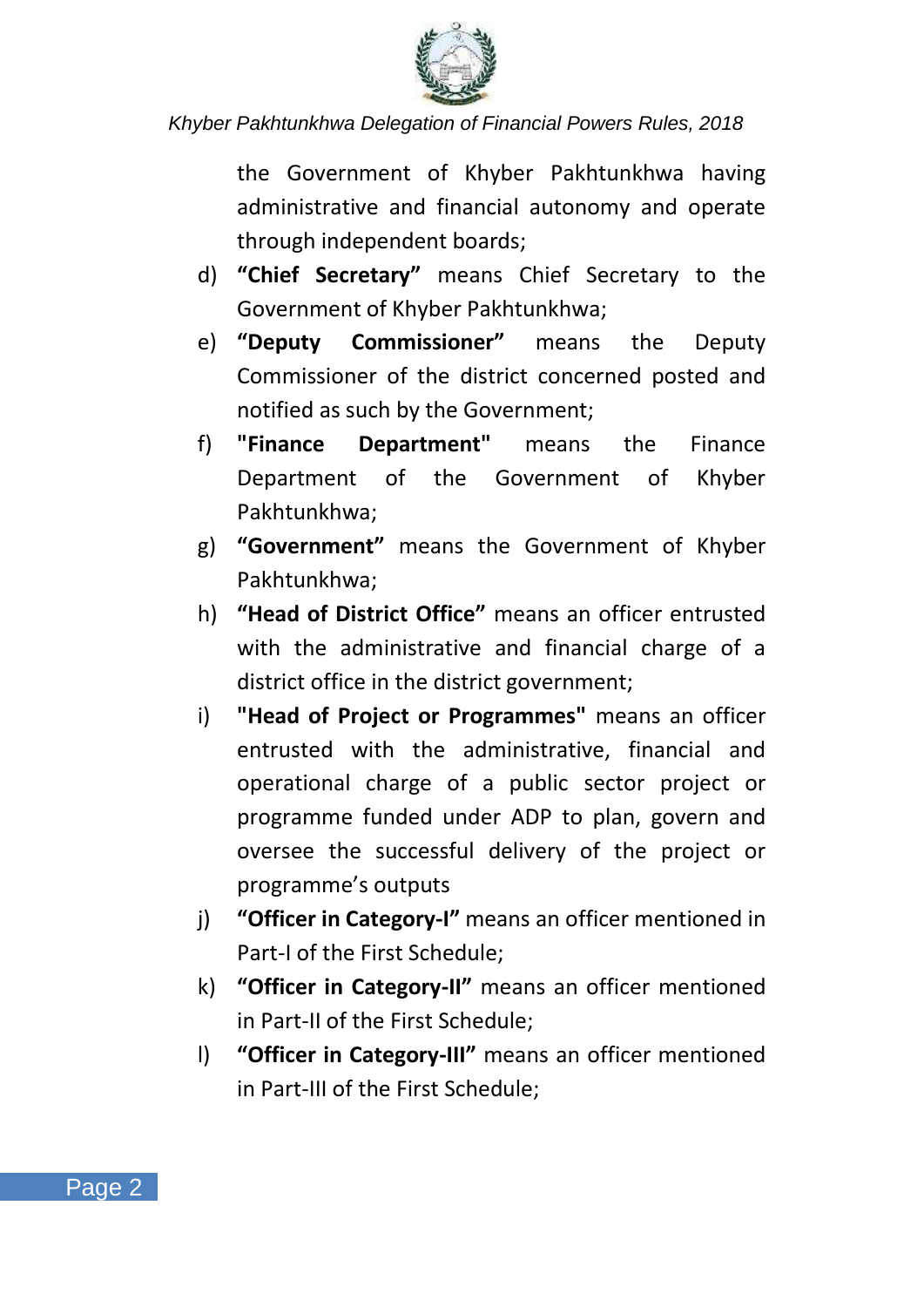

- m) **"Officer in Category-IV"** means an officer mentioned in Part-IV of the First Schedule; and
- n) **"Schedule"** means a schedule attached to these rules.

2) Expressions used but not defined in these rules shall have the same meaning as assigned to them in the General Financial Rules.

### <span id="page-7-0"></span>**3. Delegation of Powers**

1) Administrative Department for the purpose of exercising powers under these rules, unless otherwise specified, shall mean the officers mentioned at serial #.1 of Part-I of the First Schedule to these rules.

2) The nature and extent of powers delegated to officers of different categories in the First Schedule shall be as specified in the Second and Third Schedules to these rules.

3) Notwithstanding anything contained in Rule 3(1&2) ibid, the following may exercise the financial powers of an Administrative Department;

- a. Chief Justice, Peshawar High Court
- b. Khyber Pakhtunkhwa Provincial Ombudsman
- c. Chairman Khyber Pakhtunkhwa Public Service Commission
- d. Chairman Khyber Pakhtunkhwa Service Tribunal
- e. Secretary, Provincial Assembly of Khyber Pakhtunkhwa
- f. Principal Secretary to the Governor Khyber Pakhtunkhwa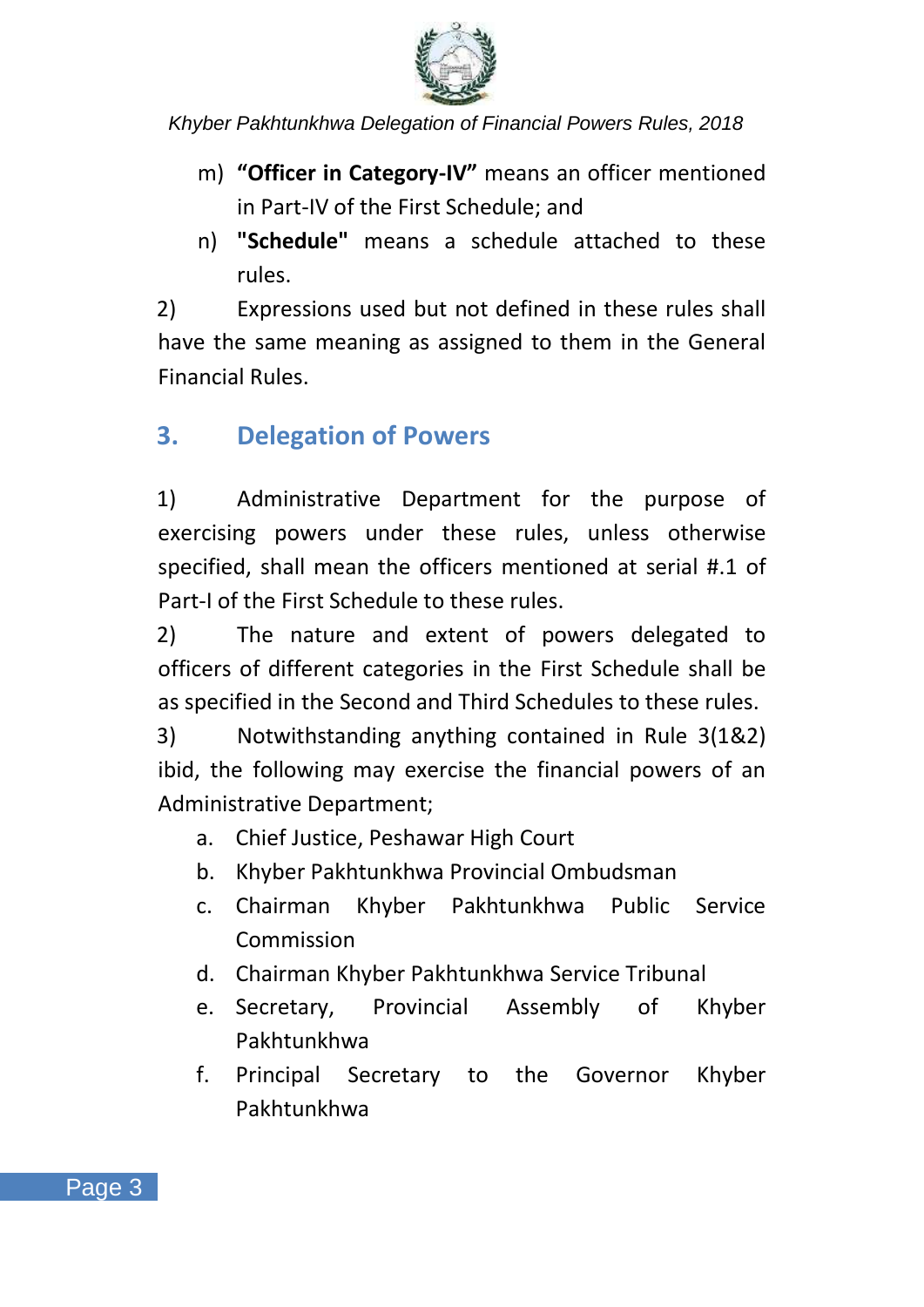

- g. Principal Secretary to the Chief Minister Khyber Pakhtunkhwa
- h. Khyber Pakhtunkhwa Divisional Commissioners
- i. Inspector General of Police Khyber Pakhtunkhwa
- j. Chief Ehtesab Commissioner Khyber Pakhtunkhwa
- k. Secretary Administration Khyber Pakhtunkhwa

4) Each Administrative Department may exercise full powers in respect of special powers delegated to it under the Third Schedule to these rules, unless specified otherwise.

5) The Deputy Commissioners, in their capacity as the Principal Accounting Officer, shall exercise financial powers under these rules in respect of District Governments devolved offices.

6) The Principal Accounting Officer and Controlling Officer shall be responsible not only for the efficient and economical conduct of his/her own office, but also for offices subordinate to him/her. It shall be their prime responsibility to enforce financial order and strict economy at every step.

7) Every officer entrusted with financial powers shall observe the principles of economy i.e. getting full value for money and regularity i.e. spending money for the specified purpose and in the manner prescribed by relevant law and rules.

8) The standards of financial propriety stipulated by General Financial Rule-10 shall be strictly adhered to:

a. Every public officer is expected to exercise the same vigilance in respect of expenditure incurred from public moneys as a person of ordinary prudence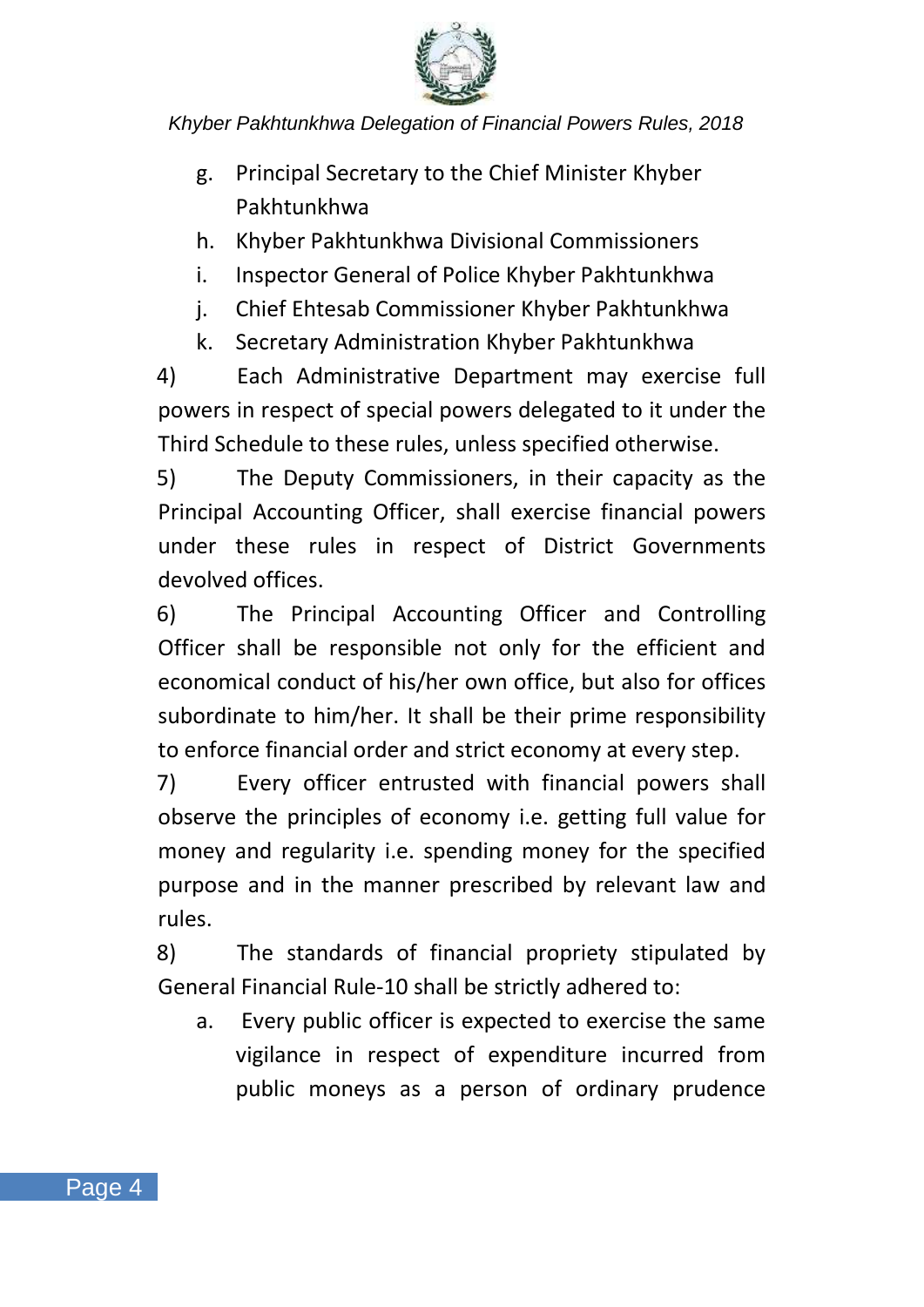

would exercise in respect of expenditure of his own money;

- b. The expenditure should not be prima facie more than the occasion demands;
- c. No authority should exercise its powers of sanctioning expenditure to pass an order which will be directly or indirectly to its own advantage;
- d. Public moneys should not be utilized for the benefit of a particular person or section of the community; and
- e. The amount of allowances granted to meet expenditure of a particular type should be so regulated that the allowances are not on the whole a source of profit to the recipients.

9) The powers delegated under these rules shall be exercised by the authorities subject to actual release of funds by the Finance Department and not on the basis of budget allocations nor in anticipation of funds.

10) Codal requirements and conditions prescribed by the Government from time to time and general or specific conditions laid down in the Schedules to these rules or in any other rules of the Government shall be strictly observed while exercising powers delegated under these rules.

11) The powers not delegated under these rules shall continue to stand vested in the Finance Department.

12) The Khyber Pakhtunkhwa Delegation of Powers under the Financial Rules and the Powers of Re-appropriation Rules, 2001 are hereby repealed.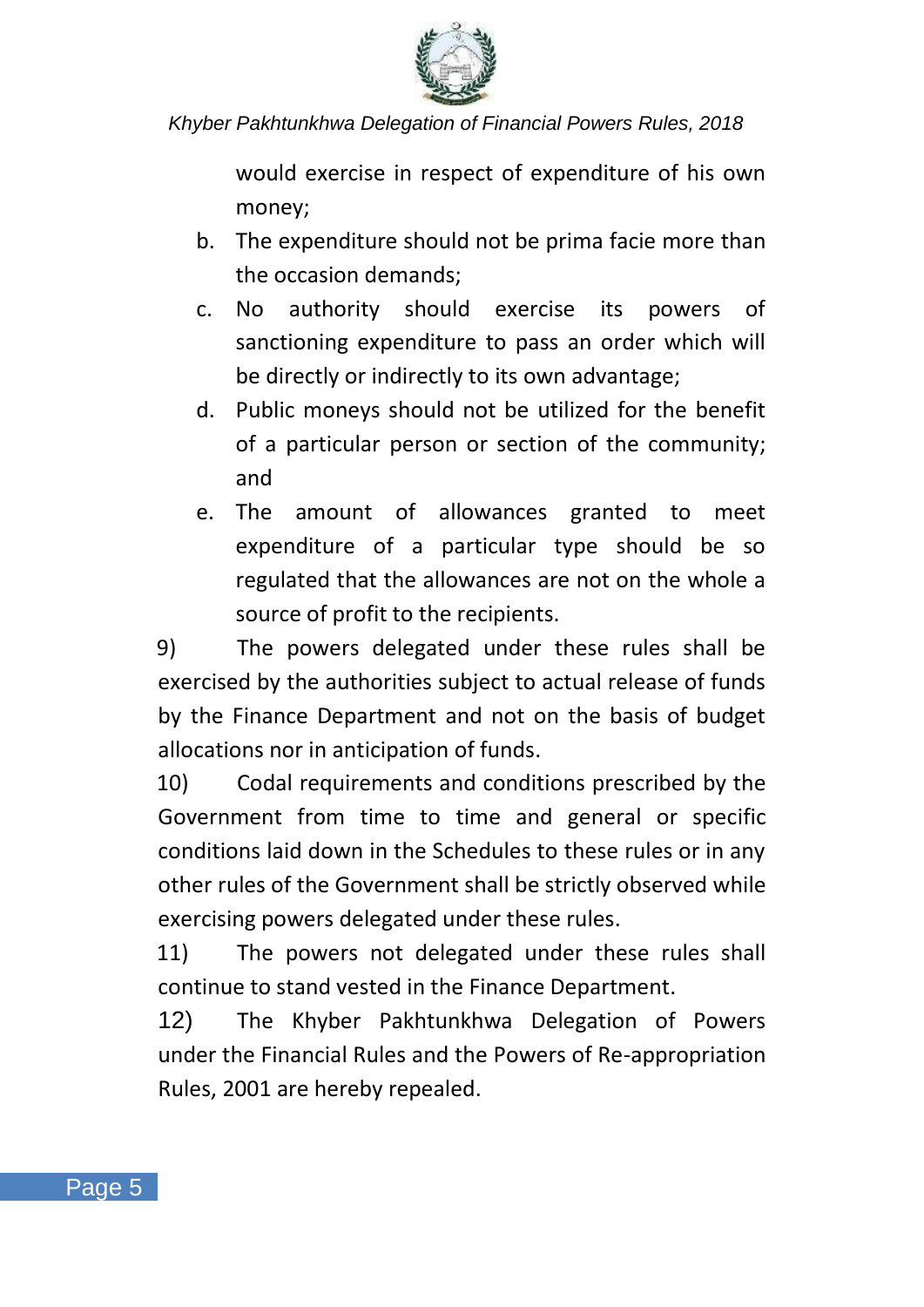

## <span id="page-10-0"></span>**First Schedule – Categorization of Officers**

## <span id="page-10-1"></span>**1. Part-I (Officers in Category-I)**

| $\mathbf{1}$ | Secretaries to Government (including Chief Secretary, Additional          |
|--------------|---------------------------------------------------------------------------|
|              | Chief Secretary and Senior Member Board of Revenue. Chief                 |
|              | Secretary shall be the Secretary to Government so far as                  |
|              | Establishment is concerned, if no other Secretary to Government           |
|              | in the Establishment & Administration Department has been so              |
|              | declared as Secretary)                                                    |
| 2            | Special Secretaries / Additional Secretaries<br>in-charge<br>of           |
|              | Administration in respect of departments having no post of                |
| 3            | Special Secretary.<br>Registrar Peshawar High Court.                      |
|              | Members Board of Revenue.                                                 |
| 4            |                                                                           |
| 5            | Chairmen Labour Appellate Tribunal.                                       |
| 6            | Presiding Officer, Revenue Appellate Courts.                              |
| 7            | Presiding Officers Labour Courts.                                         |
| 8            | All Heads of Attached Departments.                                        |
| 9            | Additional Inspector General of Police.                                   |
| 10           | Deputy Inspector General of Police.                                       |
| 11           | Military Secretary to Governor Khyber Pakhtunkhwa.                        |
| 12           | Deputy Commissioners.                                                     |
| 13           | All Heads of Projects or Programmes either indigenous or foreign          |
|              | funded.                                                                   |
| 14           | All Heads of the Autonomous/Semi-autonomous Bodies.                       |
| 15           | District and Session Judges.                                              |
| 16           | All<br>Medical<br>Superintendents<br>of<br>the<br>Provincial<br>Secondary |
|              | Healthcare Hospitals, Women & Children Hospitals and Specialized          |
|              | Hospitals.                                                                |
| 17           | Presiding Officers of the District Consumer Courts.                       |
| 18           | Special Judges Anti-Corruption Courts.                                    |
| 19           | Presiding Officers/Judges Anti-Terrorism Courts.                          |
| 20           | Secretary Khyber Pakhtunkhwa Public Service Commission                    |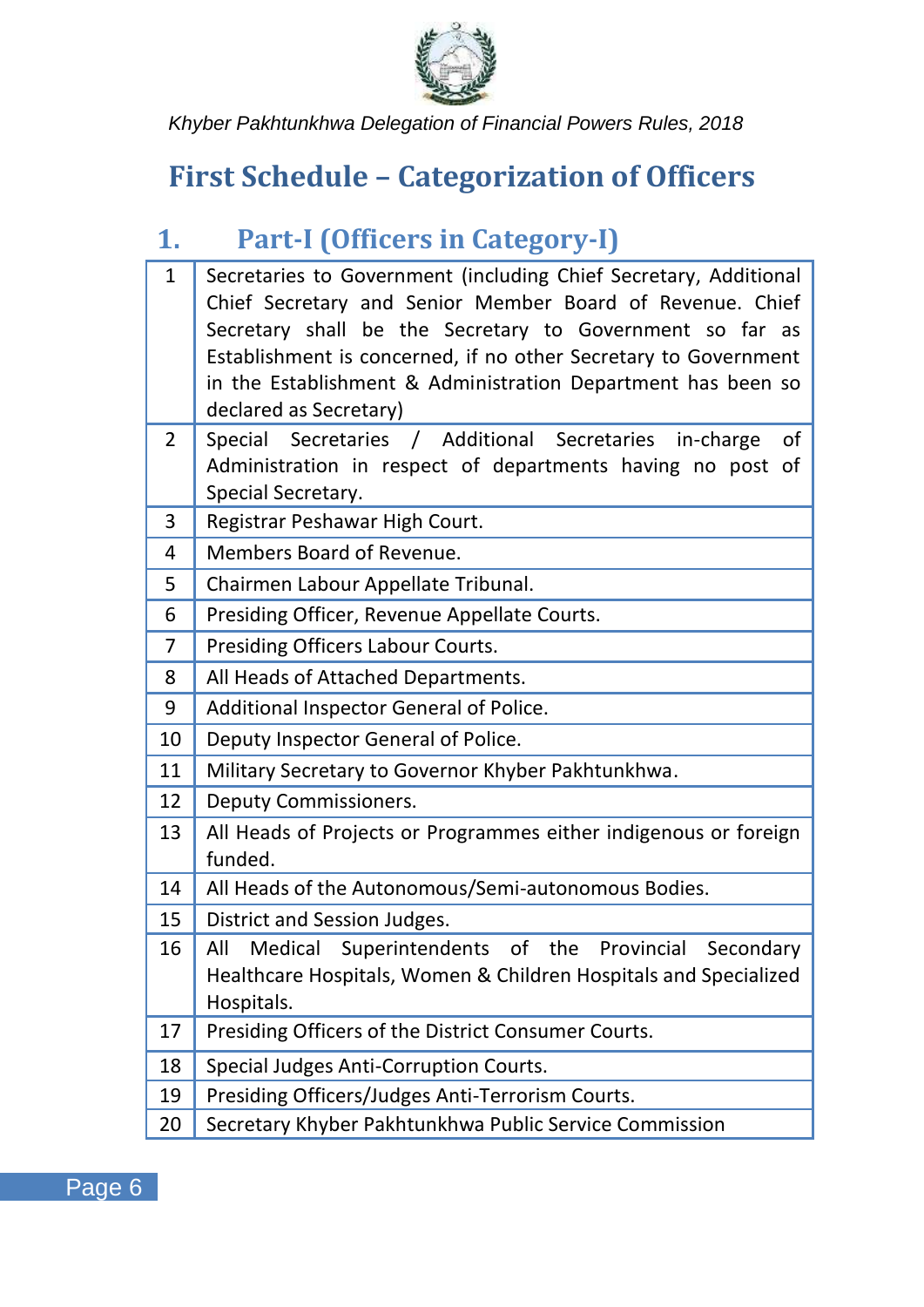

### <span id="page-11-0"></span>**2. Part-II (Officers in Category-II)**

| 1             | Additional Secretaries in-charge of Administration not included in   |
|---------------|----------------------------------------------------------------------|
|               | Part-I / Deputy Secretaries in-charge of Administration in respect   |
|               | of departments having no post of Special Secretary.                  |
| $\mathcal{P}$ | All Officers in-charge of Independent Offices/Institutions in<br>BS- |
|               | 19 and above not included in Part-I.                                 |
| 3             | All Heads of District Offices.                                       |
| 4             | Settlement Officers.                                                 |
| 5             | All District Police Officers.                                        |
| 6             | Director of Land Records or Inspector General of Registration.       |
| 7             | KP Deputy Director Food at Karachi.                                  |
| 8             | Deputy Director Labour Welfare.                                      |
| q             | Divisional Forest Officers.                                          |

### <span id="page-11-1"></span>**3. Part-III (Officers in Category-III)**

| 1   Deputy Secretaries in-charge of Administration other than those |  |  |  |  |  |
|---------------------------------------------------------------------|--|--|--|--|--|
| mentioned in Part-II.                                               |  |  |  |  |  |
| 2   All Officers in-charge in BS-18 and above of Independent        |  |  |  |  |  |
| Offices/Institutions other than those mentioned in Part-II.         |  |  |  |  |  |

### <span id="page-11-2"></span>**4. Part-IV (Officers in Category-IV)**

| 1 The Drawing and Disbursing Officers other than those mentioned |
|------------------------------------------------------------------|
| in Part-I, II and III.                                           |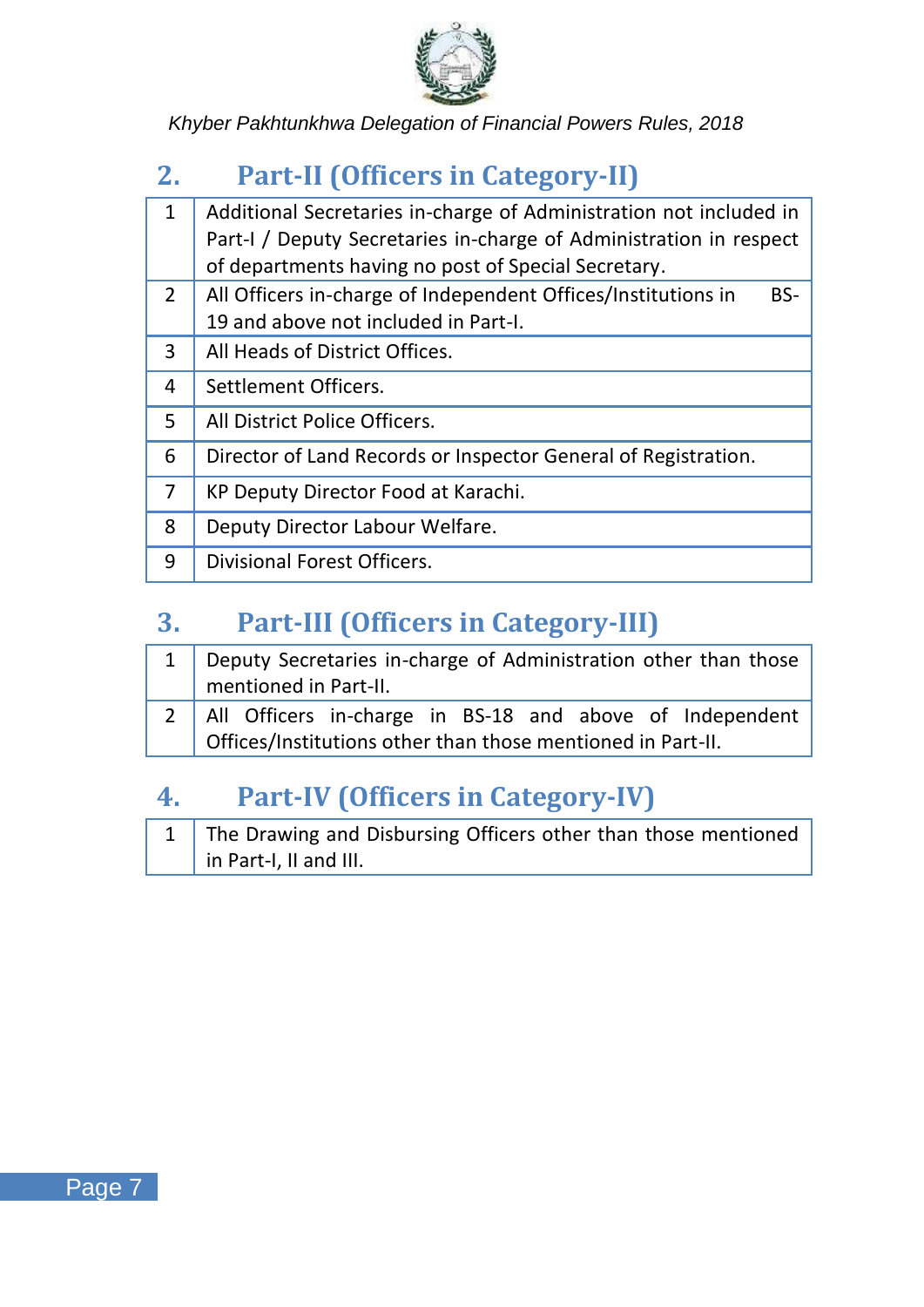

## <span id="page-12-0"></span>**Second Schedule - Powers Common to All**

|                |                                                   | Administrative<br><b>Department</b>                                                               | <b>Officers</b>     | <b>Officers</b>       | <b>Officers</b>         | <b>Officers</b>         |
|----------------|---------------------------------------------------|---------------------------------------------------------------------------------------------------|---------------------|-----------------------|-------------------------|-------------------------|
| <b>S#</b>      | <b>Nature of Power</b>                            |                                                                                                   | In.                 | <b>In</b>             | In.                     | In.                     |
|                |                                                   |                                                                                                   | Category-I          | Category-II           | Category-III            | Category-IV             |
| $\mathbf{1}$   | Abolition of Posts.                               | Full Powers.                                                                                      | Full                | Full Powers in        |                         |                         |
|                |                                                   |                                                                                                   | Powers in           | οf<br>respect         |                         |                         |
|                |                                                   |                                                                                                   | respect of          | posts in BS-1 to      |                         |                         |
|                |                                                   |                                                                                                   | posts               | <b>BS-16</b><br>under |                         |                         |
|                |                                                   |                                                                                                   | under               | his/her control.      |                         |                         |
|                |                                                   |                                                                                                   | his/her<br>control. |                       |                         |                         |
|                | Specific Condition(s):                            |                                                                                                   |                     |                       |                         |                         |
|                | 1.                                                | All orders regarding abolition of posts shall be communicated to the Accountant General, KP or    |                     |                       |                         |                         |
|                |                                                   | District Accounts Officer concerned and Finance Department or District Officer Finance and        |                     |                       |                         |                         |
|                |                                                   | Planning concerned, with full justification.                                                      |                     |                       |                         |                         |
|                | 2.                                                | The delegated power of abolition of posts shall be without prejudice to the powers of Finance     |                     |                       |                         |                         |
|                | Department.                                       |                                                                                                   |                     |                       |                         |                         |
| $\overline{2}$ | To Sanction Expenditure against Budget Provision. |                                                                                                   |                     |                       |                         |                         |
| (i)            | Project<br>Pre-                                   | <b>Full Powers</b>                                                                                | Full                |                       |                         |                         |
|                | Investment                                        |                                                                                                   | Powers              |                       |                         |                         |
|                | Analysis                                          |                                                                                                   |                     |                       |                         |                         |
|                | Specific Condition(s):<br>1.                      | Include Feasibility Studies; Research, Surveys and Exploratory Operations.                        |                     |                       |                         |                         |
| (ii)           | <b>Operating Expenses</b>                         |                                                                                                   |                     |                       |                         |                         |
| (a)            | <b>Fuel and Power</b>                             | <b>Full Powers</b>                                                                                |                     |                       |                         |                         |
|                | Specific Condition(s):                            |                                                                                                   |                     |                       |                         |                         |
|                | 1.                                                | Include High Speed Diesel Oil - Operational & Non-Operational; Furnace Oil - Operational & Non-   |                     |                       |                         |                         |
|                |                                                   | Operational; Electric Traction.                                                                   |                     |                       |                         |                         |
|                | 2.                                                | Subject to specified departmental admissibility and prescribed conditions.                        |                     |                       |                         |                         |
| (b)            | Fees                                              | <b>Full Powers</b>                                                                                | Full                | Upto<br>Rs. 100,000   | Upto                    | Upto                    |
|                |                                                   |                                                                                                   | Powers              | Each case             | Rs. 50,000<br>Each case | Rs. 20,000<br>Each case |
|                | Specific Condition(s):                            |                                                                                                   |                     |                       |                         |                         |
|                | 1.                                                | Include Bank Fees; Legal Fees; License Fees; Membership Fees.                                     |                     |                       |                         |                         |
| (c)            | Communication                                     | <b>Full Powers</b>                                                                                | Full                | <b>Full Powers</b>    | <b>Full Powers</b>      | <b>Full Powers</b>      |
|                |                                                   |                                                                                                   | Powers              |                       |                         |                         |
|                | Specific Condition(s):                            |                                                                                                   |                     |                       |                         |                         |
|                | 1.                                                | Include Postage and Telegraph; Telephone and Trunk Calls; Telex, Tele-printer and Fax; Electronic |                     |                       |                         |                         |
|                |                                                   | Communication; Courier and Pilot Service; Photography Charges.                                    |                     |                       |                         |                         |
|                | 2.                                                | Subject to observance of prescribed ceilings, where applicable.                                   |                     |                       |                         |                         |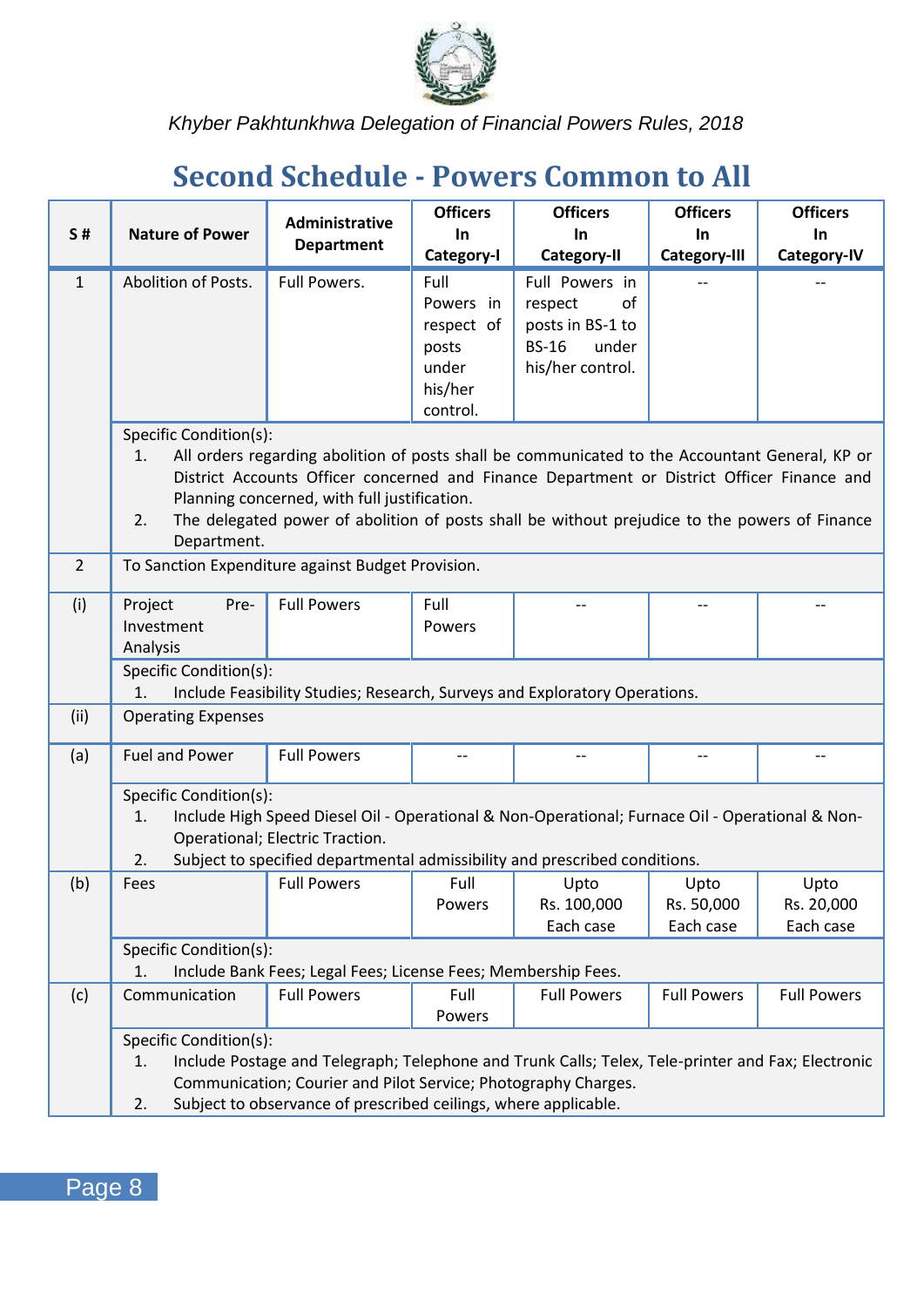

| <b>Officers</b><br><b>Officers</b><br><b>Administrative</b>                                                                | <b>Officers</b>                                                                   | <b>Officers</b>          |  |  |  |  |  |  |
|----------------------------------------------------------------------------------------------------------------------------|-----------------------------------------------------------------------------------|--------------------------|--|--|--|--|--|--|
| S#<br><b>Nature of Power</b><br><b>In</b><br>In.<br><b>Department</b><br>Category-I<br>Category-II                         | In.<br>Category-III                                                               | <b>In</b><br>Category-IV |  |  |  |  |  |  |
| (d)<br><b>Utilities</b><br><b>Full Powers</b><br>Full<br><b>Full Powers</b>                                                | <b>Full Powers</b>                                                                | <b>Full Powers</b>       |  |  |  |  |  |  |
| Powers                                                                                                                     |                                                                                   |                          |  |  |  |  |  |  |
| Specific Condition(s):                                                                                                     |                                                                                   |                          |  |  |  |  |  |  |
| 1.<br>2.<br>Subject to observance of prescribed ceilings, where applicable.                                                | Include Gas; Water; Electricity; Hot and Cold Weather Charges; POL for Generator. |                          |  |  |  |  |  |  |
| (e)<br><b>Occupancy Costs</b><br><b>Full Powers</b><br>Full<br>Upto                                                        | Upto                                                                              |                          |  |  |  |  |  |  |
| Rs. 100,000<br>Powers                                                                                                      | Rs. 50,000                                                                        |                          |  |  |  |  |  |  |
| At a time                                                                                                                  | At a time                                                                         |                          |  |  |  |  |  |  |
| Specific Condition(s):                                                                                                     |                                                                                   |                          |  |  |  |  |  |  |
| Include Charges; Rent for Office Building; Rent other than on Building; Royalties; Rates and Taxes;<br>1.                  |                                                                                   |                          |  |  |  |  |  |  |
| Rent of Machinery and Equipment; Insurance; Security; Rent of Hall for Council Meetings;<br>Sewerage/Waste Charges.        |                                                                                   |                          |  |  |  |  |  |  |
| Rent of Office Building is subject to the explicit conditions that:<br>2.                                                  |                                                                                   |                          |  |  |  |  |  |  |
| The accommodation is according to the scale prescribed by the Government.<br>a.                                            |                                                                                   |                          |  |  |  |  |  |  |
| Either the rent does not exceed the rent assessed by the Excise & Taxation Department for<br>b.                            |                                                                                   |                          |  |  |  |  |  |  |
| the purpose of Urban Immovable Property Tax or the rent to be paid is made the basis of                                    |                                                                                   |                          |  |  |  |  |  |  |
| property tax.<br>Assessment made by the Communication & Works Department.<br>c.                                            |                                                                                   |                          |  |  |  |  |  |  |
| No objection certificate from Communication & Works Department for non-availability of<br>d.                               |                                                                                   |                          |  |  |  |  |  |  |
| office accommodation.                                                                                                      |                                                                                   |                          |  |  |  |  |  |  |
| 3.<br>Rent of Land is subject to the rent reasonability certificate given by an officer of the Revenue                     |                                                                                   |                          |  |  |  |  |  |  |
| Department exercising the powers of the Collector under the KP Land Revenue (Amendment) Act,<br>2014.                      |                                                                                   |                          |  |  |  |  |  |  |
| <b>Operating Leases</b><br><b>Full Powers</b><br>(f)<br>$\overline{a}$<br>$\overline{a}$                                   | $\overline{a}$                                                                    |                          |  |  |  |  |  |  |
|                                                                                                                            |                                                                                   |                          |  |  |  |  |  |  |
| Specific Condition(s):                                                                                                     |                                                                                   |                          |  |  |  |  |  |  |
| 1.<br>Include Machinery and Equipment; Buildings; Motor Vehicles; Computers; Medical Machinery<br>and Technical Equipment. |                                                                                   |                          |  |  |  |  |  |  |
| Subject to specified departmental admissibility and prescribed conditions.<br>2.                                           |                                                                                   |                          |  |  |  |  |  |  |
| <b>Motor Vehicles</b><br><b>Full Powers</b><br>Full<br>(g)                                                                 |                                                                                   |                          |  |  |  |  |  |  |
| Powers                                                                                                                     |                                                                                   |                          |  |  |  |  |  |  |
| Specific Condition(s):                                                                                                     |                                                                                   |                          |  |  |  |  |  |  |
| Include Insurance; Registration.<br>1.                                                                                     |                                                                                   |                          |  |  |  |  |  |  |
| Consultancy<br>(h)<br>&<br><b>Full Powers</b><br>--<br>$\overline{\phantom{a}}$<br><b>Contractual Work</b>                 | --                                                                                | $\overline{a}$           |  |  |  |  |  |  |
| Specific Condition(s):                                                                                                     |                                                                                   |                          |  |  |  |  |  |  |
| 1.<br>Include Computer; Management; Government Departments.                                                                |                                                                                   |                          |  |  |  |  |  |  |
| 2.<br>Subject to specified departmental admissibility and prescribed conditions.                                           |                                                                                   |                          |  |  |  |  |  |  |
|                                                                                                                            |                                                                                   |                          |  |  |  |  |  |  |
| &<br><b>Full Powers</b><br>Full<br>Travel<br>Full<br>(i)                                                                   | Upto                                                                              | Upto                     |  |  |  |  |  |  |
| Transportation<br>Powers<br>Powers                                                                                         | Rs. 40,000<br>At a time                                                           | Rs. 20,000<br>At a time  |  |  |  |  |  |  |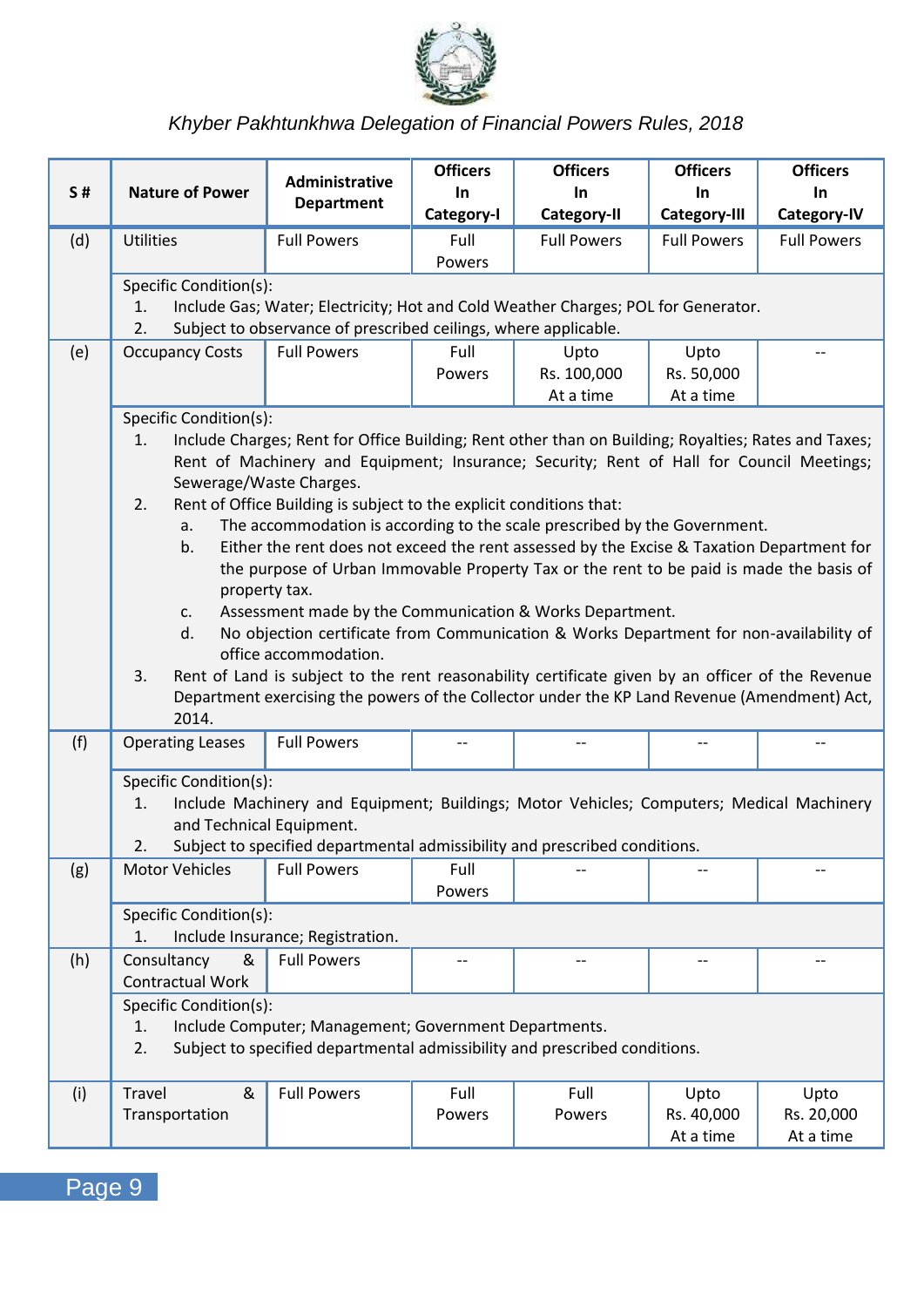

|           |                                                                                                                                                                                                                                                                                                                                                                                                                          | <b>Administrative</b>                                                                                                                                                                                                                                                                                                                                                               | <b>Officers</b>   | <b>Officers</b>    | <b>Officers</b>     | <b>Officers</b>    |  |
|-----------|--------------------------------------------------------------------------------------------------------------------------------------------------------------------------------------------------------------------------------------------------------------------------------------------------------------------------------------------------------------------------------------------------------------------------|-------------------------------------------------------------------------------------------------------------------------------------------------------------------------------------------------------------------------------------------------------------------------------------------------------------------------------------------------------------------------------------|-------------------|--------------------|---------------------|--------------------|--|
| <b>S#</b> | <b>Nature of Power</b>                                                                                                                                                                                                                                                                                                                                                                                                   | Department                                                                                                                                                                                                                                                                                                                                                                          | In.<br>Category-I | In.<br>Category-II | In.<br>Category-III | In.<br>Category-IV |  |
|           | Specific Condition(s):<br>Include Training - Domestic/International; Travelling Allowance; Transportation of Goods; POL<br>1.<br>Charges, Aeroplanes, Helicopters, Staff Cars, Motorcycles; Conveyance Charges; CNG Charges;<br>Tour Expenditure State Conveyance and Motor Cars; Railway Concession Voucher.<br>Subject to admissibility under the rules and observance of prescribed ceilings, where applicable.<br>2. |                                                                                                                                                                                                                                                                                                                                                                                     |                   |                    |                     |                    |  |
| (i)       | General - Printing &<br>Publication                                                                                                                                                                                                                                                                                                                                                                                      | <b>Full Powers</b>                                                                                                                                                                                                                                                                                                                                                                  | Full<br>Powers    | <b>Full Powers</b> | <b>Full Powers</b>  | <b>Full Powers</b> |  |
|           | Specific Condition(s):<br>1.<br>2.                                                                                                                                                                                                                                                                                                                                                                                       | Include Stationery; Printing and Publication; Conferences/ Seminars/ Workshops/ Symposia;<br>Newspapers, Periodicals and Books; Advertising and Publicity; Contribution and Subscription;<br>Essay Writing and Copyrights; Exhibitions, Fairs and other National Celebrations.<br>Subject to admissibility under the rules and observance of prescribed ceilings, where applicable. |                   |                    |                     |                    |  |
| (k)       | General - Cost of<br><b>Other Stores</b>                                                                                                                                                                                                                                                                                                                                                                                 | <b>Full Powers</b>                                                                                                                                                                                                                                                                                                                                                                  | Full<br>Powers    | <b>Full Powers</b> | Upto<br>Rs. 50,000  |                    |  |
|           | Specific Condition(s):<br>Include Hire of Vehicles; Uniforms and Protective Clothing; Purchase of Drugs and Medicines;<br>1.<br>Expenditure on Confiscated Goods; Cost of Other Stores; Ordnance Store; Free Text Books.<br>Subject to admissibility under the rules and observance of prescribed conditions.<br>2.                                                                                                      |                                                                                                                                                                                                                                                                                                                                                                                     |                   |                    |                     |                    |  |
| (1)       | General - Secret<br>Service                                                                                                                                                                                                                                                                                                                                                                                              | <b>Full Powers</b>                                                                                                                                                                                                                                                                                                                                                                  |                   |                    |                     |                    |  |
|           | Specific Condition(s):<br>1.<br>2.                                                                                                                                                                                                                                                                                                                                                                                       | Include Secret Service Expenditure.<br>Subject to admissibility under the rules and observance of prescribed ceilings, where applicable.                                                                                                                                                                                                                                            |                   |                    |                     |                    |  |
| (m)       | Other<br>General<br>$\sim$<br><b>Services</b>                                                                                                                                                                                                                                                                                                                                                                            | <b>Full Powers</b>                                                                                                                                                                                                                                                                                                                                                                  | Full<br>Powers    |                    |                     |                    |  |
|           | Specific Condition(s):<br>1.<br>Government Functionaries.<br>2.                                                                                                                                                                                                                                                                                                                                                          | Include Payments to Government Department for Services rendered; Law Charges; Payments to<br>Other for Services rendered; Service Charges; Special Cost incurred in performance of<br>Subject to admissibility under the rules and observance of prescribed conditions.                                                                                                             |                   |                    |                     |                    |  |
| (iii)     | Write-offs of Public<br>Money / Loss of<br>Assets                                                                                                                                                                                                                                                                                                                                                                        | Upto<br>Rs. 100,000                                                                                                                                                                                                                                                                                                                                                                 |                   |                    |                     |                    |  |
|           | Specific Condition(s):<br>1.<br>Include Loss of Public Money; Inventories Obsolescence / Slow Moving Charge; Impairment of<br>Property, Plant and Equipment; Write Off of Inventories; Loss on Disposal of Property, Plant and<br>Equipment; Loss on Sale of Scrap.<br>2.<br>Provided that the loss does not disclose a defect of system the amendment of which requires the                                             |                                                                                                                                                                                                                                                                                                                                                                                     |                   |                    |                     |                    |  |
|           | orders of higher authority.<br>3.                                                                                                                                                                                                                                                                                                                                                                                        | That there has not been any serious negligence on the part of some individual Government<br>Officer or Officers which may possibly call for disciplinary action requiring the orders of any                                                                                                                                                                                         |                   |                    |                     |                    |  |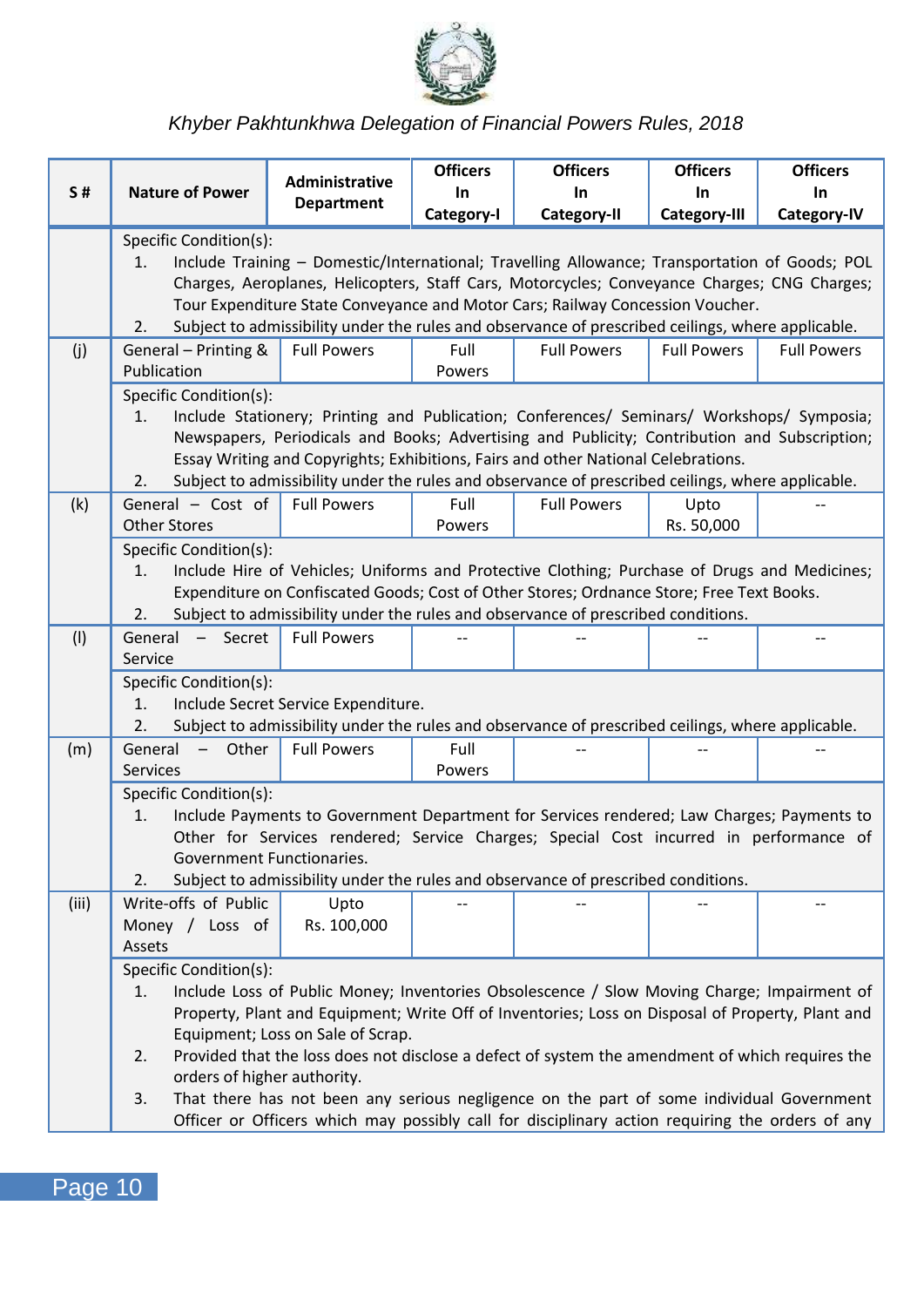

| <b>S#</b> | <b>Nature of Power</b>                                                                                                                                                                                                                                                                                                                                                                               | Administrative<br><b>Department</b>                                                    | <b>Officers</b><br>In<br>Category-I | <b>Officers</b><br>In<br>Category-II | <b>Officers</b><br>In<br>Category-III | <b>Officers</b><br>In<br>Category-IV |
|-----------|------------------------------------------------------------------------------------------------------------------------------------------------------------------------------------------------------------------------------------------------------------------------------------------------------------------------------------------------------------------------------------------------------|----------------------------------------------------------------------------------------|-------------------------------------|--------------------------------------|---------------------------------------|--------------------------------------|
|           | higher authority.<br>4.<br>Department.                                                                                                                                                                                                                                                                                                                                                               | All Sanctions to write off shall be communicated to the Accountant General and Finance |                                     |                                      |                                       |                                      |
| (iv)      | Scholarships<br>&<br><b>Other Awards</b>                                                                                                                                                                                                                                                                                                                                                             | <b>Full Powers</b>                                                                     | Full<br>Powers                      | <b>Full Powers</b>                   | <b>Full Powers</b>                    | <b>Full Powers</b>                   |
|           | Specific Condition(s):<br>1.<br>Include Merit Scholarships; Other Scholarships; Cash Awards to Informers.<br>2.<br>Subject to number of Scholarships and rates sanctioned by Finance Department in consultation<br>with Administrative Department.<br>Cash Awards subject to admissibility under the rules and observance of prescribed rates and<br>3.<br>conditions.                               |                                                                                        |                                     |                                      |                                       |                                      |
| (v)       | <b>Entertainment &amp; Gifts</b>                                                                                                                                                                                                                                                                                                                                                                     |                                                                                        |                                     |                                      |                                       |                                      |
| (a)       | Entertainment                                                                                                                                                                                                                                                                                                                                                                                        | <b>Full Powers</b>                                                                     | Full<br>Powers                      |                                      |                                       |                                      |
|           | Specific Condition(s):<br>For light refreshment upto Rs. 100 per head at meetings convened for official business.<br>1.<br>2.<br>For serving lunch boxes upto Rs. 500 per head in meetings which are prolonged beyond office<br>hours without break in the interest of Government work.                                                                                                              |                                                                                        |                                     |                                      |                                       |                                      |
| (b)       | Purchase of Gifts<br>for State Guests                                                                                                                                                                                                                                                                                                                                                                | Principal<br>Secretary to CM<br>Rs. 100,000                                            |                                     |                                      | $-$                                   |                                      |
|           | Specific Condition(s):<br>1.                                                                                                                                                                                                                                                                                                                                                                         | For presentation to the foreign dignitaries only.                                      |                                     |                                      |                                       |                                      |
| (vi)      | Expenditure<br>on                                                                                                                                                                                                                                                                                                                                                                                    | <b>Full Powers</b>                                                                     | Full                                | Upto                                 | Upto                                  | Upto                                 |
|           | <b>Acquiring Physical</b>                                                                                                                                                                                                                                                                                                                                                                            |                                                                                        | Powers                              | Rs. 1,000,000                        | Rs. 500,000                           | Rs. 300,000                          |
|           | Assets                                                                                                                                                                                                                                                                                                                                                                                               |                                                                                        |                                     | At a time                            | At a time                             | At a time                            |
|           | Specific Condition(s):<br>1.<br>Include Purchase of Building; Computer Equipment; Commodity Purchase (Cost of State Trading);<br>Other Stores & Stock; Purchase of Transport; Purchase of Plant & Machinery; Purchase of<br>Furniture & Fixture; Purchase of Other Assets.<br>2.<br>Subject to fulfilment of all codal requirements enunciated by relevant legislative and regulatory<br>frameworks. |                                                                                        |                                     |                                      |                                       |                                      |
| (vii)     | Civil Works                                                                                                                                                                                                                                                                                                                                                                                          | i. Approved                                                                            | i. Approved                         |                                      |                                       |                                      |
|           |                                                                                                                                                                                                                                                                                                                                                                                                      | Development                                                                            | Development<br>Schemes:             |                                      |                                       |                                      |
|           |                                                                                                                                                                                                                                                                                                                                                                                                      | Schemes:<br><b>Full Powers</b>                                                         | <b>Full Powers</b>                  |                                      |                                       |                                      |
|           |                                                                                                                                                                                                                                                                                                                                                                                                      | Non-<br>ii.                                                                            | lii. Non-                           |                                      |                                       |                                      |
|           |                                                                                                                                                                                                                                                                                                                                                                                                      | Development                                                                            | Development                         |                                      |                                       |                                      |
|           |                                                                                                                                                                                                                                                                                                                                                                                                      | Schemes:                                                                               | Schemes:                            |                                      |                                       |                                      |
|           |                                                                                                                                                                                                                                                                                                                                                                                                      | Rs. 1,000,000                                                                          | Rs. 500,000                         |                                      |                                       |                                      |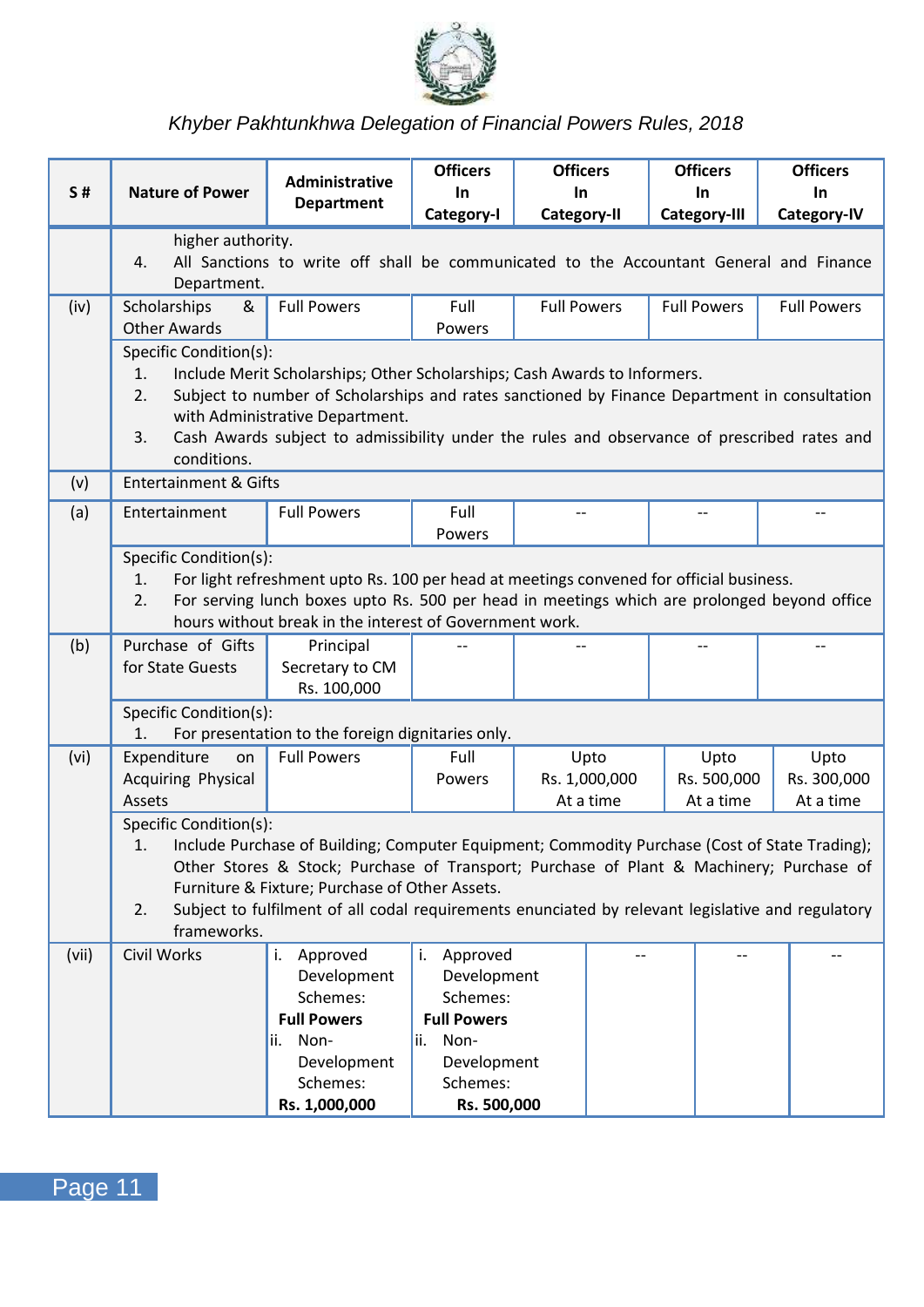

|                   |                                                                                                                                                                                                                                                                                                                                                                                                                                                                                                                                                                                                                                                                                                                                      | <b>Administrative</b>                                                                                                   | <b>Officers</b>                                                                       | <b>Officers</b>                                                                   | <b>Officers</b>                                                                      | <b>Officers</b>                  |  |
|-------------------|--------------------------------------------------------------------------------------------------------------------------------------------------------------------------------------------------------------------------------------------------------------------------------------------------------------------------------------------------------------------------------------------------------------------------------------------------------------------------------------------------------------------------------------------------------------------------------------------------------------------------------------------------------------------------------------------------------------------------------------|-------------------------------------------------------------------------------------------------------------------------|---------------------------------------------------------------------------------------|-----------------------------------------------------------------------------------|--------------------------------------------------------------------------------------|----------------------------------|--|
| S#                | <b>Nature of Power</b>                                                                                                                                                                                                                                                                                                                                                                                                                                                                                                                                                                                                                                                                                                               | Department                                                                                                              | In.<br>Category-I                                                                     | In.<br>Category-II                                                                | In.<br>Category-III                                                                  | <b>In</b><br>Category-IV         |  |
|                   | Specific Condition(s):<br>Include Roads, Highways and Bridges; Irrigation Works; Embankments and Drainage Works;<br>1.<br>Building and Structures; Other Works; Telecommunication Works; Drought Emergency Relief<br>Assistance Works.<br>2.<br>Subject to fulfilment of all codal requirements enunciated by relevant legislative and regulatory                                                                                                                                                                                                                                                                                                                                                                                    |                                                                                                                         |                                                                                       |                                                                                   |                                                                                      |                                  |  |
| (viii)            | frameworks.<br>Repairs<br>&<br>Maintenance                                                                                                                                                                                                                                                                                                                                                                                                                                                                                                                                                                                                                                                                                           | Rs. 300,000<br>or<br>50% of the book<br>value of<br>machinery<br>whichever is less                                      | Rs. 150,000<br>or<br>50% of the<br>book value<br>of machinery<br>whichever is<br>less | Rs. 70,000<br>or<br>25% of the book<br>value of<br>machinery<br>whichever is less | Rs. 50,000<br>or<br>10% of the<br>book value of<br>machinery<br>whichever is<br>less | Rs.<br>25,000                    |  |
|                   | Specific Condition(s):<br>Include Transport.<br>1.<br>2.<br>Subject to carrying out of Repairs in the Government Workshops, in absence of which due<br>process of public procurement and specific conditions shall be strictly adhered to.                                                                                                                                                                                                                                                                                                                                                                                                                                                                                           |                                                                                                                         |                                                                                       |                                                                                   |                                                                                      |                                  |  |
| (ix)              | &<br>Repairs<br>Maintenance                                                                                                                                                                                                                                                                                                                                                                                                                                                                                                                                                                                                                                                                                                          | <b>Full Powers</b>                                                                                                      | Full<br>Powers                                                                        | <b>Full Powers</b>                                                                | Upto<br>Rs. 200,000<br>At a time                                                     | Upto<br>Rs. 100,000<br>At a time |  |
|                   | Specific Condition(s):<br>Include Machinery & Equipment; Furniture & Fixture; Buildings & Structure; Irrigation;<br>1.<br>Embankment & Drainage; Roads, Highways and Bridges; Computer Equipment; General;<br><b>Telecommunication Works.</b>                                                                                                                                                                                                                                                                                                                                                                                                                                                                                        |                                                                                                                         |                                                                                       |                                                                                   |                                                                                      |                                  |  |
| (x)               | 2.<br>Honoraria                                                                                                                                                                                                                                                                                                                                                                                                                                                                                                                                                                                                                                                                                                                      | Subject to admissibility under the rules and observance of prescribed ceilings, where applicable.<br><b>Full Powers</b> |                                                                                       |                                                                                   |                                                                                      |                                  |  |
|                   | Specific Condition(s):<br>The total amount of the honoraria shall not exceed the amount provided in budget for the<br>1.<br>payment of honoraria and no re-appropriation shall be made from other budget heads for this<br>purpose;<br>2.<br>The sanction for the honoraria must show specific detail of the work done;<br>3.<br>The amount of honoraria for each individual shall not exceed one Month's Basic Pay;<br>4.<br>Each Administrative Department shall send consolidated statement to the Chief Secretary and<br>Finance Department showing names and amount; and<br>The honoraria fees in connection with the Departmental examinations shall be paid in accordance<br>5.<br>with the rules of the various Departments. |                                                                                                                         |                                                                                       |                                                                                   |                                                                                      |                                  |  |
| (x <sub>i</sub> ) | Reimbursement<br>of<br>Medical<br>Charges<br>Specific Condition(s):<br>1.                                                                                                                                                                                                                                                                                                                                                                                                                                                                                                                                                                                                                                                            | <b>Full Powers</b><br>Advance payments for serious nature cases/operations shall be subject to the condition of         | Full<br>Powers                                                                        | Upto<br>Rs. 10,000<br>Each case                                                   | Upto<br>Rs. 5,000<br>Each case                                                       | Upto<br>Rs. 3,000<br>Each case   |  |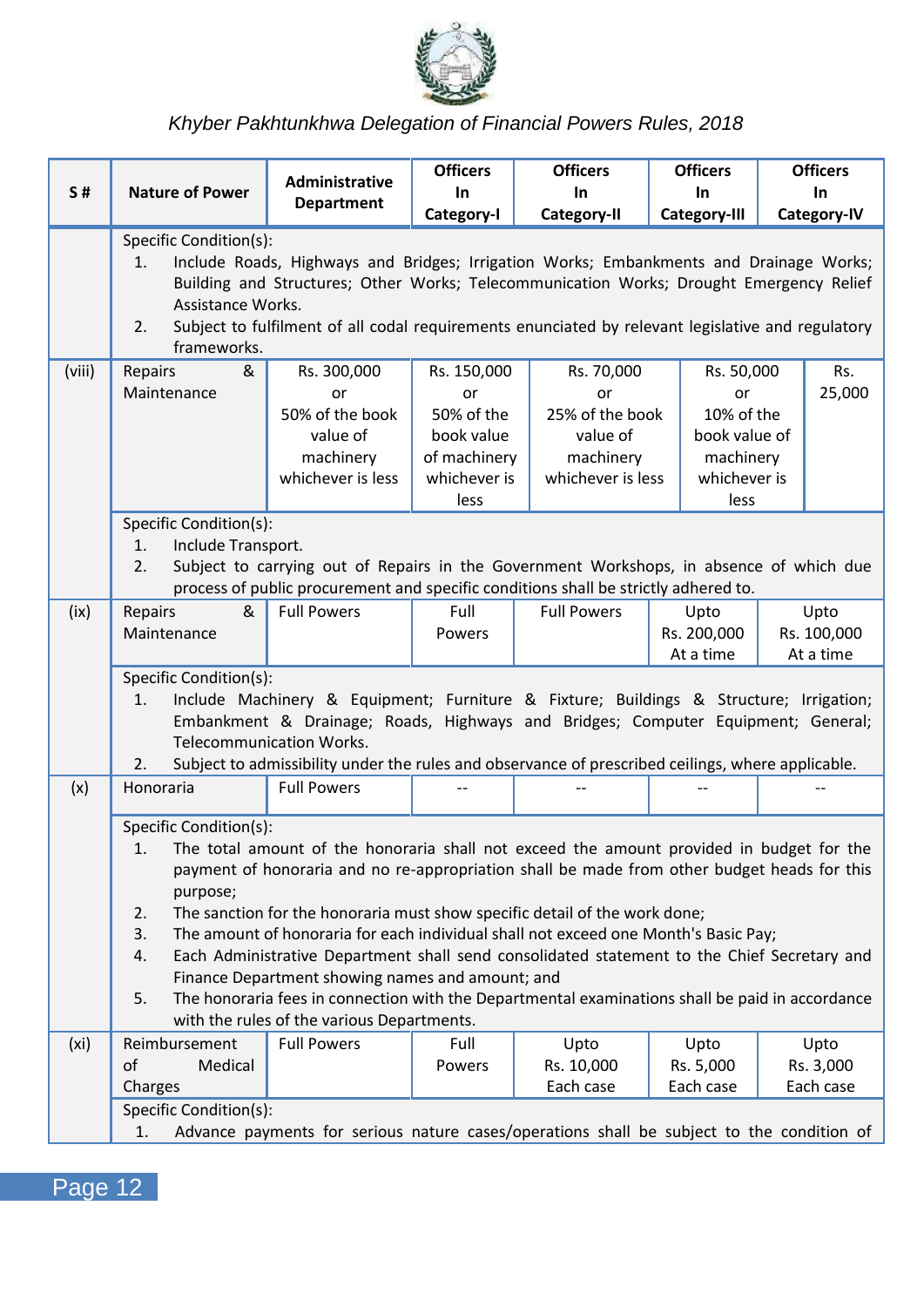

|                | <b>Nature of Power</b>       | Administrative                                                                                                                   | <b>Officers</b>                                                                                                                                                          | <b>Officers</b>                               | <b>Officers</b>     |                          | <b>Officers</b>    |
|----------------|------------------------------|----------------------------------------------------------------------------------------------------------------------------------|--------------------------------------------------------------------------------------------------------------------------------------------------------------------------|-----------------------------------------------|---------------------|--------------------------|--------------------|
| <b>S#</b>      |                              | Department                                                                                                                       | In.<br>Category-I                                                                                                                                                        | In.<br>Category-II                            | In.<br>Category-III |                          | In.<br>Category-IV |
|                |                              | certification by a broad-based medical board duly notified and prior approval of Finance                                         |                                                                                                                                                                          |                                               |                     |                          |                    |
|                |                              | Department on cases to case basis.                                                                                               |                                                                                                                                                                          |                                               |                     |                          |                    |
| 3              | To<br>Sanction               | Chief Secretary                                                                                                                  |                                                                                                                                                                          |                                               |                     |                          |                    |
|                | Budget Bonus in              | <b>Full Powers</b>                                                                                                               |                                                                                                                                                                          |                                               |                     |                          |                    |
|                | Finance and P&D              | upto                                                                                                                             |                                                                                                                                                                          |                                               |                     |                          |                    |
|                | Departments                  | 3 Months Basic                                                                                                                   |                                                                                                                                                                          |                                               |                     |                          |                    |
| $\overline{4}$ | of<br>Power                  | Pay                                                                                                                              | Forum                                                                                                                                                                    |                                               |                     | <b>Limit to Sanction</b> |                    |
|                | Sanctioning                  | 1.                                                                                                                               |                                                                                                                                                                          | Departmental Development Working Party (DDWP) |                     | Rs. 200 Million          |                    |
|                | Development                  | 2.                                                                                                                               | District Development Committee (DDC)                                                                                                                                     |                                               |                     | Rs. 60 Million           |                    |
|                | Projects<br>$\prime$         | 3.                                                                                                                               | Tehsil Development Committee (TDC)                                                                                                                                       |                                               |                     | Rs. 20 Million           |                    |
|                | Programmes                   | 4.                                                                                                                               |                                                                                                                                                                          | Projects Approval Committee for Village /     |                     | Rs. 5 Million            |                    |
|                |                              |                                                                                                                                  | Neighbourhood Councils                                                                                                                                                   |                                               |                     |                          |                    |
|                | Specific Condition(s):       |                                                                                                                                  |                                                                                                                                                                          |                                               |                     |                          |                    |
|                | 1.                           | The project/programme so sanctioned shall be sent to the Planning & Development Department                                       |                                                                                                                                                                          |                                               |                     |                          |                    |
|                | and Finance Department.      |                                                                                                                                  |                                                                                                                                                                          |                                               |                     |                          |                    |
|                | 2.                           | In case of difference of opinion, the project/programme shall be referred to the Provincial<br>Development Working Party (PDWP). |                                                                                                                                                                          |                                               |                     |                          |                    |
|                | 3.                           | Prior clearance of revenue component (creation of new posts, pay & allowances, purchase of                                       |                                                                                                                                                                          |                                               |                     |                          |                    |
|                |                              | vehicles, purchase of machinery & equipments, operating expenses etc.) of the                                                    |                                                                                                                                                                          |                                               |                     |                          |                    |
|                |                              | project/programme from Finance Department / District Officer Finance & Planning concerned                                        |                                                                                                                                                                          |                                               |                     |                          |                    |
|                |                              | shall stand as a prerequisite.                                                                                                   |                                                                                                                                                                          |                                               |                     |                          |                    |
|                | 4.                           |                                                                                                                                  | Project/programme having a subsidy / foreign aid element shall be referred to the Provincial<br>Development Working Party (PDWP) for approval, irrespective of its cost. |                                               |                     |                          |                    |
| 5              | Issuance<br>of               | <b>Full Powers</b>                                                                                                               |                                                                                                                                                                          |                                               |                     |                          |                    |
|                | Administrative               |                                                                                                                                  | i. Deputy Commissioner                                                                                                                                                   | ii. Registrar Peshawar High                   |                     |                          |                    |
|                | Approval<br>to               |                                                                                                                                  | Court                                                                                                                                                                    |                                               |                     |                          |                    |
|                | Works<br>$\prime$            |                                                                                                                                  |                                                                                                                                                                          | iii. Heads of Autonomous                      |                     |                          |                    |
|                | Development                  |                                                                                                                                  | /Semi-Autonomous                                                                                                                                                         |                                               |                     |                          |                    |
|                | <b>Schemes</b>               |                                                                                                                                  | <b>Bodies</b>                                                                                                                                                            |                                               |                     |                          |                    |
|                |                              |                                                                                                                                  |                                                                                                                                                                          | <b>Full Powers</b>                            |                     |                          |                    |
|                | Specific Condition(s):<br>1. | Subject to prior approval of the relevant forum competent to sanction projects i.e. DDC, DDWP,                                   |                                                                                                                                                                          |                                               |                     |                          |                    |
|                |                              | PDWP, CDWP, ECNEC and clearance of revenue component (creation of new posts, pay &                                               |                                                                                                                                                                          |                                               |                     |                          |                    |
|                |                              | allowances, purchase of vehicles, purchase of machinery & equipments, operating expenses etc.)                                   |                                                                                                                                                                          |                                               |                     |                          |                    |
|                |                              | of the project/programme from Finance Department / District Officer Finance & Planning                                           |                                                                                                                                                                          |                                               |                     |                          |                    |
|                | concerned.                   |                                                                                                                                  |                                                                                                                                                                          |                                               |                     |                          |                    |
| 6              | Re-appropriation of Funds    |                                                                                                                                  |                                                                                                                                                                          |                                               |                     |                          |                    |
| (i)            | Re-appropriation             | <b>Full Powers</b>                                                                                                               | <b>Full Powers</b>                                                                                                                                                       |                                               |                     |                          |                    |
|                | of<br><b>Funds</b><br>in     |                                                                                                                                  |                                                                                                                                                                          |                                               |                     |                          |                    |
|                | <b>Current Budget</b>        |                                                                                                                                  |                                                                                                                                                                          |                                               |                     |                          |                    |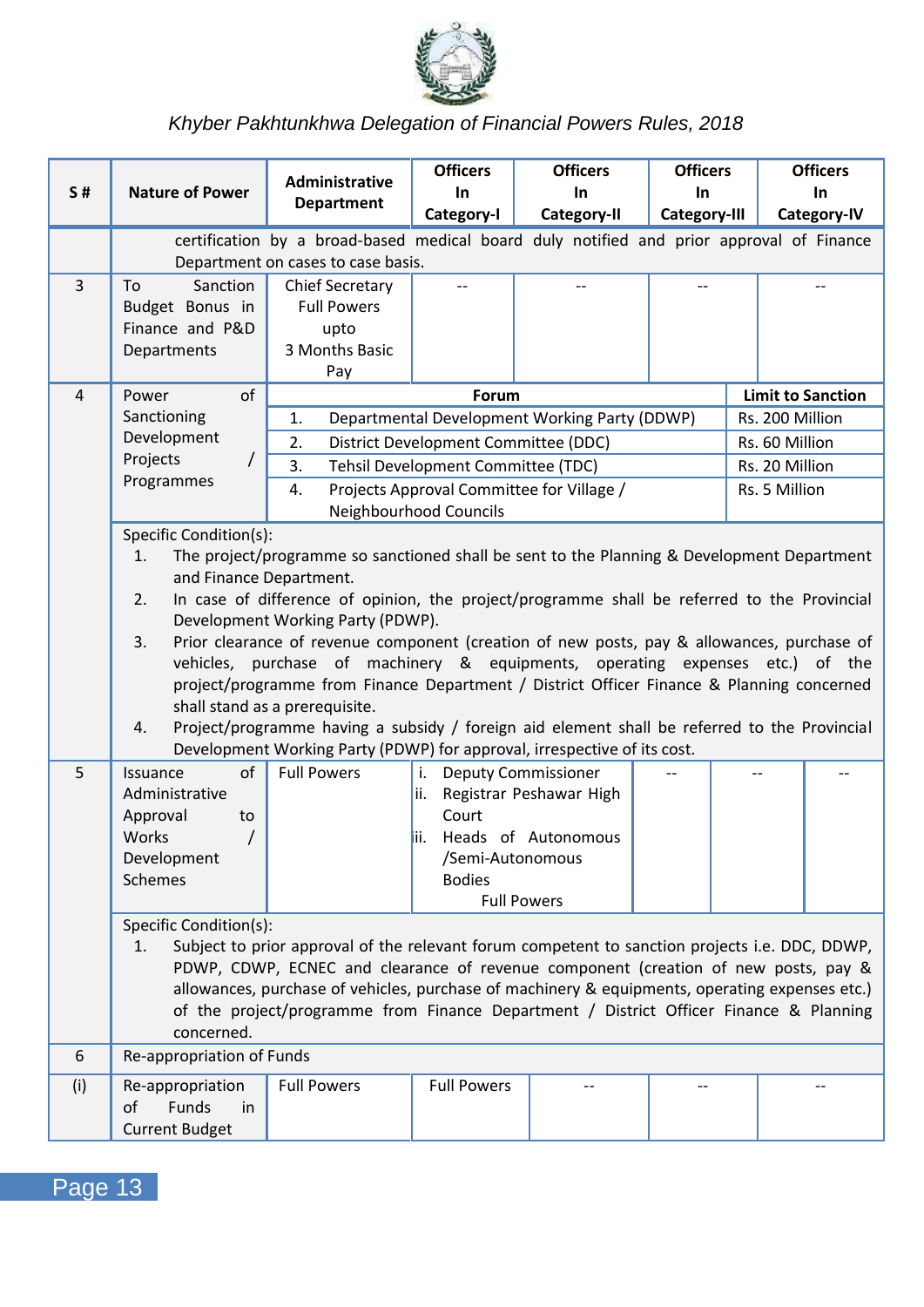

|                |                              | <b>Administrative</b>                                                                                                                                 | <b>Officers</b> | <b>Officers</b> | <b>Officers</b> | <b>Officers</b> |  |  |
|----------------|------------------------------|-------------------------------------------------------------------------------------------------------------------------------------------------------|-----------------|-----------------|-----------------|-----------------|--|--|
| S#             | <b>Nature of Power</b>       | <b>Department</b>                                                                                                                                     | In              | In.             | In.             | In              |  |  |
|                |                              |                                                                                                                                                       | Category-I      | Category-II     | Category-III    | Category-IV     |  |  |
|                | Specific Condition(s):       |                                                                                                                                                       |                 |                 |                 |                 |  |  |
|                | 1.                           | The authority sanctioning re-appropriation shall certify that;                                                                                        |                 |                 |                 |                 |  |  |
|                | a.                           | The expenditure proposed to be met through re-appropriation could not be reasonably<br>foreseen.                                                      |                 |                 |                 |                 |  |  |
|                | b.                           | The expenditure can't be reduced nor can it be postponed to the next year.                                                                            |                 |                 |                 |                 |  |  |
|                | c.                           | The expenditure in question was not specifically disallowed or reduced by Finance                                                                     |                 |                 |                 |                 |  |  |
|                |                              | Department at the time of approving the budget estimates.                                                                                             |                 |                 |                 |                 |  |  |
|                | 2.                           | No re-appropriation shall be made;                                                                                                                    |                 |                 |                 |                 |  |  |
|                | a.                           | From one grant to another grant.                                                                                                                      |                 |                 |                 |                 |  |  |
|                | b.                           | After the expiry of the financial year.                                                                                                               |                 |                 |                 |                 |  |  |
|                | c.                           | Between funds authorized for expenditure charged on the Provincial Consolidated                                                                       |                 |                 |                 |                 |  |  |
|                |                              | Fund/Local Fund and other expenditure.                                                                                                                |                 |                 |                 |                 |  |  |
|                | d.                           | From development to current expenditure and vice versa.<br>No re-appropriation shall be made beyond 15 <sup>th</sup> of April each year.              |                 |                 |                 |                 |  |  |
|                | 3.<br>4.                     | No authority subordinate to the one which reduced an allocation shall increase such reduced                                                           |                 |                 |                 |                 |  |  |
|                |                              | allocation by means of re-appropriation.                                                                                                              |                 |                 |                 |                 |  |  |
|                | 5.                           | No re-appropriation from/to Employees Related Expenditure; Secret Service Expenditure;                                                                |                 |                 |                 |                 |  |  |
|                |                              | Utilities; POL; TA/DA and Medicines and Dietary Charges.                                                                                              |                 |                 |                 |                 |  |  |
|                | 6.                           | No funds shall be provided by Finance Department against such items of expenditure wherefrom                                                          |                 |                 |                 |                 |  |  |
|                |                              | the Administrative Department re-appropriated funds.                                                                                                  |                 |                 |                 |                 |  |  |
|                | 7.                           | No re-appropriation shall be made so as to divert the provision for specified new items to other                                                      |                 |                 |                 |                 |  |  |
|                | purposes.                    |                                                                                                                                                       |                 |                 |                 |                 |  |  |
|                | 8.                           | In case of expenditure on works;<br>No re-appropriation to meet any expenditure which is likely to involve further outlay in a                        |                 |                 |                 |                 |  |  |
|                | a.                           | future financial year.                                                                                                                                |                 |                 |                 |                 |  |  |
|                | b.                           | No re-appropriation shall be made from/to the Major Work / Minor Work and Repairs &                                                                   |                 |                 |                 |                 |  |  |
|                |                              | Maintenance.                                                                                                                                          |                 |                 |                 |                 |  |  |
|                | c.                           | Re-appropriation permissible from an original Major Work in Progress only to a Work(s)                                                                |                 |                 |                 |                 |  |  |
|                |                              | of the same category.                                                                                                                                 |                 |                 |                 |                 |  |  |
| (ii)           | Re-appropriation             | <b>Full Powers</b>                                                                                                                                    |                 |                 |                 |                 |  |  |
|                | of<br>Funds<br>in            |                                                                                                                                                       |                 |                 |                 |                 |  |  |
|                | Development                  |                                                                                                                                                       |                 |                 |                 |                 |  |  |
|                | <b>Budget</b>                |                                                                                                                                                       |                 |                 |                 |                 |  |  |
|                | Specific Condition(s):<br>1. |                                                                                                                                                       |                 |                 |                 |                 |  |  |
|                |                              | Conditions governing the Re-appropriation of Funds in Current Budget via 6(i) ibid shall apply to<br>Re-appropriation of Funds in Development Budget. |                 |                 |                 |                 |  |  |
|                | 2.                           | In addition to 1 ibid, the following specific conditions shall apply;                                                                                 |                 |                 |                 |                 |  |  |
|                | a.                           | Re-appropriation shall not be made except for approved schemes.                                                                                       |                 |                 |                 |                 |  |  |
|                | b.                           | The approved cost of the schemes shall not be exceeded, through re-appropriation,                                                                     |                 |                 |                 |                 |  |  |
|                |                              | beyond 10% of the amount for which the scheme has been administratively approved.                                                                     |                 |                 |                 |                 |  |  |
| $\overline{7}$ | <b>Unserviceable Stores</b>  |                                                                                                                                                       |                 |                 |                 |                 |  |  |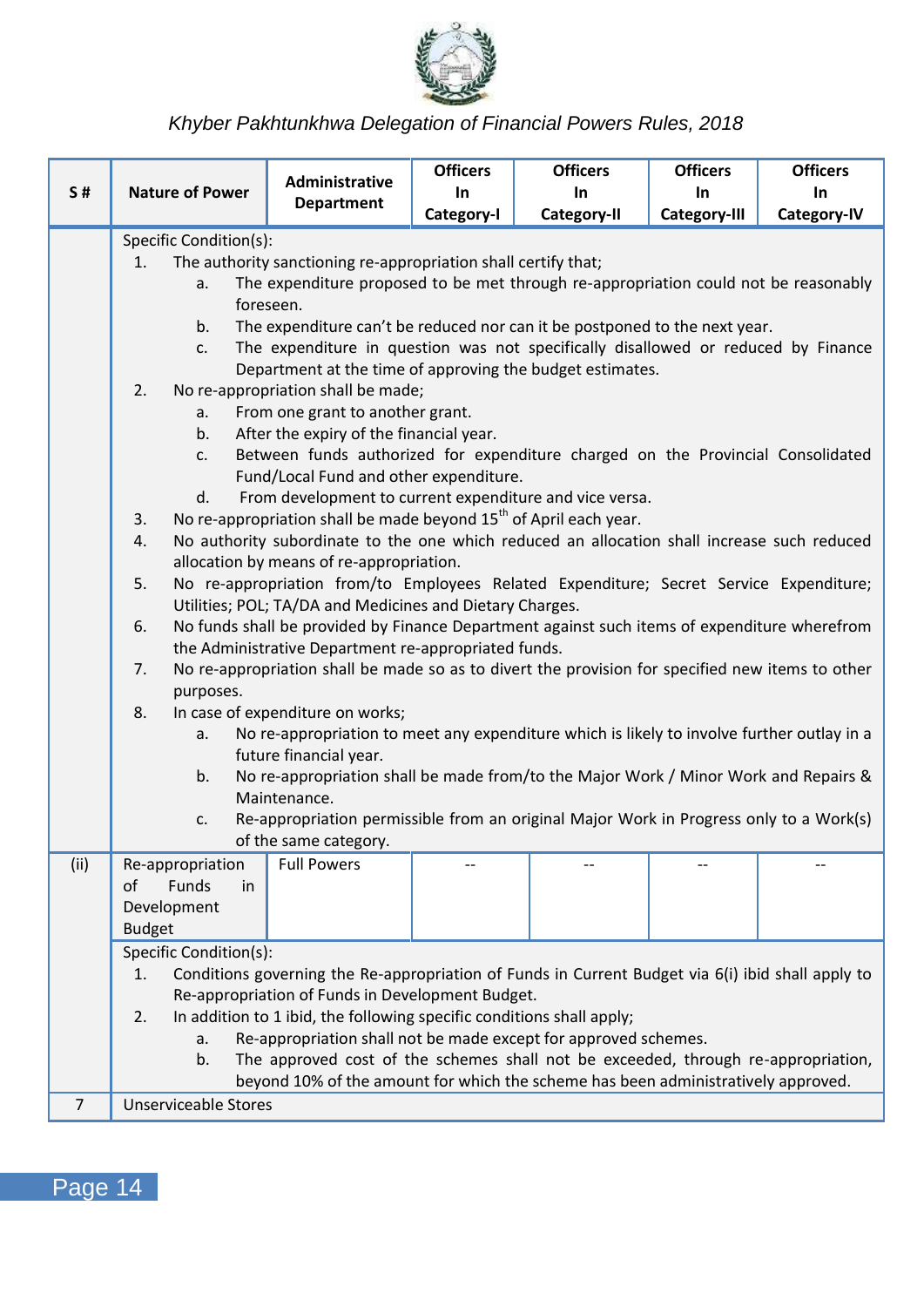

|           |                                                                                                                                                                                                                                                                          | <b>Administrative</b>                                                                                                                                                                                                                                                                                                                                                                                                                                                                                                                                                         | <b>Officers</b>         | <b>Officers</b>                 | <b>Officers</b>                 | <b>Officers</b>         |
|-----------|--------------------------------------------------------------------------------------------------------------------------------------------------------------------------------------------------------------------------------------------------------------------------|-------------------------------------------------------------------------------------------------------------------------------------------------------------------------------------------------------------------------------------------------------------------------------------------------------------------------------------------------------------------------------------------------------------------------------------------------------------------------------------------------------------------------------------------------------------------------------|-------------------------|---------------------------------|---------------------------------|-------------------------|
| <b>S#</b> | <b>Nature of Power</b>                                                                                                                                                                                                                                                   | Department                                                                                                                                                                                                                                                                                                                                                                                                                                                                                                                                                                    | In.<br>Category-I       | In.<br>Category-II              | In.<br>Category-III             | In.<br>Category-IV      |
| (i)       | Declaration<br>of<br>Stores as Surplus<br>or Unserviceable                                                                                                                                                                                                               | <b>Full Powers</b>                                                                                                                                                                                                                                                                                                                                                                                                                                                                                                                                                            | Upto<br>Value of<br>Rs. | Upto<br>Value of<br>Rs. 500,000 | Upto<br>Value of<br>Rs. 100,000 |                         |
|           |                                                                                                                                                                                                                                                                          |                                                                                                                                                                                                                                                                                                                                                                                                                                                                                                                                                                               | 1,000,000<br>per item   | per item                        | per item                        |                         |
|           | Specific Condition(s):<br>1.<br>2.<br>3.                                                                                                                                                                                                                                 | Full justification for declaring Stores as Surplus or Unserviceable, as the case may be, shall be<br>prepared and furnished to Administrative Department, Accountant General or District Accounts<br>Officer concerned and Finance Department or District Officer Finance and Planning concerned.<br>Value refers to Un-depreciated Book Value.<br>The Dead Stock Register shall accordingly be updated as per prescribed rules.                                                                                                                                              |                         |                                 |                                 |                         |
| (ii)      | Disposal<br>of<br>Unserviceable<br>or<br><b>Surplus Stores</b>                                                                                                                                                                                                           | <b>Full Powers</b>                                                                                                                                                                                                                                                                                                                                                                                                                                                                                                                                                            | <b>Full Powers</b>      | <b>Full Powers</b>              | Rs. 100,000<br>At a time        | Rs. 20,000<br>At a time |
|           | Specific Condition(s):<br>Disposal of Unserviceable or Surplus Stores, as the case may be, shall be via public auction<br>1.<br>through a duly notified disposal committee having representation of Establishment &<br>Administration Department and Finance Department. |                                                                                                                                                                                                                                                                                                                                                                                                                                                                                                                                                                               |                         |                                 |                                 |                         |
| 8         | Miscellaneous                                                                                                                                                                                                                                                            |                                                                                                                                                                                                                                                                                                                                                                                                                                                                                                                                                                               |                         |                                 |                                 |                         |
| (i)       | To<br>Sanction<br>Investigation<br>of<br>Claim(s)<br>of<br>Government<br>Servants                                                                                                                                                                                        | <b>Full Powers</b>                                                                                                                                                                                                                                                                                                                                                                                                                                                                                                                                                            | <b>Full Powers</b>      | <b>Full Powers</b>              | <b>Full Powers</b>              | <b>Full Powers</b>      |
|           | Specific Condition(s):<br>1.<br>2.<br>3.                                                                                                                                                                                                                                 | Administrative Department and Officers in Category-I shall have full Powers in respect of T.A.<br>Claims not more than three years old and other claims not more than seven years old.<br>Officers in Category-II, III, & IV shall have full powers in respect of claim not more than three<br>years old of Government Servants whom they are competent to appoint.<br>T.A. Claim more than 3 years old and claim of arrear of pay and allowances, other than T.A. more<br>than six years old, shall require sanction of the Finance Department after investigation by Audit. |                         |                                 |                                 |                         |
| (ii)      | Relaxation of the<br>Prescribed<br>Time<br>Limit:                                                                                                                                                                                                                        | <b>Full Powers</b>                                                                                                                                                                                                                                                                                                                                                                                                                                                                                                                                                            |                         |                                 |                                 |                         |
|           | Specific Condition(s):<br>1.<br>2.                                                                                                                                                                                                                                       | Include Arrears of Pay & Allowances within the limit of 3 years.<br>Include Submission of T.A Bill(s) where TA Advance not drawn. TA adjustment bill should be<br>submitted within one year of the date of performance of journey by the Government servant,<br>failing which the advances shall be recovered                                                                                                                                                                                                                                                                 |                         |                                 |                                 |                         |
| (iii)     | Relaxation of the<br>Prescribed<br>Time                                                                                                                                                                                                                                  | Chief Secretary<br>Upto 1 year                                                                                                                                                                                                                                                                                                                                                                                                                                                                                                                                                |                         | $\overline{a}$                  | $-$                             | $-$                     |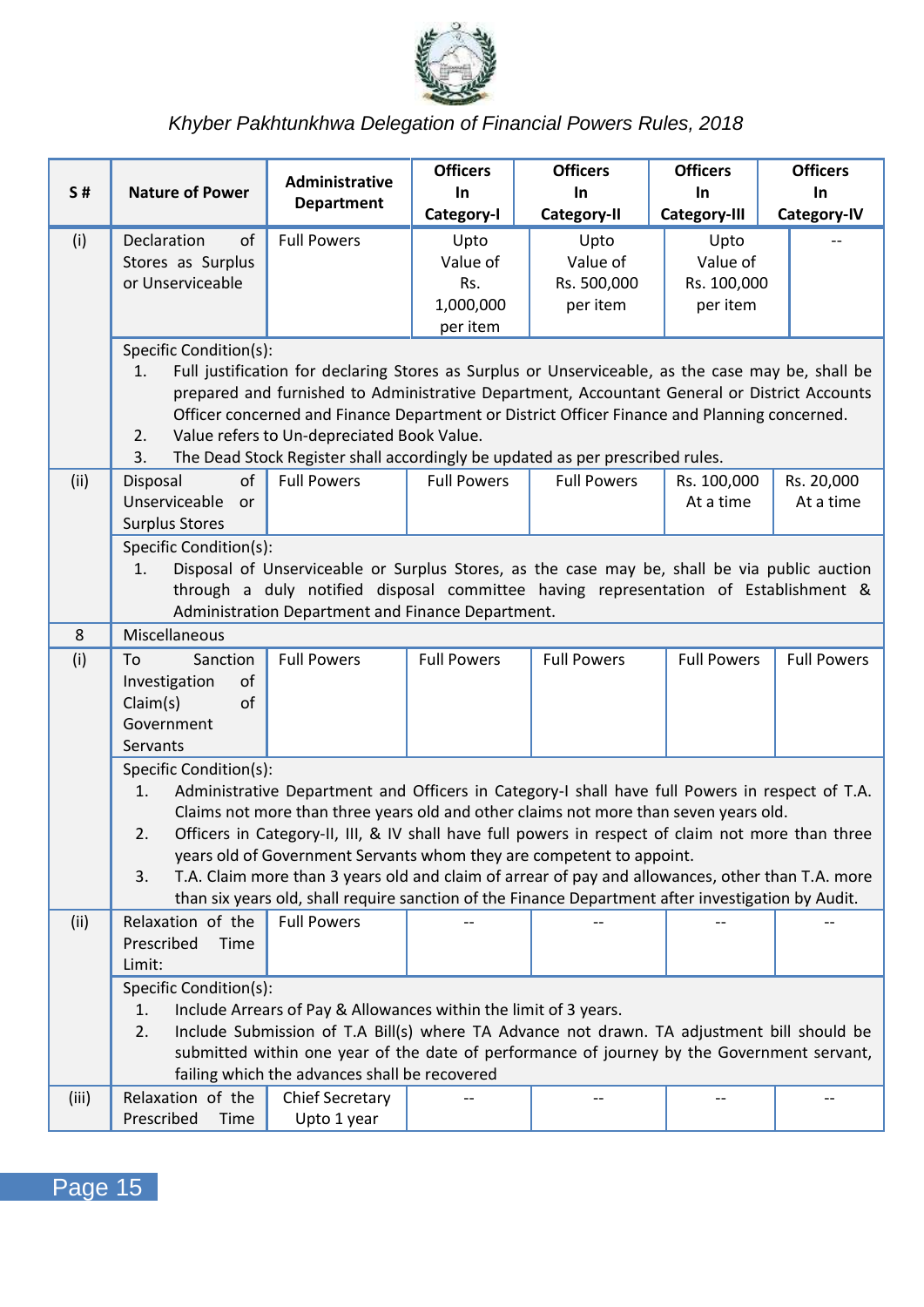

| S#   | <b>Nature of Power</b> | <b>Administrative</b><br>Department                                                            | <b>Officers</b><br>In | <b>Officers</b><br>In | <b>Officers</b><br>In | <b>Officers</b><br>In |
|------|------------------------|------------------------------------------------------------------------------------------------|-----------------------|-----------------------|-----------------------|-----------------------|
|      |                        |                                                                                                | Category-I            | Category-II           | Category-III          | Category-IV           |
|      | Limit.                 |                                                                                                |                       |                       |                       |                       |
|      |                        | Administrative                                                                                 |                       |                       |                       |                       |
|      |                        | Department                                                                                     |                       |                       |                       |                       |
|      |                        | Upto 6 months                                                                                  |                       |                       |                       |                       |
|      | Specific Condition(s): |                                                                                                |                       |                       |                       |                       |
|      | 1.                     | Include Joining Time where the family of transferred Government Servant could not join him/her |                       |                       |                       |                       |
|      |                        | within one year due to shortage of accommodation, education of children or on medical or       |                       |                       |                       |                       |
|      | compassionate grounds. |                                                                                                |                       |                       |                       |                       |
| (iv) | Grant of               | <b>Full Powers</b>                                                                             |                       |                       |                       |                       |
|      | Travelling & Daily     |                                                                                                |                       |                       |                       |                       |
|      | Allowance or           |                                                                                                |                       |                       |                       |                       |
|      | Lodging charges        |                                                                                                |                       |                       |                       |                       |
|      | Specific Condition(s): |                                                                                                |                       |                       |                       |                       |
|      | 1.                     | To non-official members of Commissions/Committees setup by the Government and to foreign       |                       |                       |                       |                       |
|      | experts.               |                                                                                                |                       |                       |                       |                       |
|      | 2.                     | Not to exceed the maximum limit prescribed by the Government for highest category.             |                       |                       |                       |                       |
| (v)  | To refund in           | <b>Full Powers</b>                                                                             | <b>Full Powers</b>    | Rs. 500,000           | Rs. 300,000           | Rs. 100,000           |
|      | accordance with        |                                                                                                |                       |                       |                       |                       |
|      | rules or in            |                                                                                                |                       |                       |                       |                       |
|      | pursuance of           |                                                                                                |                       |                       |                       |                       |
|      | decisions of court     |                                                                                                |                       |                       |                       |                       |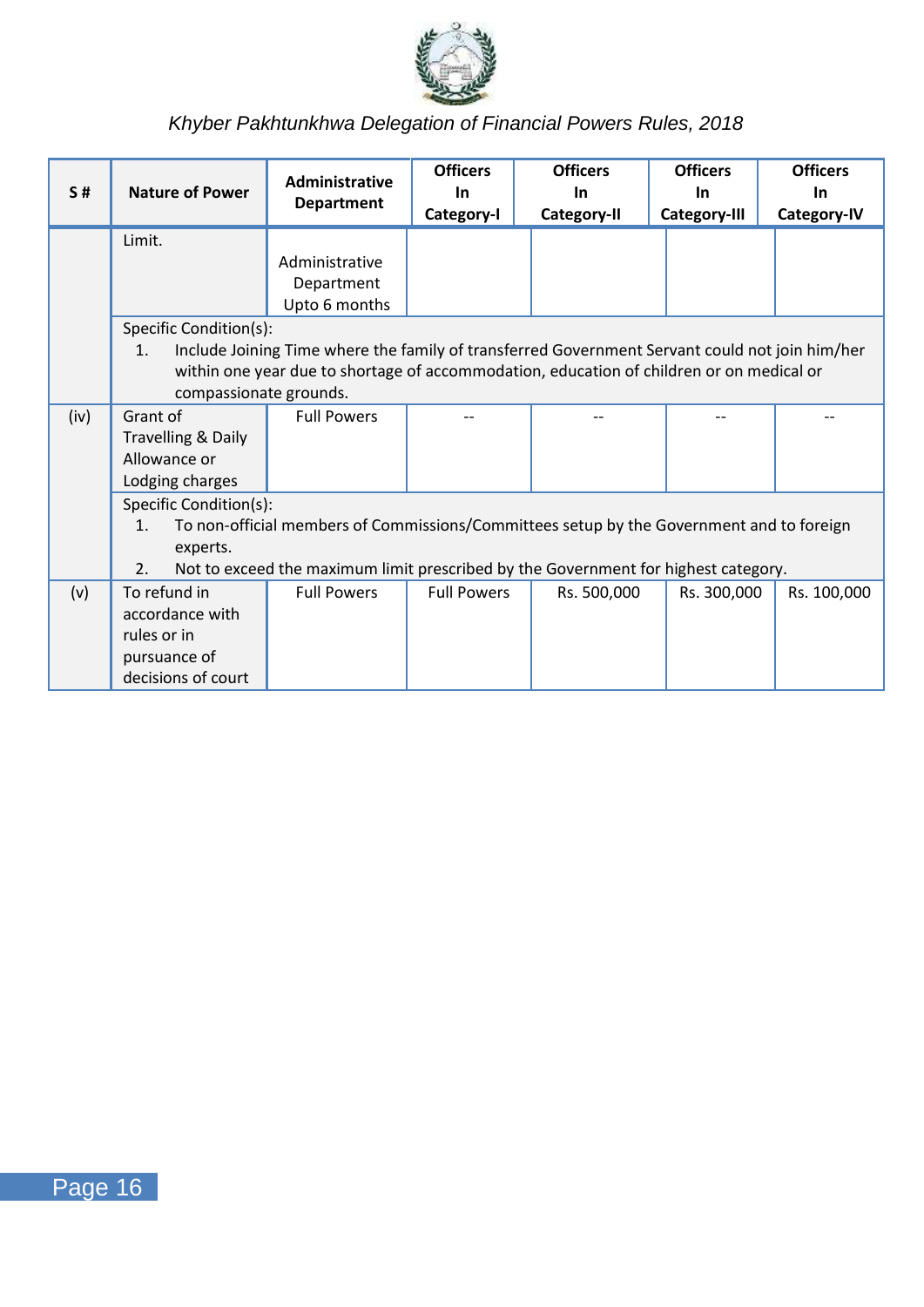

## <span id="page-21-0"></span>**Third Schedule - Special Powers**

### <span id="page-21-1"></span>**1. Administration of Justice**

| S#             | <b>Nature of Power</b>                                                                                                                                                | <b>Registrar Peshawar High Court</b>                                                                     | <b>District &amp; Session Judges</b> |
|----------------|-----------------------------------------------------------------------------------------------------------------------------------------------------------------------|----------------------------------------------------------------------------------------------------------|--------------------------------------|
| $\mathbf{1}$   | Leases of land pertaining<br>to Government Buildings<br>under Administrative control<br>of Administration of Justice                                                  | <b>Full Powers</b>                                                                                       | <b>Full Powers</b>                   |
|                | Specific Condition (S):<br>proceeds are deposited in Government Account.                                                                                              | 1. Subject to the condition that lease being openly auctioned for a period not exceeding one year and    |                                      |
| $\mathfrak{D}$ | Leases of Fruit trees and sale of<br>grass growing in the compounds<br>of Government buildings/lands<br>under Administrative control of<br>Administration of Justice. | <b>Full Powers</b>                                                                                       | <b>Full Powers</b>                   |
|                | Specific Condition (S):<br>proceeds are deposited in Government Account.                                                                                              | 1. Subject to the condition that lease being openly auctioned for a period of not more than one year and |                                      |

## <span id="page-21-2"></span>**2. Agriculture Department**

| 1.1          | <b>Agriculture Wing</b>                                                                                                                                                |                                              |                                                                 |                                           |                                                             |                                                          |  |
|--------------|------------------------------------------------------------------------------------------------------------------------------------------------------------------------|----------------------------------------------|-----------------------------------------------------------------|-------------------------------------------|-------------------------------------------------------------|----------------------------------------------------------|--|
| <b>S#</b>    | <b>Nature of Power</b>                                                                                                                                                 | DG<br><b>Agriculture</b><br><b>Extension</b> | <b>DG On Farm</b><br>Water<br>Management                        | DG Soil &<br>Water<br><b>Conservation</b> | <b>Director</b><br><b>Agriculture</b><br><b>Engineering</b> | <b>District</b><br><b>Director</b><br><b>Agriculture</b> |  |
| $\mathbf{1}$ | <b>To Sanction Prizes</b>                                                                                                                                              | <b>Full Powers</b>                           | <b>Full Powers</b>                                              |                                           |                                                             |                                                          |  |
|              | Specific Condition(s):<br>1.                                                                                                                                           |                                              | Include Prizes for Fruit and Agricultural Product Competitions. |                                           |                                                             |                                                          |  |
| 2            | To Sanction Expenditure                                                                                                                                                |                                              |                                                                 |                                           |                                                             |                                                          |  |
| (i)          | of<br>Purchase<br><b>Improved Seeds</b>                                                                                                                                | <b>Full Powers</b>                           |                                                                 |                                           |                                                             | Upto<br>Rs. 100,000<br>At a time                         |  |
|              | Specific Condition(s):                                                                                                                                                 |                                              |                                                                 |                                           |                                                             |                                                          |  |
|              | Include Purchase (at fixed rates) of improved seeds and other seed depot commodities including<br>1.<br>bags (under seed depot Rules) for distribution to the growers. |                                              |                                                                 |                                           |                                                             |                                                          |  |
| (ii)         | Purchase of Seeds<br>and Manures                                                                                                                                       |                                              | <b>Full Powers</b>                                              |                                           |                                                             | Upto<br>Rs. 100,000<br>At a time                         |  |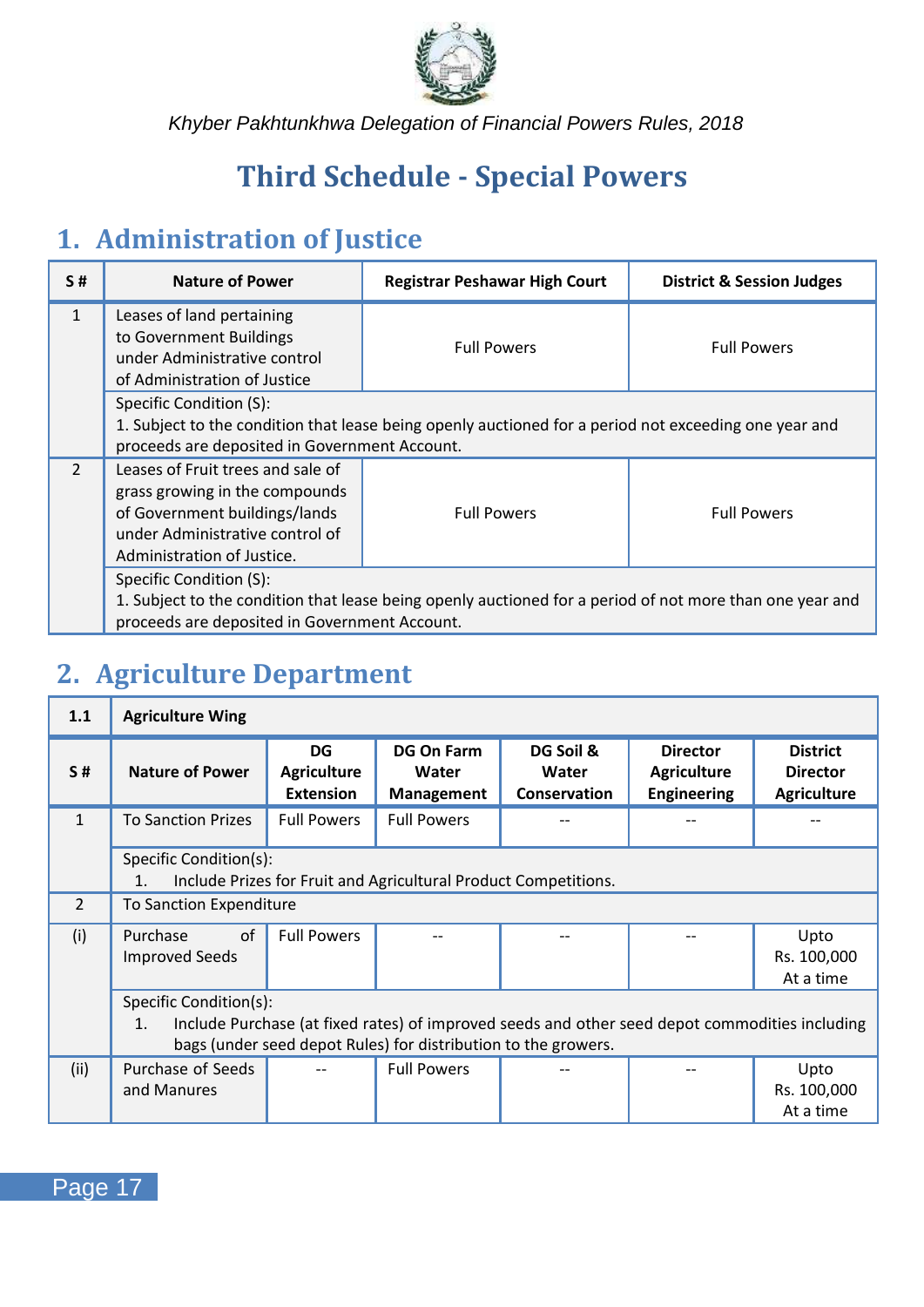

| 1.1   | <b>Agriculture Wing</b>                              |                                              |                                                                 |                                                                                              |                                                             |                                                          |
|-------|------------------------------------------------------|----------------------------------------------|-----------------------------------------------------------------|----------------------------------------------------------------------------------------------|-------------------------------------------------------------|----------------------------------------------------------|
| S#    | <b>Nature of Power</b>                               | DG<br><b>Agriculture</b><br><b>Extension</b> | <b>DG On Farm</b><br>Water<br>Management                        | DG Soil &<br>Water<br>Conservation                                                           | <b>Director</b><br><b>Agriculture</b><br><b>Engineering</b> | <b>District</b><br><b>Director</b><br><b>Agriculture</b> |
|       | Specific Condition(s):<br>1.<br>Department.          |                                              |                                                                 | Include the Purchase of seeds, manures, implements insecticides bags for general use in the  |                                                             |                                                          |
| (iii) | Purchase<br>of<br>Livestock                          | <b>Full Powers</b>                           | $-$                                                             | --                                                                                           |                                                             | Upto<br>Rs. 100,000<br>At a time                         |
|       | Specific Condition(s):<br>1.                         |                                              |                                                                 | Include Purchase of Livestock for use in Departmental Institutions.                          |                                                             |                                                          |
| (iv)  | of<br>Purchase<br><b>Aviation Spirit</b>             | <b>Full Powers</b>                           |                                                                 |                                                                                              |                                                             |                                                          |
|       | Specific Condition(s):<br>1.                         |                                              | Include Purchase of Aviation Spirit for Aerial Sprays.          |                                                                                              |                                                             |                                                          |
| (v)   | Purchase<br>of<br>Photographic<br>Material           | <b>Full Powers</b>                           | <b>Full Powers</b>                                              | <b>Full Powers</b>                                                                           | <b>Full Powers</b>                                          | Upto<br>Rs. 100,000<br>At a time                         |
|       | Specific Condition(s):<br>1.                         |                                              | Include Purchase of photographic materials for publicity works. |                                                                                              |                                                             |                                                          |
| (vi)  | Purchase<br>of<br><b>Tarpaulins</b>                  | <b>Full Powers</b>                           | <b>Full Powers</b>                                              | <b>Full Powers</b>                                                                           | <b>Full Powers</b>                                          | Upto<br>Rs. 100,000<br>At a time                         |
|       | Specific Condition(s):<br>1.<br>covers for vehicles. |                                              |                                                                 | Include Purchase of tarpaulins required for Departments experimental research & seed farms & |                                                             |                                                          |
| (vii) | <b>Building of Bodies</b><br>of Trucks/Buses         | <b>Full Powers</b>                           |                                                                 |                                                                                              |                                                             | Upto<br>Rs. 100,000<br>At a time                         |
| 3     | Sale<br>of<br>Depot<br>Commodities.                  | <b>Full Powers</b>                           | <b>Full Powers</b>                                              | <b>Full Powers</b>                                                                           | $\overline{\phantom{a}}$                                    | <b>Full Powers</b>                                       |
| 4     | Technical<br>Sanction                                | $\overline{a}$                               | Upto<br>Rs. 3,000,000<br>At a time                              | Upto<br>Rs. 3,000,000<br>At a time                                                           | $\overline{a}$                                              | $-$                                                      |
|       | Specific Condition(s):<br>1.<br>$\overline{2}$ .     |                                              | Include Soil & Water Conservation interventions.                | Include Improvement of Water Courses & Precision land levelling.                             |                                                             |                                                          |

**1.2 Fisheries Wing**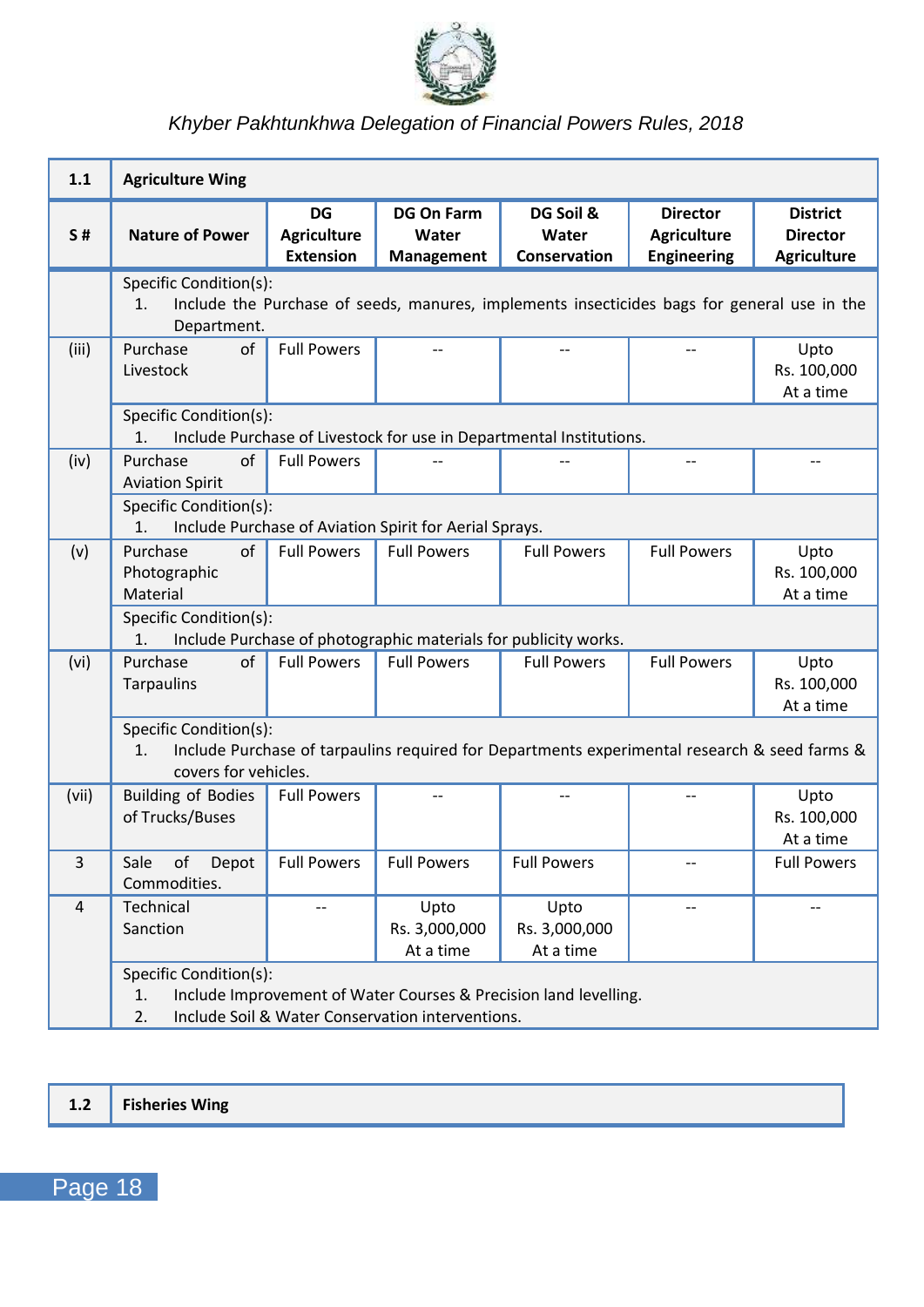

| S#             | <b>Nature of Power</b>                                   | <b>Director General</b>                    | Director /Add:<br><b>Director</b>                                                              | Deputy<br><b>Director</b>        | <b>Assistant</b><br>Director/DDO |  |  |
|----------------|----------------------------------------------------------|--------------------------------------------|------------------------------------------------------------------------------------------------|----------------------------------|----------------------------------|--|--|
| $\mathbf{1}$   | <b>To Sanction Leases</b>                                |                                            |                                                                                                |                                  |                                  |  |  |
| (i)            | Fishing Leases in<br>Open Auction                        | <b>Full Powers</b>                         | Upto<br>Rs. 200,000<br>At a time                                                               | Upto<br>Rs. 100,000<br>At a time |                                  |  |  |
|                | Specific Condition(s):<br>1.                             |                                            | Include Approving highest bid of fishing leases in open auction.                               |                                  |                                  |  |  |
| (ii)           | Auction of Fishing<br>Rights                             | <b>Full Powers</b>                         | Upto<br>Rs. 200,000<br>At a time                                                               | Upto<br>Rs. 100,000<br>At a time |                                  |  |  |
| (iii)          | Lease of Land                                            | <b>Full Powers</b>                         | Upto<br>Rs. 200,000<br>At a time                                                               |                                  |                                  |  |  |
|                | Specific Condition(s):<br>1.<br>areas.                   |                                            | Include Lease of land for grazing of cattle or cultivation of fruit trees in fisheries project |                                  |                                  |  |  |
| (iv)           | Lease of Land                                            | Upto<br>Rs. 500,000<br>At a time           | Upto<br>Rs. 300,000<br>At a time                                                               | Upto<br>Rs. 200,000<br>At a time | Upto<br>Rs. 100,000<br>At a time |  |  |
|                | Specific Condition(s):<br>1 <sup>1</sup>                 |                                            | Include Lease of Land for fish pond/nurseries/fodder etc.                                      |                                  |                                  |  |  |
| $\overline{2}$ | To Fix Rate(s).                                          | <b>Full Powers</b>                         |                                                                                                | $-$                              |                                  |  |  |
|                | Specific Condition(s):<br>1.                             | caught on Government Account may be sold). | Include Power to fix rates for disposal of fish/fish seed (to determine rates at which fish    |                                  |                                  |  |  |
| $\overline{3}$ | To Sanction Sale<br>of Trees/Grass                       | <b>Full Powers</b>                         | Upto<br>Rs. 50,000<br>At a time                                                                |                                  |                                  |  |  |
|                | Specific Condition(s):<br>1.<br>fisheries project areas. |                                            | Include Sanctioning sale of trees/grass whether standing or fallen, green or dead growing in   |                                  |                                  |  |  |

| 1.3 | Livestock & Dairy Development; Extension & Research Wing                                    |                                                  |                                      |                                                 |                                        |                                                   |  |  |
|-----|---------------------------------------------------------------------------------------------|--------------------------------------------------|--------------------------------------|-------------------------------------------------|----------------------------------------|---------------------------------------------------|--|--|
| S#  | <b>Nature of Power</b>                                                                      | DG<br>Livestock &<br>Dairy<br><b>Development</b> | <b>Director Breed</b><br>Improvement | <b>District</b><br><b>Director</b><br>Livestock | <b>Heads of</b><br><b>Institutions</b> | Drawing &<br><b>Disbursing</b><br><b>Officers</b> |  |  |
|     | <b>Full Powers</b><br><b>To Sanction Prizes</b><br>Upto<br>$- -$<br>$-$<br>--<br>Rs. 20,000 |                                                  |                                      |                                                 |                                        |                                                   |  |  |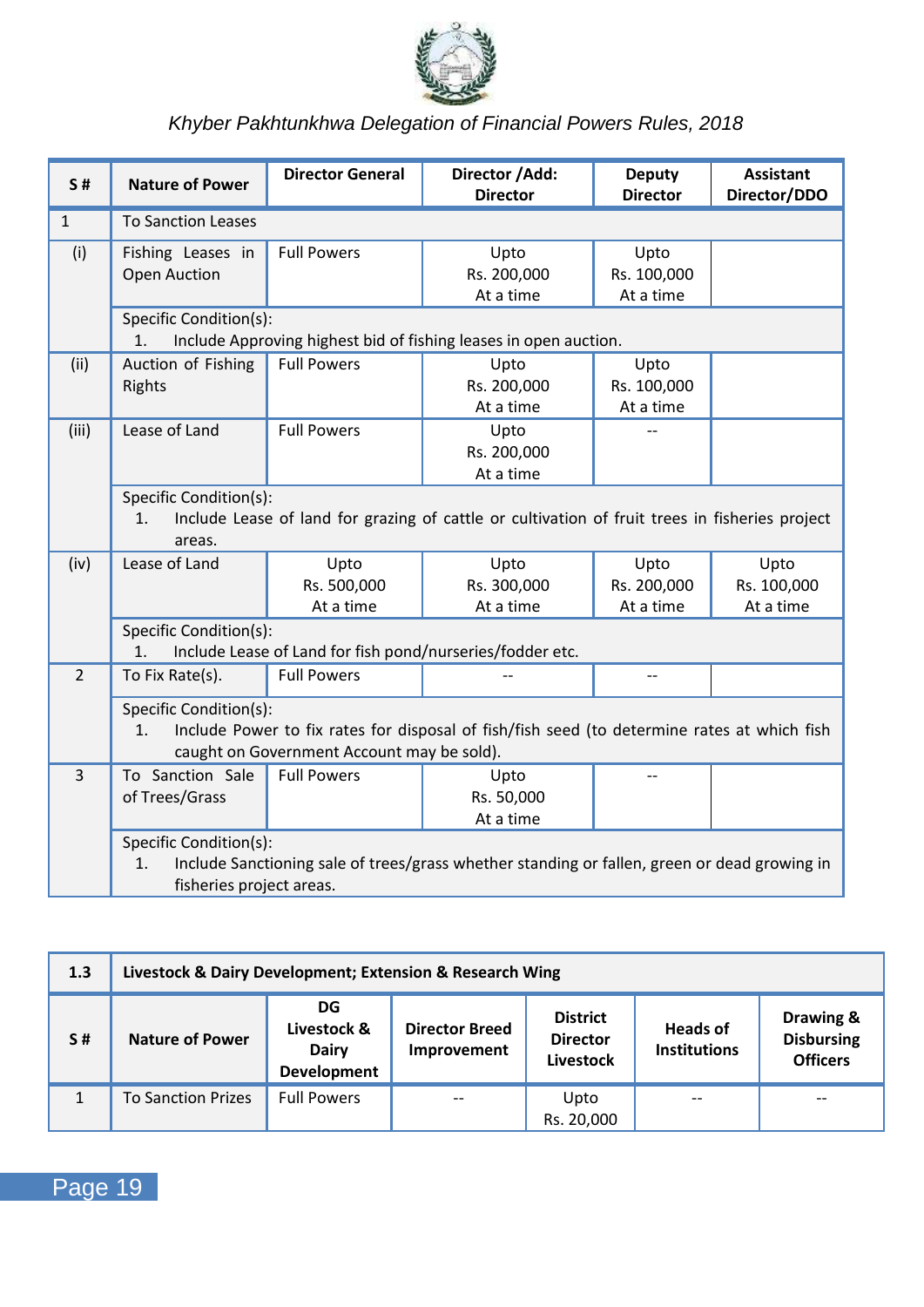

| 1.3            | Livestock & Dairy Development; Extension & Research Wing                                                                                                 |                                           |                                                                                     |                                                 |                                        |                                                   |  |
|----------------|----------------------------------------------------------------------------------------------------------------------------------------------------------|-------------------------------------------|-------------------------------------------------------------------------------------|-------------------------------------------------|----------------------------------------|---------------------------------------------------|--|
| S#             | <b>Nature of Power</b>                                                                                                                                   | DG<br>Livestock &<br>Dairy<br>Development | <b>Director Breed</b><br>Improvement                                                | <b>District</b><br><b>Director</b><br>Livestock | <b>Heads of</b><br><b>Institutions</b> | Drawing &<br><b>Disbursing</b><br><b>Officers</b> |  |
|                |                                                                                                                                                          |                                           |                                                                                     | At a time                                       |                                        |                                                   |  |
|                | Specific Condition(s):<br>1.                                                                                                                             |                                           | Include Sanctioning Prizes for Livestock & Poultry Competitions.                    |                                                 |                                        |                                                   |  |
| 2              | Invitation<br>$\prime$<br>of<br>Acceptance<br><b>Tenders</b>                                                                                             | <b>Full Powers</b>                        |                                                                                     | Upto<br>Rs. 300,000<br>At a time                | Upto<br>Rs. 200,000<br>At a time       | Upto<br>Rs. 100,000<br>At a time                  |  |
|                | Specific Condition(s):<br>1.                                                                                                                             |                                           | Include Invitation/acceptance of tenders for vegetable stores.                      |                                                 |                                        |                                                   |  |
| 3              | <b>Price Fixation</b>                                                                                                                                    | <b>Full Powers</b>                        |                                                                                     | Upto<br>Rs. 30,000<br>At a time                 |                                        |                                                   |  |
|                | Specific Condition(s):<br>1.                                                                                                                             |                                           | Include Fixation of prices for the sale of animal, animals produce and by-products. |                                                 |                                        |                                                   |  |
| 4              | Purchase<br>of<br>&<br>Livestock<br>Poultry                                                                                                              | <b>Full Powers</b>                        | Upto<br>Rs. 300,000<br>At a time                                                    | Upto<br>Rs. 100,000<br>At a time                |                                        |                                                   |  |
| 5              | Sale of Livestock<br>including Poultry<br>and<br>its<br>By-<br>Products                                                                                  | <b>Full Powers</b>                        | Upto<br>Rs. 300,000<br>At a time                                                    | Upto<br>Rs. 100,000<br>At a time                |                                        |                                                   |  |
| 6              | Declaration<br>of<br>Livestock<br>as<br>$\prime$<br>Surplus<br>Unserviceable and<br>Disposal<br>its<br>bv<br><b>Public Auction</b>                       | <b>Full Powers</b>                        | Upto<br>Rs. 300,000<br>At a time                                                    | Upto<br>Rs. 100,000<br>At a time                | $-$                                    |                                                   |  |
| $\overline{7}$ | To write off losses<br>of animals died<br>and<br>vaccines<br>expired                                                                                     | <b>Full Powers</b>                        |                                                                                     | $-$                                             | $-$                                    |                                                   |  |
|                | Specific Condition(s):<br>1. Include losses on account of death of livestock/animals/poultry birds/vaccine expiration other than<br>negligence or fraud. |                                           |                                                                                     |                                                 |                                        |                                                   |  |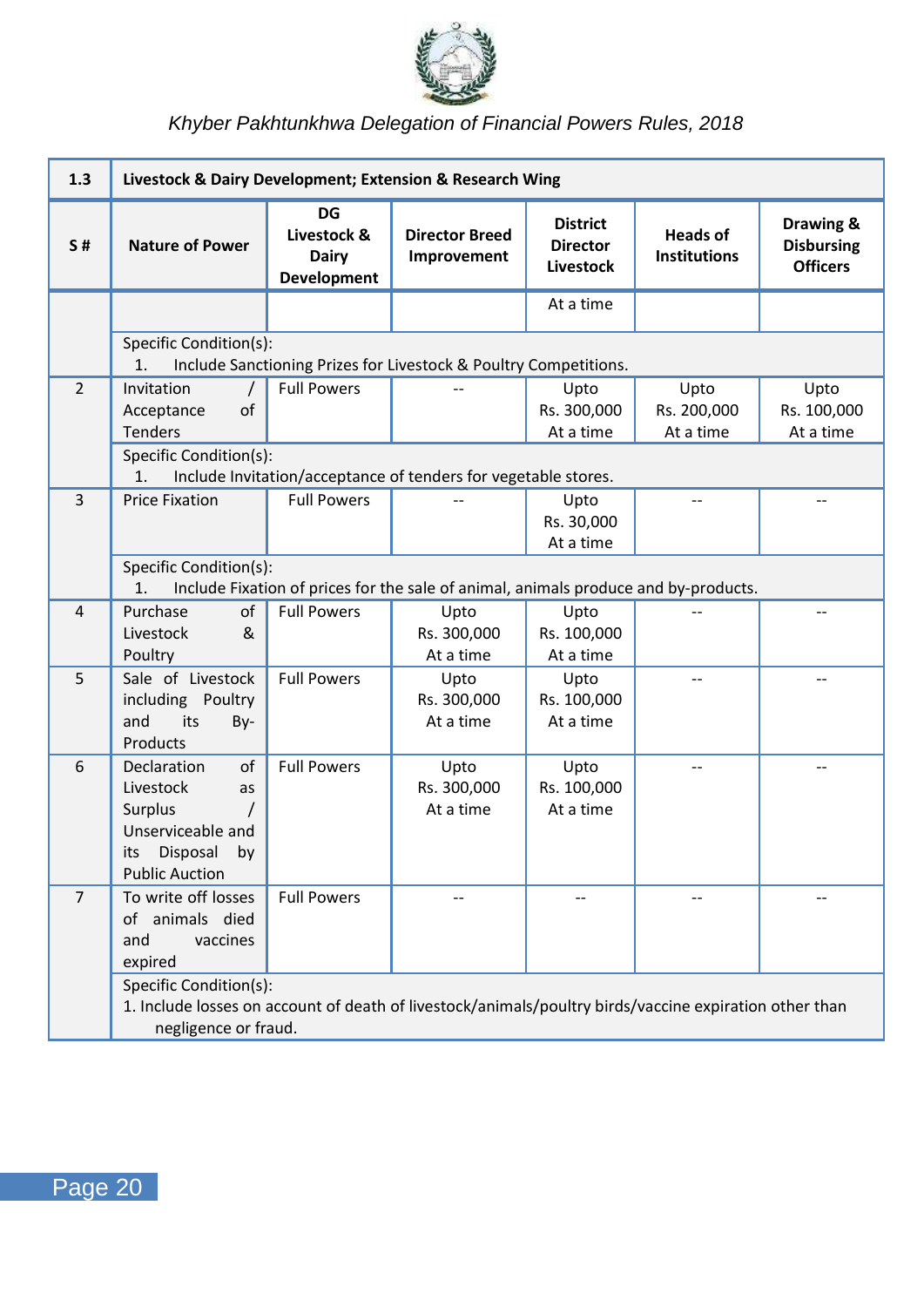

## <span id="page-25-0"></span>**3. Communication & Works Department**

| <b>S#</b>      | <b>Nature of Power</b>                                                                      | <b>Chief</b><br><b>Engineers</b>                                                    | MD PKHA/<br>Superintending<br><b>Engineer PBMC</b>                                                                                      | Superintending<br><b>Engineers</b>                                                                                                                                                                                                                                                                                                                                                                                         | <b>Executive</b><br><b>Engineers</b>          |
|----------------|---------------------------------------------------------------------------------------------|-------------------------------------------------------------------------------------|-----------------------------------------------------------------------------------------------------------------------------------------|----------------------------------------------------------------------------------------------------------------------------------------------------------------------------------------------------------------------------------------------------------------------------------------------------------------------------------------------------------------------------------------------------------------------------|-----------------------------------------------|
| $\mathbf{1}$   | <b>Technical Sanction</b>                                                                   |                                                                                     |                                                                                                                                         |                                                                                                                                                                                                                                                                                                                                                                                                                            |                                               |
| (i)            | <b>Original Works</b>                                                                       | <b>Full Powers</b>                                                                  | --                                                                                                                                      | Upto<br>Rs. 20,000,000<br>(Highways & Bridges)                                                                                                                                                                                                                                                                                                                                                                             | Upto<br>Rs. 6,000,000<br>(Highways & Bridges) |
|                | Specific Condition(s):<br>1.                                                                |                                                                                     |                                                                                                                                         | Excess amount over the amount for which Administrative Approval has been accorded does<br>not exceed 10%. In case it does exceed Revised Administrative Approval shall be required.                                                                                                                                                                                                                                        |                                               |
| (ii)           | &<br>Ordinary<br><b>Special Repairs</b>                                                     | <b>Full Powers</b>                                                                  | <b>Full Powers</b>                                                                                                                      | Upto<br>Rs. 2,000,000<br>Each case                                                                                                                                                                                                                                                                                                                                                                                         | Upto<br>Rs. 400,000<br>Each case              |
|                | Specific Condition(s):<br>1.                                                                |                                                                                     | Include. Non-residential buildings & machinery and equipment.                                                                           |                                                                                                                                                                                                                                                                                                                                                                                                                            |                                               |
| (iii)          | Ordinary<br>&<br><b>Special Repairs</b>                                                     | Upto<br>Rs. 200,000<br>(Building Each Case)                                         | <b>Full Powers</b>                                                                                                                      | Upto<br>Rs. 100,000<br>(Building Each Case)                                                                                                                                                                                                                                                                                                                                                                                | Upto<br>Rs. 50,000<br>(Building Each Case)    |
|                | Specific Condition(s):<br>1.<br>$\overline{2}$ .                                            | Include. Residential buildings.<br>Full Powers only to Superintending Engineer PBMC |                                                                                                                                         |                                                                                                                                                                                                                                                                                                                                                                                                                            |                                               |
| (iv)           | Ordinary<br>8<br><b>Special Repairs</b>                                                     | <b>Full Powers</b>                                                                  | <b>Full Powers</b>                                                                                                                      | Upto<br>Rs. 4,000,000<br>Each case                                                                                                                                                                                                                                                                                                                                                                                         | Upto<br>Rs. 1,000,000<br>Each case            |
|                | Specific Condition(s):<br>Include Roads.<br>1.<br>2.                                        | Full Powers only to MD PKHA                                                         |                                                                                                                                         |                                                                                                                                                                                                                                                                                                                                                                                                                            |                                               |
| $\overline{2}$ | of<br>Acceptance<br><b>Tenders</b>                                                          |                                                                                     |                                                                                                                                         | Power Equivalent to Grant of Technical Sanction in relevant Category.                                                                                                                                                                                                                                                                                                                                                      |                                               |
| 3              | Specific Condition(s):<br>1.<br>2.<br>a.<br>b.<br>c.<br>To<br>Sanction<br>Fixation of Stock | project/programme/works<br><b>Full Powers</b>                                       | shall<br>not<br>exceed<br>recorded and further approval shall be obtained as under;<br>Chief Engineers upto the value of Rs. 1,000,000. | The rates quoted and/or amounts tendered are such that the total cost of a<br>the<br>amount<br>project/programme/works is administratively approved by more than 45%.<br>If the lowest tender from an approved contractor is not accepted, reasons thereof shall be<br>Administrative Department, if the value tendered does not exceed Rs. 3,000,000.<br>The P&D Department, if the value tendered exceeds Rs. 3,000,000. | for<br>which<br>the                           |
|                | Limits                                                                                      |                                                                                     |                                                                                                                                         |                                                                                                                                                                                                                                                                                                                                                                                                                            |                                               |
| 4              | Dismantle<br>To<br>_&<br>Sell Unserviceable                                                 | Upto<br>Rs. 10,000,000                                                              | --                                                                                                                                      | Upto<br>Rs. 5,000,000                                                                                                                                                                                                                                                                                                                                                                                                      | Upto<br>Rs. 2,000,000                         |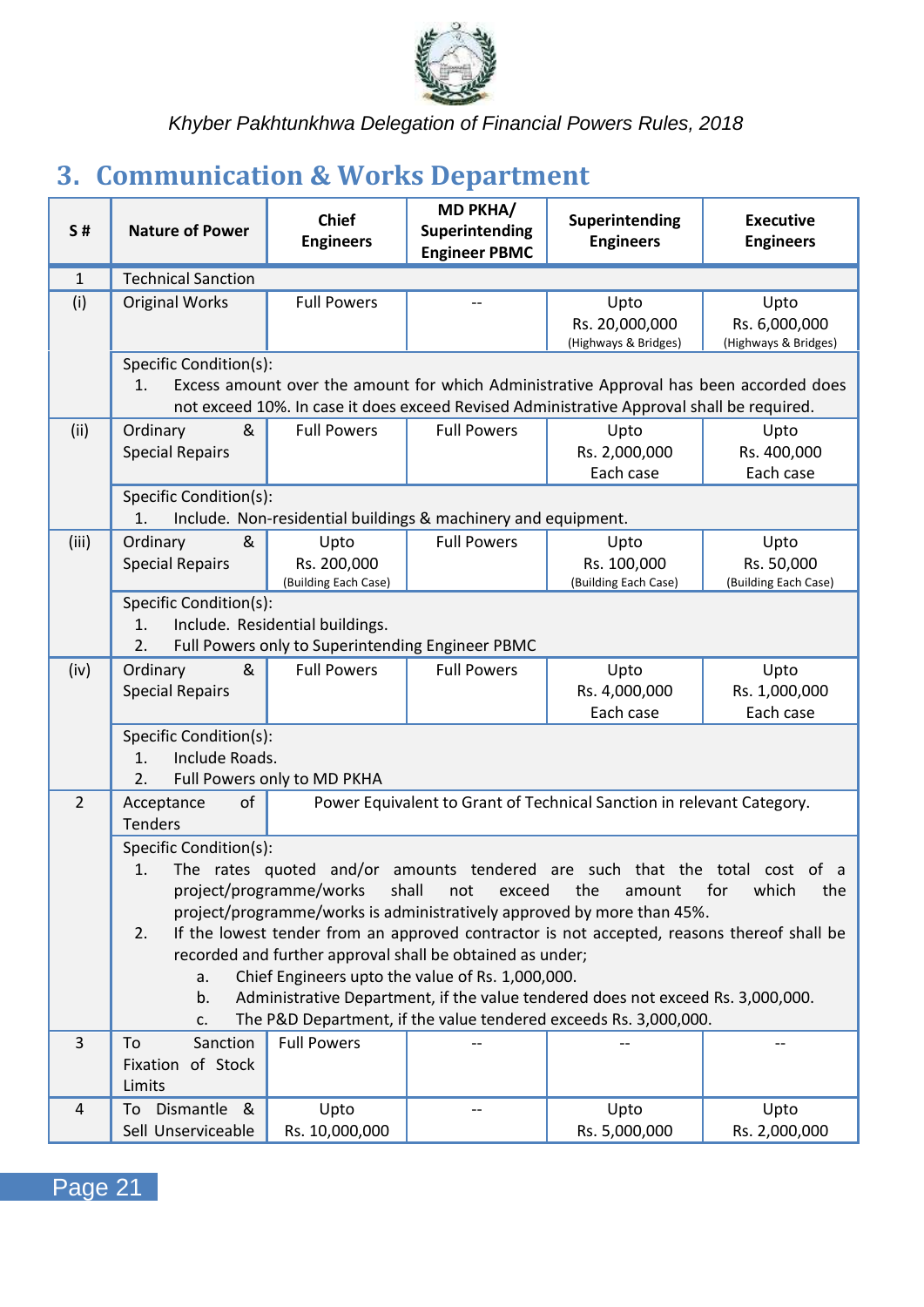

| <b>S#</b>      | <b>Nature of Power</b>                                                                                                                                                                                                                                                                                                                                                                                                                                                                                                                                     | <b>Chief</b><br><b>Engineers</b>                                                               | MD PKHA/<br>Superintending<br><b>Engineer PBMC</b> | Superintending<br><b>Engineers</b>                                                               | <b>Executive</b><br><b>Engineers</b> |  |  |
|----------------|------------------------------------------------------------------------------------------------------------------------------------------------------------------------------------------------------------------------------------------------------------------------------------------------------------------------------------------------------------------------------------------------------------------------------------------------------------------------------------------------------------------------------------------------------------|------------------------------------------------------------------------------------------------|----------------------------------------------------|--------------------------------------------------------------------------------------------------|--------------------------------------|--|--|
|                | <b>Buildings</b>                                                                                                                                                                                                                                                                                                                                                                                                                                                                                                                                           |                                                                                                |                                                    |                                                                                                  |                                      |  |  |
| 5              | Leases of Land                                                                                                                                                                                                                                                                                                                                                                                                                                                                                                                                             | <b>Full Powers</b>                                                                             | $\overline{\phantom{a}}$                           | $-$                                                                                              | $-$                                  |  |  |
|                | Specific Condition(s):<br>Include Land along Provincial Highways / National Highways and District Roads for Petrol<br>1.<br>Pumps / CNG Stations / LPG Stations and Storage Tanks at the prescribed rates.<br>The site shall be approved by relevant forum.<br>2.<br>3.<br>Land shall be under the control of Communication & Works Department.<br>No Objection Certificate of competent forum shall be obtained.<br>4.<br>The Lease shall be awarded under open public auction.<br>5.<br>6.<br>The land shall not be used for any permanent structure(s). |                                                                                                |                                                    |                                                                                                  |                                      |  |  |
| 6              | To Sanction Sale<br>of Trees                                                                                                                                                                                                                                                                                                                                                                                                                                                                                                                               | <b>Full Powers</b>                                                                             |                                                    | <b>Full Powers</b>                                                                               |                                      |  |  |
|                | Specific Condition(s):<br>1.<br>2.                                                                                                                                                                                                                                                                                                                                                                                                                                                                                                                         | <b>Communication &amp; Works Department</b><br>The sale shall be through open public auction.  |                                                    | Land on which trees, whether standing or fallen, green or dead shall be under the control of     |                                      |  |  |
| $\overline{7}$ | of<br>Payment<br>Compensation                                                                                                                                                                                                                                                                                                                                                                                                                                                                                                                              | <b>Full Powers</b>                                                                             |                                                    | <b>Full Powers</b>                                                                               |                                      |  |  |
|                | Specific Condition(s):<br>1.<br>2.                                                                                                                                                                                                                                                                                                                                                                                                                                                                                                                         | Department for legal advice.                                                                   | Include Payment under Workmen Compensation Act.    | In case of any doubt with respect to applicability of the Act, the case shall be referred to Law |                                      |  |  |
| 8              | Sanction<br>To<br>of<br>Employment<br>Work<br>Charged                                                                                                                                                                                                                                                                                                                                                                                                                                                                                                      | <b>Full Powers</b>                                                                             |                                                    | Upto<br>Rs. 10,000<br>Per-mensum                                                                 |                                      |  |  |
|                | Establishment                                                                                                                                                                                                                                                                                                                                                                                                                                                                                                                                              |                                                                                                |                                                    |                                                                                                  |                                      |  |  |
|                | Specific Condition(s):<br>1.                                                                                                                                                                                                                                                                                                                                                                                                                                                                                                                               |                                                                                                |                                                    |                                                                                                  |                                      |  |  |
|                | Provision shall exist in the sanctioned estimates.<br>2.<br>Permissible only when the order to commence work has been received and shall be hired only<br>for such particular work.                                                                                                                                                                                                                                                                                                                                                                        |                                                                                                |                                                    |                                                                                                  |                                      |  |  |
|                | 3.                                                                                                                                                                                                                                                                                                                                                                                                                                                                                                                                                         | establishment of the same category.                                                            |                                                    | The monthly wages not to exceed the emolument including allowances admissible to regular         |                                      |  |  |
|                | 4.<br>5.                                                                                                                                                                                                                                                                                                                                                                                                                                                                                                                                                   | Permissible only for developmental schemes.<br>current budget or carried on from work to work. |                                                    | Services shall be dispensed with as soon the work is completed and shall not be transferred to   |                                      |  |  |

## <span id="page-26-0"></span>**4. Elementary & Secondary Education Department**

| <b>Nature of Power</b> | Officers in | Officers in | Officers in  | Officers in |
|------------------------|-------------|-------------|--------------|-------------|
|                        | Category-I  | Category-II | Category-III | Category-IV |

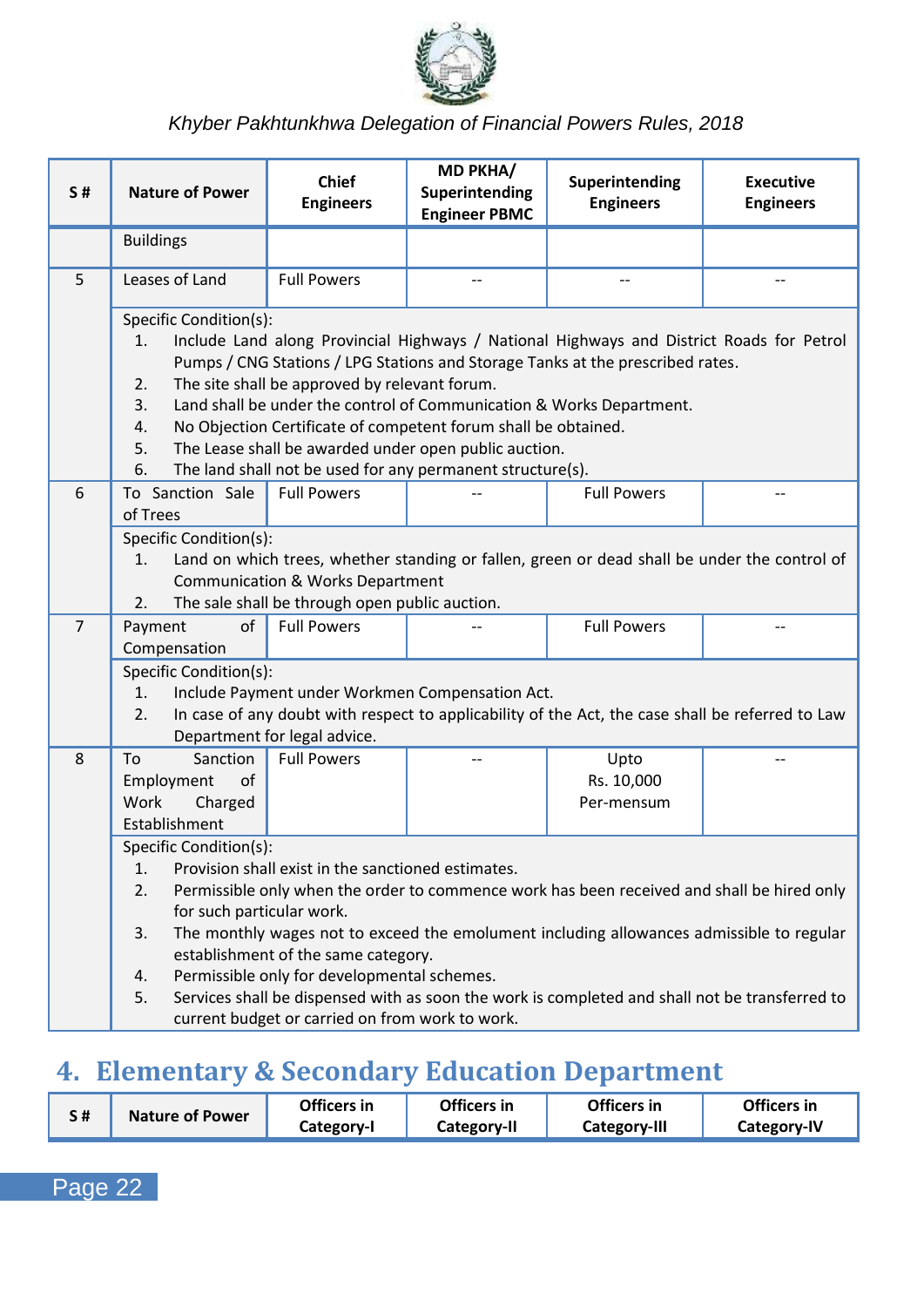

| S#             | <b>Nature of Power</b> | Officers in<br>Category-I                      | Officers in<br>Category-II                            | Officers in<br>Category-III                                                                  | Officers in<br>Category-IV |  |
|----------------|------------------------|------------------------------------------------|-------------------------------------------------------|----------------------------------------------------------------------------------------------|----------------------------|--|
| $\mathbf{1}$   | Dismantle &<br>To      | Upto                                           |                                                       |                                                                                              |                            |  |
|                | Sell Unserviceable     | Rs. 1,000,000                                  |                                                       |                                                                                              |                            |  |
|                | <b>Buildings</b>       |                                                |                                                       |                                                                                              |                            |  |
|                | Specific Condition(s): |                                                |                                                       |                                                                                              |                            |  |
|                | 1.                     |                                                |                                                       | Include Buildings belonging to E&SE Education Department and not born on the books of        |                            |  |
|                |                        | Communication & Works Department.              |                                                       |                                                                                              |                            |  |
|                | 2.5                    |                                                |                                                       | The Competent Authority shall certify the buildings as unserviceable and not required by any |                            |  |
|                |                        | other Government Department.                   |                                                       |                                                                                              |                            |  |
| $\mathfrak{D}$ | Leases of Land         | <b>Full Powers</b>                             | <b>Full Powers</b>                                    | <b>Full Powers</b>                                                                           |                            |  |
|                |                        |                                                |                                                       |                                                                                              |                            |  |
|                | Specific Condition(s): |                                                |                                                       |                                                                                              |                            |  |
|                | 1.                     |                                                |                                                       | Include Land belonging to E&SE Education Department in Forest Areas and not borne on the     |                            |  |
|                |                        | books of Forest Department.                    |                                                       |                                                                                              |                            |  |
|                | 2.                     |                                                | The Lease shall be awarded under open public auction. |                                                                                              |                            |  |
| 3              | To Sanction Sale       | <b>Full Powers</b>                             | <b>Full Powers</b>                                    | <b>Full Powers</b>                                                                           | <b>Full Powers</b>         |  |
|                | of Trees               |                                                |                                                       |                                                                                              |                            |  |
|                | Specific Condition(s): |                                                |                                                       |                                                                                              |                            |  |
|                | 1.                     |                                                |                                                       | Land on which trees, whether standing or fallen, green or dead shall be under the control of |                            |  |
|                |                        | <b>E&amp;SE Education Department.</b>          |                                                       |                                                                                              |                            |  |
|                | 2.                     | The sale shall be through open public auction. |                                                       |                                                                                              |                            |  |

## <span id="page-27-0"></span>**5. Environment Department**

| 4.1           | <b>Environment</b>                                                                                                                                                                                                                                                                                                                                                                                                                                                                             |                           |                            |                             |                            |
|---------------|------------------------------------------------------------------------------------------------------------------------------------------------------------------------------------------------------------------------------------------------------------------------------------------------------------------------------------------------------------------------------------------------------------------------------------------------------------------------------------------------|---------------------------|----------------------------|-----------------------------|----------------------------|
| S#            | <b>Nature of Power</b>                                                                                                                                                                                                                                                                                                                                                                                                                                                                         | Officers in<br>Category-I | Officers in<br>Category-II | Officers in<br>Category-III | Officers in<br>Category-IV |
| $\mathbf{1}$  | Technical<br>Sanction Original<br><b>Works</b>                                                                                                                                                                                                                                                                                                                                                                                                                                                 |                           |                            |                             |                            |
|               | Specific Condition(s):<br>Excess amount over the amount for which Administrative Approval has been accorded does<br>1 <sup>1</sup><br>not exceed 10%. In case it does exceed Revised Administrative Approval shall be required.                                                                                                                                                                                                                                                                |                           |                            |                             |                            |
| $\mathcal{P}$ | Acceptance of<br><b>Tenders</b>                                                                                                                                                                                                                                                                                                                                                                                                                                                                |                           |                            |                             |                            |
|               | Specific Condition(s):<br>The rates guoted and/or amounts tendered are such that the total cost of a<br>1.<br>project/programme/works shall not exceed<br>the<br>for<br>which<br>amount<br>project/programme/works is administratively approved by more than 45%.<br>If the lowest tender from an approved contractor is not accepted, reasons thereof shall be<br>2.<br>recorded and further approval shall be obtained as under;<br>Special Secretary upto the value of Rs. 1,000,000.<br>a. |                           |                            |                             | the                        |

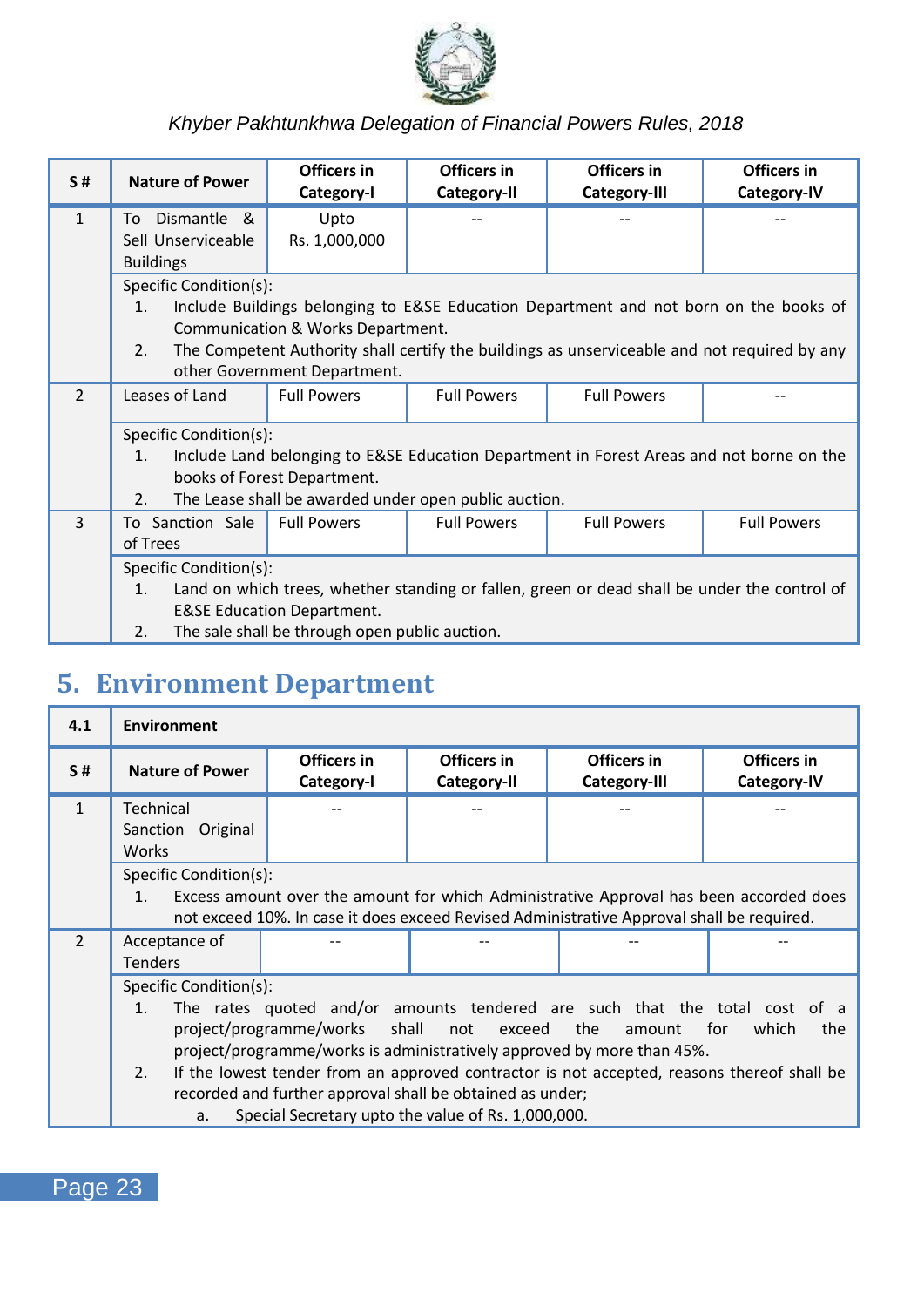

| 4.1 | <b>Environment</b>                                                                                                                                        |                           |                            |                             |                            |
|-----|-----------------------------------------------------------------------------------------------------------------------------------------------------------|---------------------------|----------------------------|-----------------------------|----------------------------|
| S#  | <b>Nature of Power</b>                                                                                                                                    | Officers in<br>Category-I | Officers in<br>Category-II | Officers in<br>Category-III | Officers in<br>Category-IV |
|     | Administrative Department, if the value tendered does not exceed Rs. 3,000,000.<br>b.<br>The P&D Department, if the value tendered exceeds Rs. 3,000,000. |                           |                            |                             |                            |

| 4.2          | Forests/Wildlife                                                                                                                                                                                                                                                                                                                                                                                                                                                                                                                                                                                                                                                                                                                                                                                         |                                                    |                                |                                                                                                                                                                                     |  |
|--------------|----------------------------------------------------------------------------------------------------------------------------------------------------------------------------------------------------------------------------------------------------------------------------------------------------------------------------------------------------------------------------------------------------------------------------------------------------------------------------------------------------------------------------------------------------------------------------------------------------------------------------------------------------------------------------------------------------------------------------------------------------------------------------------------------------------|----------------------------------------------------|--------------------------------|-------------------------------------------------------------------------------------------------------------------------------------------------------------------------------------|--|
| S#           | <b>Nature of Power</b>                                                                                                                                                                                                                                                                                                                                                                                                                                                                                                                                                                                                                                                                                                                                                                                   | Chief<br>Conservator<br>Forest/Wildlife            | Conservator<br>Forest/Wildlife | <b>Divisional</b><br>Forest/Wildlife<br><b>Officer</b>                                                                                                                              |  |
| $\mathbf{1}$ | <b>Technical Sanction</b>                                                                                                                                                                                                                                                                                                                                                                                                                                                                                                                                                                                                                                                                                                                                                                                |                                                    |                                |                                                                                                                                                                                     |  |
| (i)          | <b>Original Works</b>                                                                                                                                                                                                                                                                                                                                                                                                                                                                                                                                                                                                                                                                                                                                                                                    | Upto<br>Rs. 10,000,000                             | Upto<br>Rs. 5,000,000          | Upto<br>Rs. 2,000,000                                                                                                                                                               |  |
|              | Specific Condition(s):<br>1.<br>2.                                                                                                                                                                                                                                                                                                                                                                                                                                                                                                                                                                                                                                                                                                                                                                       | Works in respect of Forestry and Wildlife          |                                | Excess amount over the amount for which Administrative Approval has been accorded does<br>not exceed 10%. In case it does exceed Revised Administrative Approval shall be required. |  |
| (ii)         | &<br>Ordinary<br><b>Special Repairs</b>                                                                                                                                                                                                                                                                                                                                                                                                                                                                                                                                                                                                                                                                                                                                                                  | Upto<br>Rs. 500,000                                | Upto<br>Rs. 300,000            | Upto<br>Rs. 200,000                                                                                                                                                                 |  |
|              | Specific Condition(s):<br>1.                                                                                                                                                                                                                                                                                                                                                                                                                                                                                                                                                                                                                                                                                                                                                                             |                                                    |                                | Include. Special & Ordinary repairs including replacement and renewal of existing works.                                                                                            |  |
| 2            | of<br>Acceptance<br><b>Tenders</b>                                                                                                                                                                                                                                                                                                                                                                                                                                                                                                                                                                                                                                                                                                                                                                       |                                                    |                                | Power Equivalent to Grant of Technical Sanction in relevant Category.                                                                                                               |  |
|              | Specific Condition(s):<br>Include Forest/Wildlife Works or Civil Works, such as construction of buildings and<br>1.<br>conservancy works.<br>The rates quoted and/or amounts tendered are such that the total cost of a<br>2.<br>project/programme/works<br>shall<br>not<br>the<br>for<br>which<br>the<br>exceed<br>amount<br>project/programme/works is technically sanctioned by more than 2%.<br>If the lowest tender from an approved contractor is not accepted, reasons thereof shall be<br>3.<br>recorded and further approval shall be obtained as under;<br>Chief Conservator Forest/Wildlife upto the value of Rs. 1,000,000.<br>a.<br>Administrative Department, if the value tendered does not exceed Rs. 2,000,000.<br>b.<br>Retendering if the value tendered exceeds Rs. 2,000,000.<br>c. |                                                    |                                |                                                                                                                                                                                     |  |
| 3            | of<br>Execution<br>Forest/Wildlife<br>Contracts                                                                                                                                                                                                                                                                                                                                                                                                                                                                                                                                                                                                                                                                                                                                                          | Upto<br>Rs. 4,000,000                              | Upto<br>Rs. 2,000,000          | Upto<br>Rs. 500,000                                                                                                                                                                 |  |
|              | Specific Condition(s):<br>1.<br>2.                                                                                                                                                                                                                                                                                                                                                                                                                                                                                                                                                                                                                                                                                                                                                                       | The contract(s) shall be vetted by Law Department. |                                | Include Contracts for disposal of forest/wildlife produce and to fix the terms of contracts.                                                                                        |  |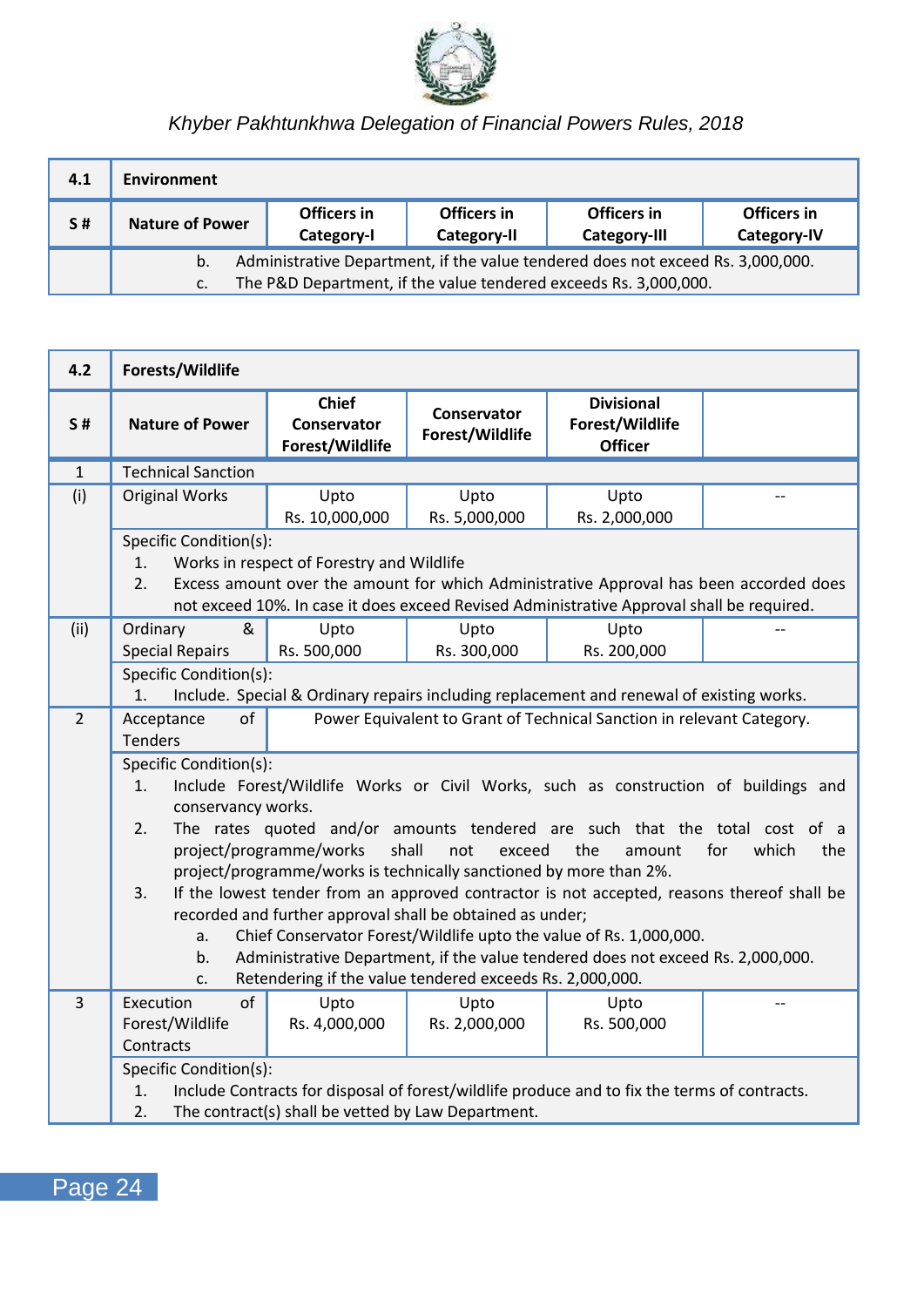

| 4.2            | Forests/Wildlife                                                                                                                                                                                                                                                                                                                                                                                     |                                         |                                  |                                                                                         |                                  |
|----------------|------------------------------------------------------------------------------------------------------------------------------------------------------------------------------------------------------------------------------------------------------------------------------------------------------------------------------------------------------------------------------------------------------|-----------------------------------------|----------------------------------|-----------------------------------------------------------------------------------------|----------------------------------|
| <b>S#</b>      | <b>Nature of Power</b>                                                                                                                                                                                                                                                                                                                                                                               | Chief<br>Conservator<br>Forest/Wildlife | Conservator<br>Forest/Wildlife   | <b>Divisional</b><br>Forest/Wildlife<br><b>Officer</b>                                  |                                  |
| 4              | To Dismantle &<br>Sell Unserviceable<br><b>Buildings</b>                                                                                                                                                                                                                                                                                                                                             | <b>Full Powers</b>                      | Upto<br>Rs. 500,000              | Upto<br>Rs. 300,000                                                                     |                                  |
| 5              | Purchase<br>of<br>Livestock/Wildlife<br>Stock/Feeds<br>and<br>its products                                                                                                                                                                                                                                                                                                                           | Upto<br>Rs. 2,000,000                   | Upto<br>Rs. 1,000,000            | $\overline{a}$                                                                          | Upto<br>Rs. 500,000              |
| 6              | Leases of Land                                                                                                                                                                                                                                                                                                                                                                                       | <b>Full Powers</b>                      | <b>Full Powers</b>               | <b>Full Powers</b>                                                                      | $\overline{\phantom{a}}$         |
|                | Specific Condition(s):<br>Include Forest/Wildlife Land.<br>1.<br>2.<br>The Lease shall be awarded under open public auction/tender.<br>Administrative Department and Chief Conservator may grant lease upto 5 years for irrigated<br>3.<br>land and 10 years for barani land.<br>Conservator or Divisional Forest/Wildlife Officer may grant lease upto 50 acres for one year in<br>4.<br>each case. |                                         |                                  |                                                                                         |                                  |
| $\overline{7}$ | To Sanction Sale<br>of<br>Livestock/Wildlife<br>& its By-Products                                                                                                                                                                                                                                                                                                                                    | Upto<br>Rs. 1,000,000<br>Per annum      | Upto<br>Rs. 500,000<br>Per annum |                                                                                         | Upto<br>Rs. 200,000<br>Per annum |
| 8              | To<br>Sanction<br>Payments                                                                                                                                                                                                                                                                                                                                                                           | Upto<br>Rs. 8,000,000                   | Upto<br>Rs. 4,000,000            | Upto<br>Rs. 2,000,000                                                                   |                                  |
|                | Specific Condition(s):<br>1.<br>development budget.                                                                                                                                                                                                                                                                                                                                                  |                                         |                                  | Include Usual payments on sowing and planting etc. under Forestry development and non-  |                                  |
| 9              | Lease<br>of<br>Land<br><b>Buildings</b>                                                                                                                                                                                                                                                                                                                                                              | Upto<br>Rs. 30,000<br>Per-mensum        | $\overline{\phantom{a}}$         | $\overline{\phantom{a}}$                                                                | --                               |
|                | Specific Condition(s):<br>1.                                                                                                                                                                                                                                                                                                                                                                         |                                         |                                  | Include Lease of land buildings for specific purposes such as mills, timber depots etc. |                                  |
| 10             | Reward in Forest<br>Cases                                                                                                                                                                                                                                                                                                                                                                            | <b>Full Powers</b>                      | <b>Full Powers</b>               | <b>Full Powers</b>                                                                      |                                  |
|                | Specific Condition(s):<br>Include i) Out of the sum accepted as compensation not exceeding % of the amount realized,<br>1.<br>ii) Out of the sum accepted as compensation plus value of property not exceeding $\frac{1}{4}$ of the<br>amount realized.                                                                                                                                              |                                         |                                  |                                                                                         |                                  |
| 11             | To Write Off<br>Irrecoverable<br><b>Forest Revenue</b>                                                                                                                                                                                                                                                                                                                                               | Upto<br>Rs. 40,000                      | Upto<br>Rs. 20,000               |                                                                                         |                                  |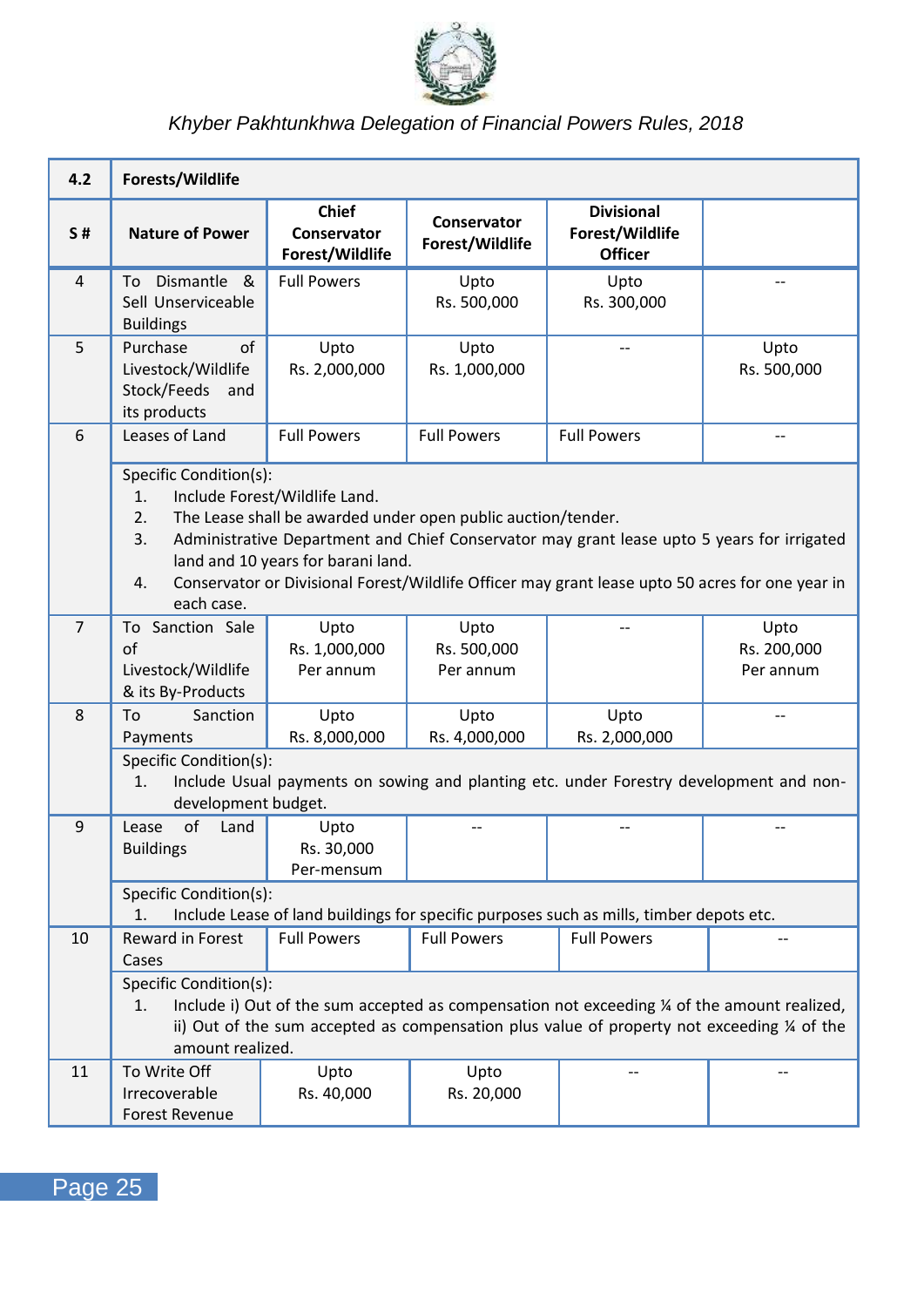

| 4.2 | Forests/Wildlife                                                                                                        |                                                |                                |                                                        |  |
|-----|-------------------------------------------------------------------------------------------------------------------------|------------------------------------------------|--------------------------------|--------------------------------------------------------|--|
| S#  | <b>Nature of Power</b>                                                                                                  | <b>Chief</b><br>Conservator<br>Forest/Wildlife | Conservator<br>Forest/Wildlife | <b>Divisional</b><br>Forest/Wildlife<br><b>Officer</b> |  |
|     | Specific Condition(s):<br>The Administrative Department shall have a restricted delegated power upto Rs. 100,000.<br>1. |                                                |                                |                                                        |  |

## <span id="page-30-0"></span>**6. Establishment & Administration Department**

| S#             | <b>Nature of Power</b>                                                                                                                                                                                                                                                                                                                                                                                                                                                                                                                                                                                                                                                            | Chief<br>Secretary                                                  | Secretary<br><b>Administration</b>                                                           |
|----------------|-----------------------------------------------------------------------------------------------------------------------------------------------------------------------------------------------------------------------------------------------------------------------------------------------------------------------------------------------------------------------------------------------------------------------------------------------------------------------------------------------------------------------------------------------------------------------------------------------------------------------------------------------------------------------------------|---------------------------------------------------------------------|----------------------------------------------------------------------------------------------|
| 1              | <b>To Sanction Expenditure</b>                                                                                                                                                                                                                                                                                                                                                                                                                                                                                                                                                                                                                                                    |                                                                     |                                                                                              |
| (i)            | Rent of Residential<br>Buildings & Housing<br>Subsidy                                                                                                                                                                                                                                                                                                                                                                                                                                                                                                                                                                                                                             | <b>Full Powers</b>                                                  | <b>Full Powers</b>                                                                           |
|                | Specific Condition(s):<br>1.                                                                                                                                                                                                                                                                                                                                                                                                                                                                                                                                                                                                                                                      | and certificate from Communication & Works that rent is reasonable. | 75% of the Basic Pay of the Occupant, or intending Occupant subject to standing instructions |
| (ii)           | Ceremonial Functions<br>&<br>State<br>Entertainments                                                                                                                                                                                                                                                                                                                                                                                                                                                                                                                                                                                                                              | <b>Full Powers</b>                                                  | Upto<br>Rs. 100,000<br>At a time                                                             |
|                | Specific Condition(s):<br>Include. Ceremonial functions and State entertainments administered/organized by<br>1.<br>Establishment & Administration Department.                                                                                                                                                                                                                                                                                                                                                                                                                                                                                                                    |                                                                     |                                                                                              |
| $\overline{2}$ | <b>Acceptance of Tenders</b>                                                                                                                                                                                                                                                                                                                                                                                                                                                                                                                                                                                                                                                      | <b>Full Powers</b>                                                  | <b>Full Powers</b>                                                                           |
|                | Specific Condition(s):<br>The rates quoted and/or amounts tendered are such that the total cost of a<br>1.<br>shall<br>project/programme/works<br>not<br>exceed<br>the<br>for<br>which<br>the<br>amount<br>project/programme/works is administratively approved by more than 45%.<br>If the lowest tender from an approved contractor is not accepted, reasons thereof shall be<br>2.<br>recorded and further approval shall be obtained as under;<br>Special Secretary upto the value of Rs. 1,000,000.<br>a.<br>Administrative Department, if the value tendered does not exceed Rs. 3,000,000.<br>b.<br>The P&D Department, if the value tendered exceeds Rs. 3,000,000.<br>C. |                                                                     |                                                                                              |
| 3              | To Sanction Fixation of<br><b>Stock Limits</b>                                                                                                                                                                                                                                                                                                                                                                                                                                                                                                                                                                                                                                    | <b>Full Powers</b>                                                  | <b>Full Powers</b>                                                                           |
| 4              | To Dismantle & Sell<br>Unserviceable<br><b>Buildings</b>                                                                                                                                                                                                                                                                                                                                                                                                                                                                                                                                                                                                                          | <b>Full Powers</b>                                                  | <b>Full Powers</b>                                                                           |
| 5              | of<br>Surplus<br>Leases<br><b>Buildings</b>                                                                                                                                                                                                                                                                                                                                                                                                                                                                                                                                                                                                                                       | <b>Full Powers</b>                                                  | <b>Full Powers</b>                                                                           |
| 6              | of<br>Leases<br>Land                                                                                                                                                                                                                                                                                                                                                                                                                                                                                                                                                                                                                                                              | <b>Full Powers</b>                                                  | <b>Full Powers</b>                                                                           |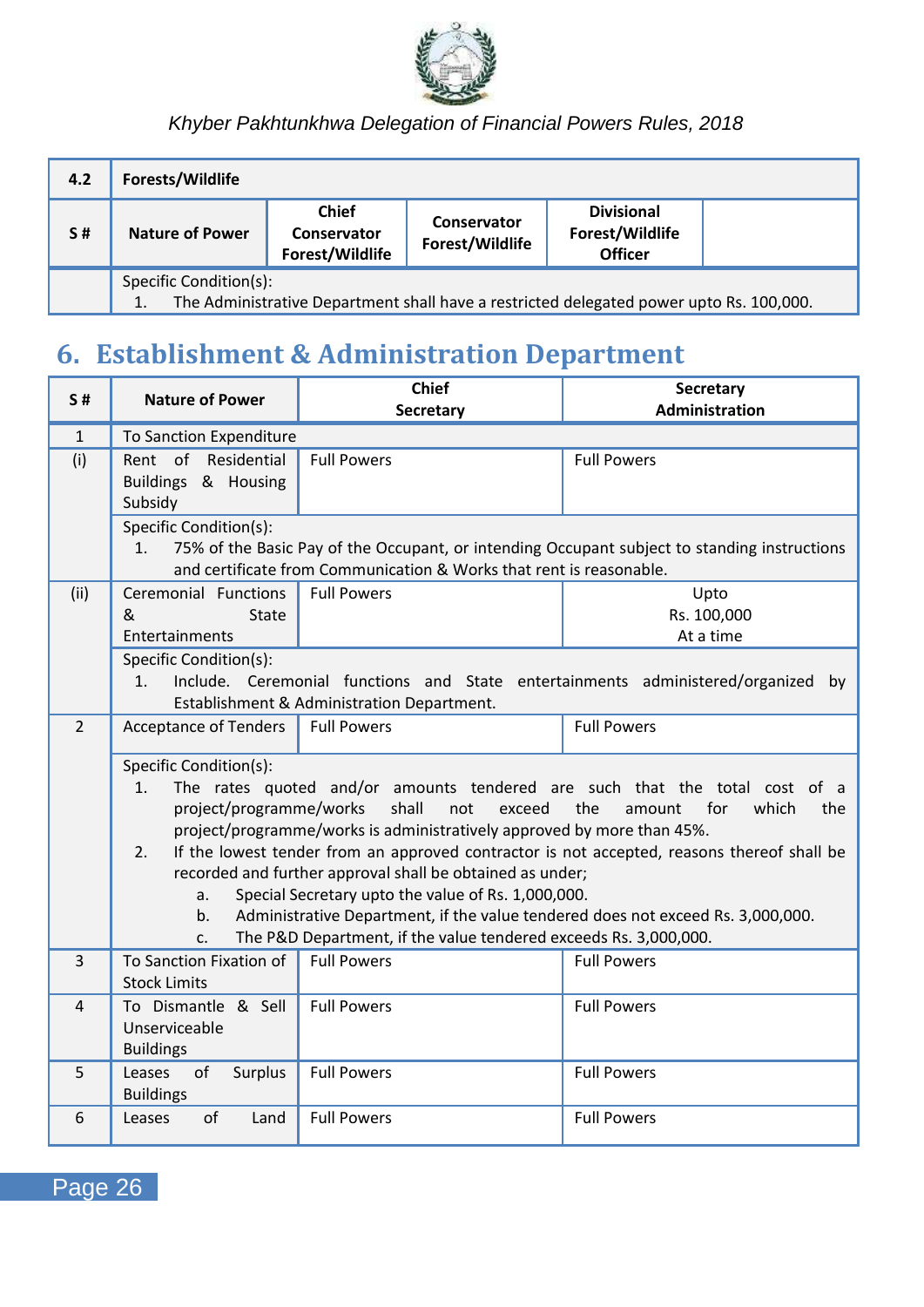

| S#             | <b>Nature of Power</b>                                                                                                                                                                                                                                                                                                                                                                                                                                                                                                                                                                   | <b>Chief</b><br>Secretary                                                                                                                           | Secretary<br>Administration                                                                  |  |  |
|----------------|------------------------------------------------------------------------------------------------------------------------------------------------------------------------------------------------------------------------------------------------------------------------------------------------------------------------------------------------------------------------------------------------------------------------------------------------------------------------------------------------------------------------------------------------------------------------------------------|-----------------------------------------------------------------------------------------------------------------------------------------------------|----------------------------------------------------------------------------------------------|--|--|
|                | Pertaining<br>to<br><b>Government Buildings</b>                                                                                                                                                                                                                                                                                                                                                                                                                                                                                                                                          |                                                                                                                                                     |                                                                                              |  |  |
| $\overline{7}$ | To Sanction Sale of<br><b>Trees</b>                                                                                                                                                                                                                                                                                                                                                                                                                                                                                                                                                      | <b>Full Powers</b>                                                                                                                                  | <b>Full Powers</b>                                                                           |  |  |
|                | Specific Condition(s):<br>1.<br>2.                                                                                                                                                                                                                                                                                                                                                                                                                                                                                                                                                       | Establishment & Administration Department<br>The sale shall be through open public auction.                                                         | Land on which trees, whether standing or fallen, green or dead shall be under the control of |  |  |
| 8              | of<br>Payment<br>Compensation                                                                                                                                                                                                                                                                                                                                                                                                                                                                                                                                                            | <b>Full Powers</b>                                                                                                                                  | <b>Full Powers</b>                                                                           |  |  |
|                | Specific Condition(s):<br>1.<br>2.<br>Department for legal advice.                                                                                                                                                                                                                                                                                                                                                                                                                                                                                                                       | Include Payment under Workmen Compensation Act.<br>In case of any doubt with respect to applicability of the Act, the case shall be referred to Law |                                                                                              |  |  |
| 9              | Sanction<br>To<br>Employment of Work<br>Charged<br>Establishment                                                                                                                                                                                                                                                                                                                                                                                                                                                                                                                         | <b>Full Powers</b>                                                                                                                                  | <b>Full Powers</b>                                                                           |  |  |
|                | Specific Condition(s):<br>Provision shall exist in the sanctioned estimates.<br>1 <sub>1</sub><br>2.<br>Permissible only when the order to commence work has been received and shall be hired only<br>for such particular work.<br>The monthly wages not to exceed the emolument including allowances admissible to regular<br>3.<br>establishment of the same category.<br>Permissible only for developmental schemes.<br>4.<br>Services shall be dispensed with as soon the work is completed and shall not be transferred to<br>5.<br>current budget or carried on from work to work. |                                                                                                                                                     |                                                                                              |  |  |

## <span id="page-31-0"></span>**7. Food Department**

| S#                       | <b>Nature of Power</b>                                                                                                                                                                                                                                      | <b>Director</b><br>Food | <b>Deputy Director</b><br>Food | <b>District Food</b><br>Controller |  |
|--------------------------|-------------------------------------------------------------------------------------------------------------------------------------------------------------------------------------------------------------------------------------------------------------|-------------------------|--------------------------------|------------------------------------|--|
| $\mathbf{1}$             | Accept<br>To<br><b>Tenders</b>                                                                                                                                                                                                                              | <b>Full Powers</b>      | <b>Full Powers</b>             |                                    |  |
|                          | Specific Condition(s):<br>Include Transportation, handling and labour charges (including charges for loading unloading<br>1.<br>stacking, un-stacking weighing, up-gradation / sieving if required on account of infestation<br>etc.) of Government stocks. |                         |                                |                                    |  |
| $\overline{\phantom{a}}$ | Sanction<br>To<br><b>Transfer of Stocks</b>                                                                                                                                                                                                                 | <b>Full Powers</b>      |                                |                                    |  |
| $\mathbf{3}$             | Accept<br>Т٥<br>Quotations                                                                                                                                                                                                                                  | <b>Full Powers</b>      | Upto<br>Rs. 100,000            |                                    |  |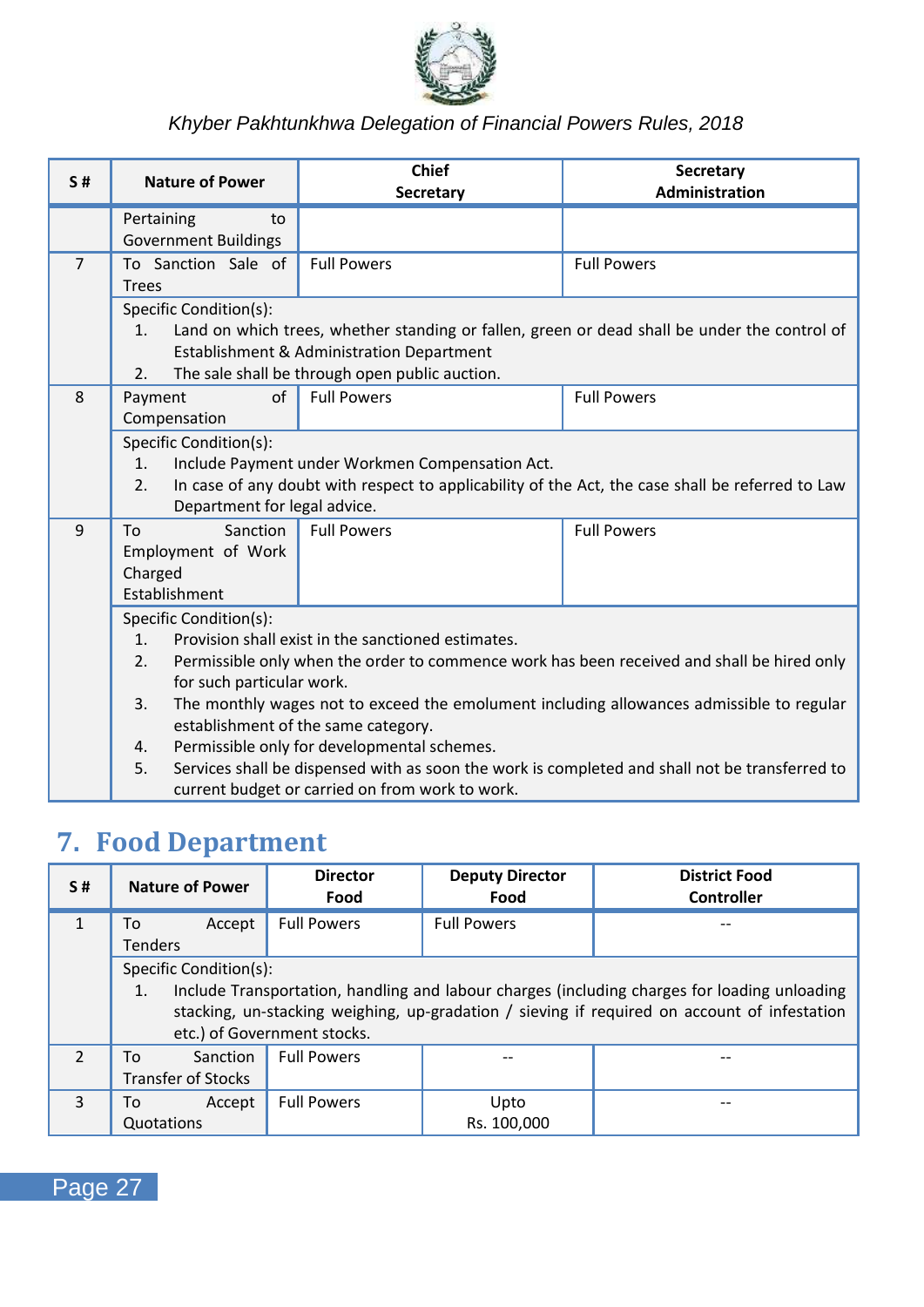

| <b>S#</b> | <b>Nature of Power</b>                                                                                                                                                                            | <b>Director</b><br>Food                                                                                                                                                                                                                                                                                                                   | <b>Deputy Director</b><br>Food | <b>District Food</b><br>Controller |  |
|-----------|---------------------------------------------------------------------------------------------------------------------------------------------------------------------------------------------------|-------------------------------------------------------------------------------------------------------------------------------------------------------------------------------------------------------------------------------------------------------------------------------------------------------------------------------------------|--------------------------------|------------------------------------|--|
|           | Specific Condition(s):<br>1.                                                                                                                                                                      | Include Transportation of Government stocks and labour activity (including charges for<br>loading, unloading, stacking, un-stacking, weighing up-gradation / sieving if required on<br>account of infestation etc.) in cases where tenders have been invited but no response is<br>received under prevailing KP Public Procurement Rules. |                                |                                    |  |
| 4         | &<br>Forfeit<br>To<br>Release Securities<br>of Food Grains<br>Agents                                                                                                                              | <b>Full Powers</b>                                                                                                                                                                                                                                                                                                                        |                                |                                    |  |
| 5         | <b>Schemes</b><br>be<br>to<br>Financed<br>from<br>Sugarcane<br>Development<br>Cess Fund                                                                                                           | The Deputy Commissioner of respective District shall have Full Powers                                                                                                                                                                                                                                                                     |                                |                                    |  |
|           | Specific Condition(s):<br>Schemes not to exceed the funds released by the Finance Department.<br>1.<br>The Power shall be exercised by the Deputy Commissioner concerned in relevant forum.<br>2. |                                                                                                                                                                                                                                                                                                                                           |                                |                                    |  |

### <span id="page-32-0"></span>**8. Higher Education, Archives & Libraries Department**

| <b>S#</b>      | <b>Nature of Power</b>                                                                                                                                                                                                                  | Officers in<br>Category-I                                         | Officers in<br>Category-II | Officers in<br>Category-III                                                                                                                                                             | Officers in<br>Category-IV |
|----------------|-----------------------------------------------------------------------------------------------------------------------------------------------------------------------------------------------------------------------------------------|-------------------------------------------------------------------|----------------------------|-----------------------------------------------------------------------------------------------------------------------------------------------------------------------------------------|----------------------------|
| $\mathbf{1}$   | Dismantle &<br>To<br>Sell Unserviceable<br><b>Buildings</b>                                                                                                                                                                             | Upto<br>Rs. 1,000,000                                             |                            |                                                                                                                                                                                         |                            |
|                | Specific Condition(s):<br>$\mathbf{1}$ .<br>2.                                                                                                                                                                                          | Communication & Works Department.<br>other Government Department. |                            | Include Buildings belonging to Higher Education Department and not born on the books of<br>The Competent Authority shall certify the buildings as unserviceable and not required by any |                            |
| $\mathfrak{p}$ | Leases of Land                                                                                                                                                                                                                          | <b>Full Powers</b>                                                | <b>Full Powers</b>         | <b>Full Powers</b>                                                                                                                                                                      |                            |
|                | Specific Condition(s):<br>Include Land belonging to Higher Education Department in Forest Areas and not borne on the<br>$\mathbf{1}$ .<br>books of Forest Department.<br>The Lease shall be awarded under open public auction.<br>2.    |                                                                   |                            |                                                                                                                                                                                         |                            |
| 3              | To Sanction Sale<br>of Trees                                                                                                                                                                                                            | <b>Full Powers</b>                                                | <b>Full Powers</b>         | <b>Full Powers</b>                                                                                                                                                                      | <b>Full Powers</b>         |
|                | Specific Condition(s):<br>Land on which trees, whether standing or fallen, green or dead shall be under the control of<br>$\mathbf{1}$ .<br><b>Higher Education Department.</b><br>The sale shall be through open public auction.<br>2. |                                                                   |                            |                                                                                                                                                                                         |                            |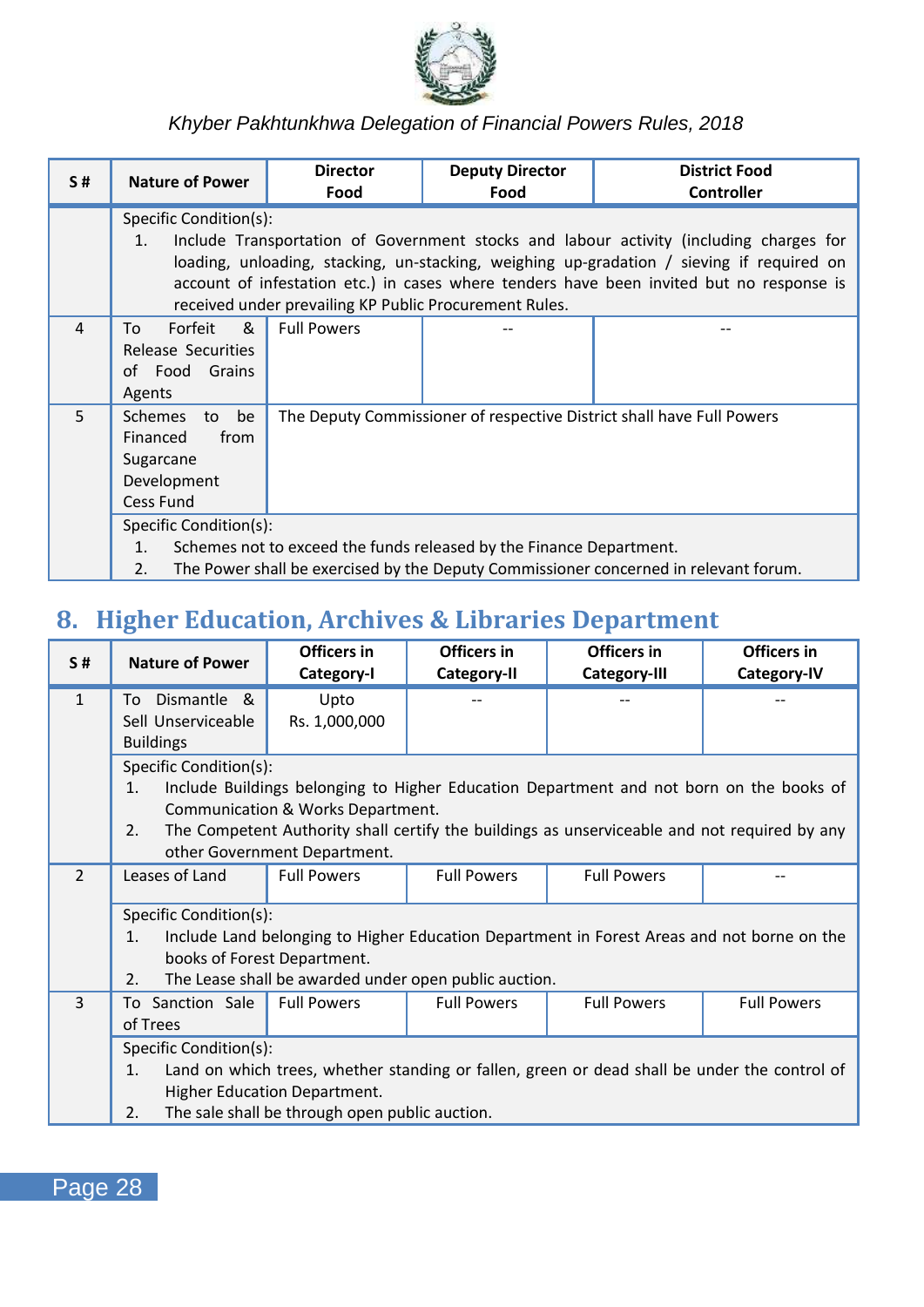

## <span id="page-33-0"></span>**9. Industries Department**

| <b>S#</b>     | <b>Nature of Power</b>                                                                             | Officers in                                        | Officers in        | Officers in                                                                             | Officers in |
|---------------|----------------------------------------------------------------------------------------------------|----------------------------------------------------|--------------------|-----------------------------------------------------------------------------------------|-------------|
|               |                                                                                                    | Category-I                                         | Category-II        | Category-III                                                                            | Category-IV |
| $\mathbf{1}$  | Dismantle &<br>To                                                                                  | Upto                                               |                    |                                                                                         |             |
|               | Sell Unserviceable                                                                                 | Rs. 1,000,000                                      |                    |                                                                                         |             |
|               | <b>Buildings</b>                                                                                   |                                                    |                    |                                                                                         |             |
|               | Specific Condition(s):                                                                             |                                                    |                    |                                                                                         |             |
|               | 1 <sup>1</sup>                                                                                     |                                                    |                    | Provided that certificate is obtained from Communication & Works Department about these |             |
|               | being unserviceable.                                                                               |                                                    |                    |                                                                                         |             |
| $\mathcal{P}$ | Leases of Land                                                                                     | <b>Full Powers</b>                                 |                    |                                                                                         |             |
|               | Pertaining to                                                                                      |                                                    |                    |                                                                                         |             |
|               | Government                                                                                         |                                                    |                    |                                                                                         |             |
|               | <b>Buildings</b>                                                                                   |                                                    |                    |                                                                                         |             |
|               | Specific Condition(s):                                                                             |                                                    |                    |                                                                                         |             |
|               | 1.                                                                                                 | Subject to public auction as per prescribed rules. |                    |                                                                                         |             |
| 3             | <b>To Sanction Sale</b>                                                                            | <b>Full Powers</b>                                 | <b>Full Powers</b> |                                                                                         |             |
|               | of Trees                                                                                           |                                                    |                    |                                                                                         |             |
|               | Specific Condition(s):                                                                             |                                                    |                    |                                                                                         |             |
|               | Land on which trees, whether standing or fallen, green or dead shall be under the control of<br>1. |                                                    |                    |                                                                                         |             |
|               | Industries Department                                                                              |                                                    |                    |                                                                                         |             |
|               | 2.                                                                                                 | The sale shall be through open public auction.     |                    |                                                                                         |             |
|               |                                                                                                    |                                                    |                    |                                                                                         |             |

## <span id="page-33-1"></span>**10. Inspectorate General of Prisons**

| <b>S#</b>      | <b>Nature of Power</b>                                             | IG<br><b>Prisons</b>                                                                                                             | Superintendent<br><b>Central Jail</b> | Superintendent<br><b>District Jail</b> |  |
|----------------|--------------------------------------------------------------------|----------------------------------------------------------------------------------------------------------------------------------|---------------------------------------|----------------------------------------|--|
| $\mathbf{1}$   | <b>Technical Sanction</b>                                          |                                                                                                                                  |                                       |                                        |  |
| (i)            | of<br>Estimates<br>Expenditure<br>on<br>Works                      | Power Equivalent to Grant of Administrative Approval in relevant Category.                                                       |                                       |                                        |  |
|                | Specific Condition(s):<br>$\mathbf{1}$ .<br>acceptance of tenders. | Include. Jail Buildings to be carried out of Departmental Fund / Grant and invitation and                                        |                                       |                                        |  |
| $\mathcal{P}$  | Leases of Land                                                     | <b>Full Powers</b>                                                                                                               |                                       |                                        |  |
|                | Specific Condition(s):<br>$\mathbf{1}$ .                           | Include Land pertaining to the Inspectorate General of Prisons and not born on the books of<br>Communication & Works Department. |                                       |                                        |  |
| $\overline{3}$ | <b>To Sanction Sale</b><br>of Trees                                | <b>Full Powers</b>                                                                                                               | <b>Full Powers</b>                    |                                        |  |
|                | 1.                                                                 | Specific Condition(s):<br>Land on which trees, whether standing or fallen, green or dead shall be under the control of           |                                       |                                        |  |

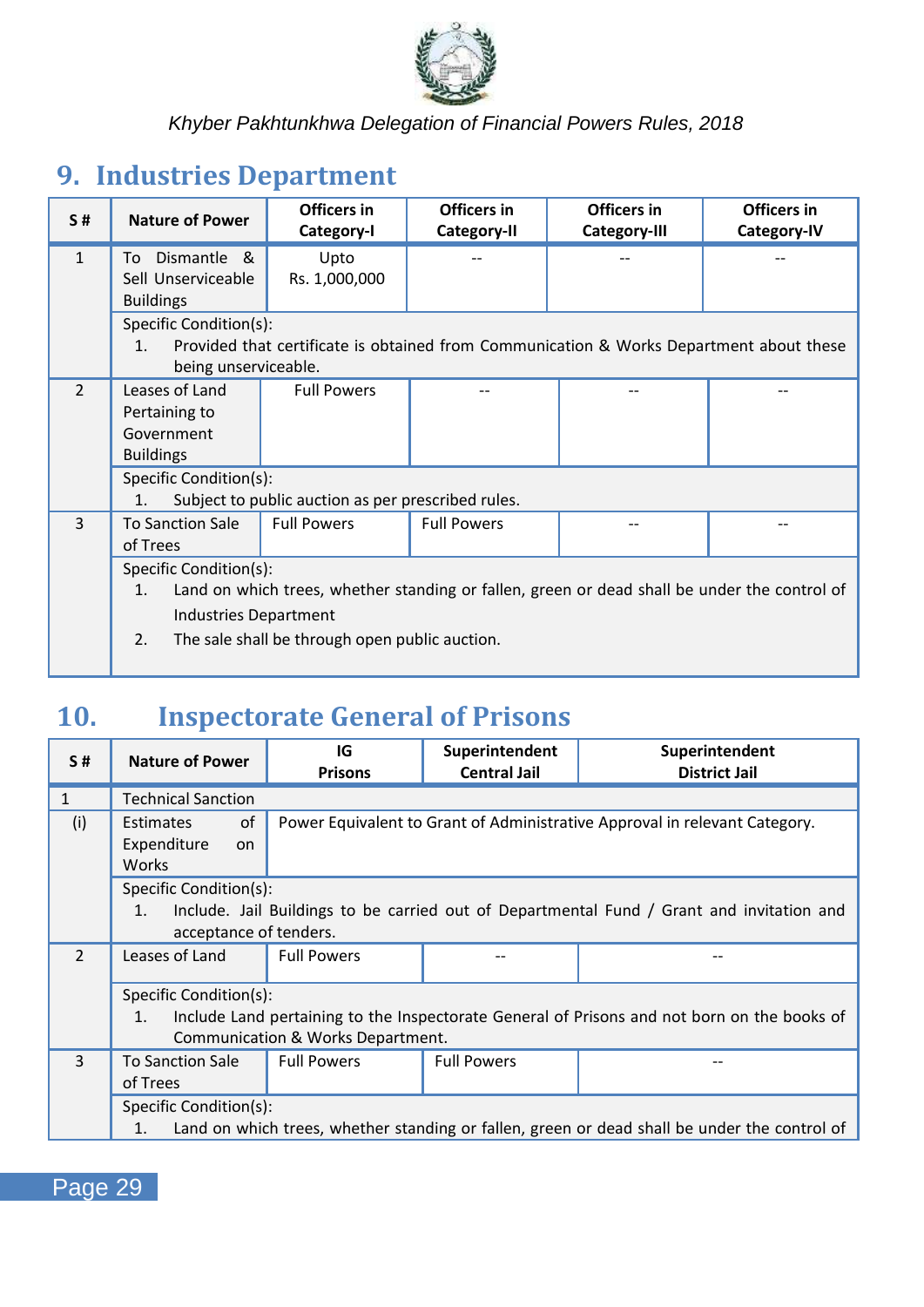

| <b>S#</b> |    | <b>Nature of Power</b> | ١G<br><b>Prisons</b>                           | Superintendent<br><b>Central Jail</b> | Superintendent<br><b>District Jail</b> |
|-----------|----|------------------------|------------------------------------------------|---------------------------------------|----------------------------------------|
|           | 2. | Industries Department. | The sale shall be through open public auction. |                                       |                                        |

## <span id="page-34-0"></span>**11. Irrigation Department**

| S#             | <b>Nature of Power</b>    | <b>Chief</b>                                                           | Superintending   | <b>Executive</b>                                                                           |
|----------------|---------------------------|------------------------------------------------------------------------|------------------|--------------------------------------------------------------------------------------------|
|                |                           | <b>Engineers</b>                                                       | <b>Engineers</b> | <b>Engineers</b>                                                                           |
| $\mathbf{1}$   | <b>Technical Sanction</b> |                                                                        |                  |                                                                                            |
| (i)            | <b>Original Works</b>     | <b>Full Powers</b>                                                     | Upto             | Upto                                                                                       |
|                |                           |                                                                        | Rs. 20,000,000   | Rs. 6,000,000                                                                              |
|                | Specific Condition(s):    |                                                                        |                  |                                                                                            |
|                | 1.                        |                                                                        |                  | Excess amount over the amount for which Administrative Approval has been accorded does     |
|                |                           |                                                                        |                  | not exceed 10%. In case it does exceed Revised Administrative Approval shall be required.  |
| (ii)           | &<br>Ordinary             | <b>Full Powers</b>                                                     | Upto             | Upto                                                                                       |
|                | <b>Special Repairs</b>    |                                                                        | Rs. 2,000,000    | Rs. 400,000                                                                                |
|                |                           |                                                                        | Each case        | Each case                                                                                  |
|                | Specific Condition(s):    |                                                                        |                  |                                                                                            |
|                | 1.                        |                                                                        |                  | Include. Irrigation Works, Non-residential buildings and other structures belonging to the |
|                | Government.               |                                                                        |                  |                                                                                            |
| (iii)          | Ordinary<br>&             | Upto                                                                   | Upto             | Upto                                                                                       |
|                | <b>Special Repairs</b>    | Rs. 200,000                                                            | Rs. 100,000      | Rs. 50,000                                                                                 |
|                |                           | Each case                                                              | Each case        | Each case                                                                                  |
|                | Specific Condition(s):    |                                                                        |                  |                                                                                            |
|                | 1.                        | Include. Residential buildings.                                        |                  |                                                                                            |
| $\overline{2}$ | of<br>Acceptance          |                                                                        |                  | Power Equivalent to Grant of Technical Sanction in relevant Category.                      |
|                | <b>Tenders</b>            |                                                                        |                  |                                                                                            |
|                | Specific Condition(s):    |                                                                        |                  |                                                                                            |
|                | 1.                        |                                                                        |                  | The rates quoted and/or amounts tendered are such that the total cost of a                 |
|                |                           | project/programme/works<br>shall                                       | not<br>exceed    | the<br>for<br>which<br>the<br>amount                                                       |
|                |                           | project/programme/works is administratively approved by more than 10%. |                  |                                                                                            |
|                | 2.                        |                                                                        |                  | If the lowest tender from an approved contractor is not accepted, reasons thereof shall be |
|                |                           | recorded and further approval shall be obtained as under;              |                  |                                                                                            |
|                | a.                        | Chief Engineers upto the value of Rs. 500,000.                         |                  |                                                                                            |
|                | b.                        |                                                                        |                  | Administrative Department, if the value tendered does not exceed Rs. 1,000,000.            |
|                | C.                        |                                                                        |                  | The Ministerial Committee, if the value tendered exceeds Rs. 1,000,000.                    |
| 3              | To<br>Sanction            | <b>Full Powers</b>                                                     |                  |                                                                                            |
|                | Fixation of Stock         |                                                                        |                  |                                                                                            |
|                | Limits                    |                                                                        |                  |                                                                                            |
| 4              | To Dismantle &            | Upto                                                                   |                  |                                                                                            |
|                | Sell Unserviceable        | Rs. 1,000,000                                                          |                  |                                                                                            |
|                | <b>Buildings</b>          |                                                                        |                  |                                                                                            |

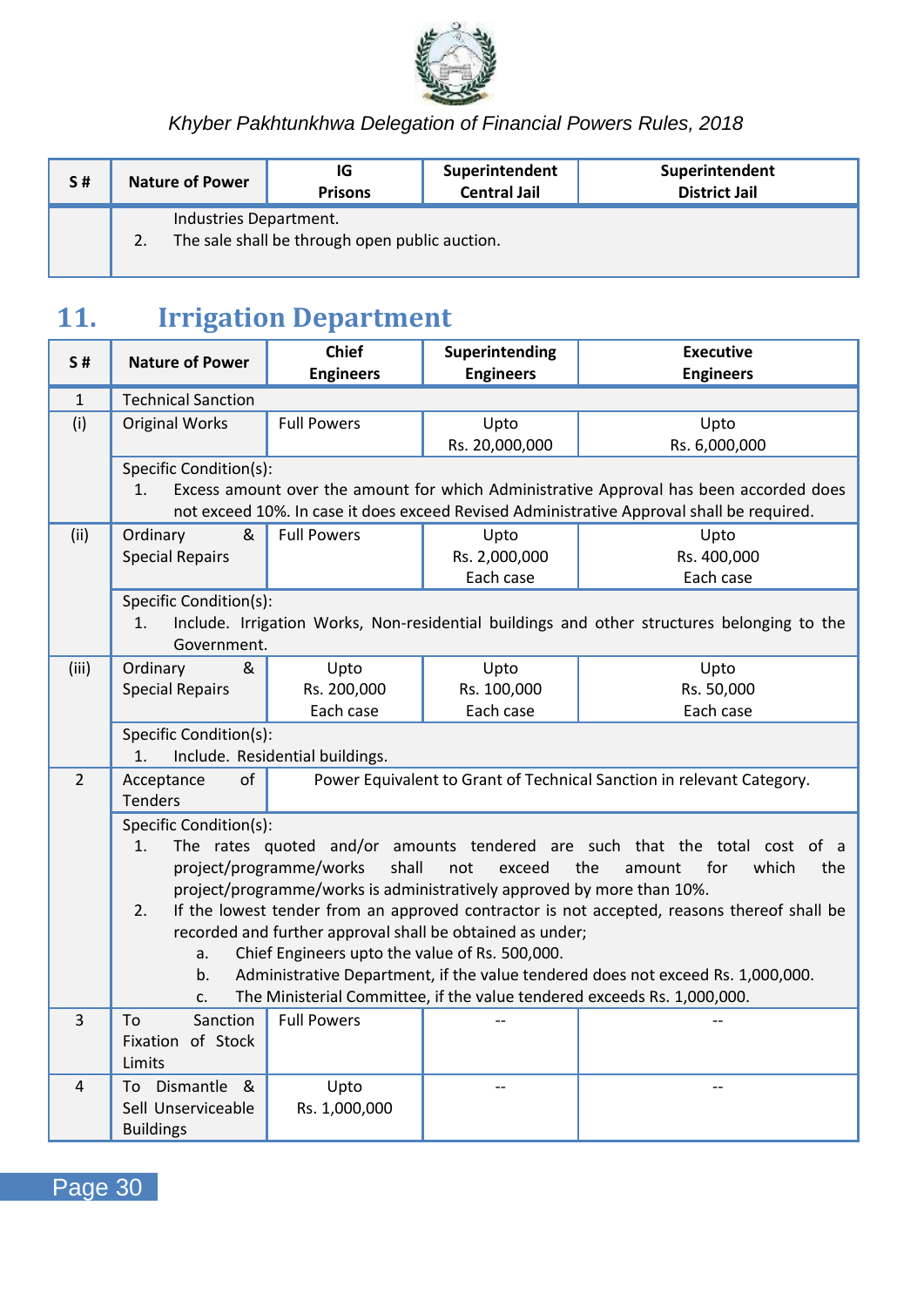

| <b>S#</b>      | <b>Nature of Power</b>                                                                                                                                                                                                            | <b>Chief</b><br><b>Engineers</b>                                                               | Superintending<br><b>Engineers</b>                                                                                                        | <b>Executive</b><br><b>Engineers</b>                                                             |  |  |  |
|----------------|-----------------------------------------------------------------------------------------------------------------------------------------------------------------------------------------------------------------------------------|------------------------------------------------------------------------------------------------|-------------------------------------------------------------------------------------------------------------------------------------------|--------------------------------------------------------------------------------------------------|--|--|--|
|                | Specific Condition(s):<br>Include Buildings belonging to Irrigation Department.<br>1.<br>Provided that a certificate is obtained from Communication & Works Department about these<br>$\overline{2}$ .<br>being unserviceable.    |                                                                                                |                                                                                                                                           |                                                                                                  |  |  |  |
| 5              | To<br>Sanction<br>Estimates                                                                                                                                                                                                       | <b>Full Powers</b>                                                                             | <b>Full Powers</b>                                                                                                                        |                                                                                                  |  |  |  |
|                | Specific Condition(s):<br>1.<br>$\overline{2}$ .                                                                                                                                                                                  |                                                                                                | Include Purchase or Manufacture of materials to be used on works.<br>Subject to explicit conditions prescribed by the public works codes. |                                                                                                  |  |  |  |
| 6              | Leases                                                                                                                                                                                                                            | <b>Full Powers</b>                                                                             | Upto<br>Rs. 1,000,000                                                                                                                     | $\overline{a}$                                                                                   |  |  |  |
|                | Specific Condition(s):<br>1.<br>2.                                                                                                                                                                                                | Department by Auction or Competitive Tenders.                                                  | No Objection Certificate of competent forum shall be obtained.                                                                            | Include Leases of buildings, land or other immovable property belonging to Irrigation            |  |  |  |
| $\overline{7}$ | To Sanction Sale<br>of Trees                                                                                                                                                                                                      | <b>Full Powers</b>                                                                             | <b>Full Powers</b>                                                                                                                        | <b>Full Powers</b>                                                                               |  |  |  |
|                | Specific Condition(s):<br>Land on which trees, whether standing or fallen, green or dead shall be under the control of<br>1.<br>Communication & Works Department<br>The sale shall be through open public auction.<br>2.          |                                                                                                |                                                                                                                                           |                                                                                                  |  |  |  |
| 8              | Payment<br>οf<br>Compensation                                                                                                                                                                                                     | <b>Full Powers</b>                                                                             | <b>Full Powers</b>                                                                                                                        | $\sim$                                                                                           |  |  |  |
|                | Specific Condition(s):<br>1.<br>2.                                                                                                                                                                                                | Include Payment under Workmen Compensation Act.<br>Department for legal advice.                |                                                                                                                                           | In case of any doubt with respect to applicability of the Act, the case shall be referred to Law |  |  |  |
| 9              | To<br>Sanction<br>Employment<br>of<br>Work<br>Charged<br>Establishment                                                                                                                                                            | <b>Full Powers</b>                                                                             | Upto<br>Rs. 10,000<br>Per-mensum                                                                                                          |                                                                                                  |  |  |  |
|                | Specific Condition(s):<br>Provision shall exist in the sanctioned estimates.<br>1.<br>$\overline{2}$ .<br>Permissible only when the order to commence work has been received and shall be hired only<br>for such particular work. |                                                                                                |                                                                                                                                           |                                                                                                  |  |  |  |
|                | 3.                                                                                                                                                                                                                                | establishment of the same category.                                                            |                                                                                                                                           | The monthly wages not to exceed the emolument including allowances admissible to regular         |  |  |  |
|                | 4.<br>5.                                                                                                                                                                                                                          | Permissible only for developmental schemes.<br>current budget or carried on from work to work. |                                                                                                                                           | Services shall be dispensed with as soon the work is completed and shall not be transferred to   |  |  |  |
| 10             | Lease of Water<br>Power for Mills                                                                                                                                                                                                 | <b>Full Powers</b>                                                                             | <b>Full Powers</b>                                                                                                                        | $\overline{a}$                                                                                   |  |  |  |

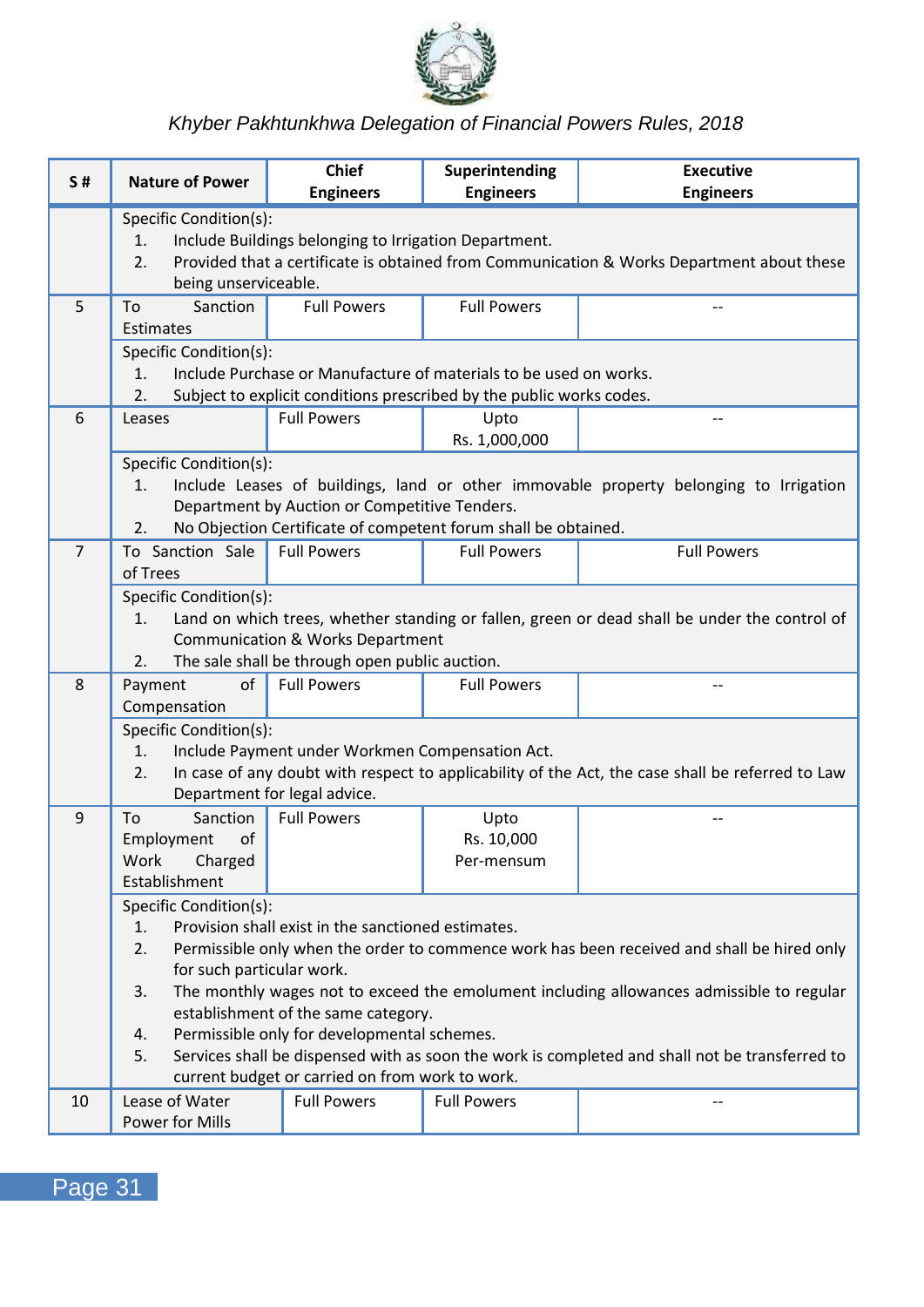

| S# | <b>Nature of Power</b>                                                                              | <b>Chief</b><br><b>Engineers</b> | Superintending<br><b>Engineers</b>                       | <b>Executive</b><br><b>Engineers</b> |  |  |
|----|-----------------------------------------------------------------------------------------------------|----------------------------------|----------------------------------------------------------|--------------------------------------|--|--|
| 11 | To Sanction Supply<br>Water<br>of<br>Canal<br>(Non-Irrigation)<br>Purposes)                         | <b>Full Powers</b>               | <b>Full Powers</b>                                       |                                      |  |  |
| 12 | <b>To Sanction Carriage</b><br>& Handling Charges<br>of Stock                                       | <b>Full Powers</b>               | <b>Full Powers</b>                                       | <b>Full Powers</b>                   |  |  |
| 13 | To Sanction Purely<br>Temporary Increase                                                            | <b>Full Powers</b>               | Upto<br>20% Increase                                     |                                      |  |  |
|    | Specific Condition(s):                                                                              |                                  |                                                          |                                      |  |  |
|    | Include Stock limit of a Division to be absorbed within six months from the date of temporary<br>1. |                                  |                                                          |                                      |  |  |
|    | increase.                                                                                           |                                  |                                                          |                                      |  |  |
|    | 2.                                                                                                  |                                  | Subject to fulfillment of prescribed codal requirements. |                                      |  |  |

## <span id="page-36-0"></span>**12. Police Department**

| S#             | <b>Nature of Power</b>                     | <b>Additional</b><br><b>IG Police</b>                                      | <b>Deputy</b><br><b>IG Police</b> | <b>District Officer Police</b>                                                          |
|----------------|--------------------------------------------|----------------------------------------------------------------------------|-----------------------------------|-----------------------------------------------------------------------------------------|
| $\mathbf{1}$   | <b>Technical Sanction</b>                  |                                                                            |                                   |                                                                                         |
| (i)            | Ordinary &                                 | <b>Full Powers</b>                                                         | Upto                              | Upto                                                                                    |
|                | <b>Special Repairs</b>                     |                                                                            | Rs. 1,000,000                     | Rs. 500,000                                                                             |
|                |                                            |                                                                            | Each case                         | Each case                                                                               |
|                | Specific Condition(s):                     |                                                                            |                                   |                                                                                         |
|                | 1.                                         | Include. Residential and Non-residential Buildings.                        |                                   |                                                                                         |
| $\mathfrak{p}$ | of<br>Acceptance                           |                                                                            |                                   | Power Equivalent to Grant of Technical Sanction in relevant Category.                   |
|                | <b>Tenders</b>                             |                                                                            |                                   |                                                                                         |
|                | Specific Condition(s):                     |                                                                            |                                   |                                                                                         |
|                | 1.                                         | Subject to prescribed rules and regulations.                               |                                   |                                                                                         |
| 3              | Payment of Death                           |                                                                            |                                   |                                                                                         |
|                | Compensation                               |                                                                            |                                   |                                                                                         |
|                | Specific Condition(s):                     |                                                                            |                                   |                                                                                         |
|                | 1 <sub>1</sub>                             |                                                                            |                                   | Include Death compensation to the dependents of the Police Personnel killed on duty     |
|                |                                            |                                                                            |                                   | (Gazetted or Non-Gazetted) / Compensation for injuries sustained by Police Personnel on |
|                | duty.<br>2.                                | Subject to laid down criteria as approved by Government from time to time. |                                   |                                                                                         |
| $\overline{a}$ |                                            | <b>Full Powers</b>                                                         |                                   |                                                                                         |
|                | <b>To Sanction</b><br><b>Animal Ration</b> |                                                                            |                                   |                                                                                         |
| 5              | Purchase of                                |                                                                            |                                   |                                                                                         |
|                | Ammunition /                               |                                                                            |                                   |                                                                                         |
|                | Anti-Riot                                  |                                                                            |                                   |                                                                                         |
| 6              | Installation of                            |                                                                            |                                   |                                                                                         |
|                | Telephone                                  |                                                                            |                                   |                                                                                         |
|                |                                            |                                                                            |                                   |                                                                                         |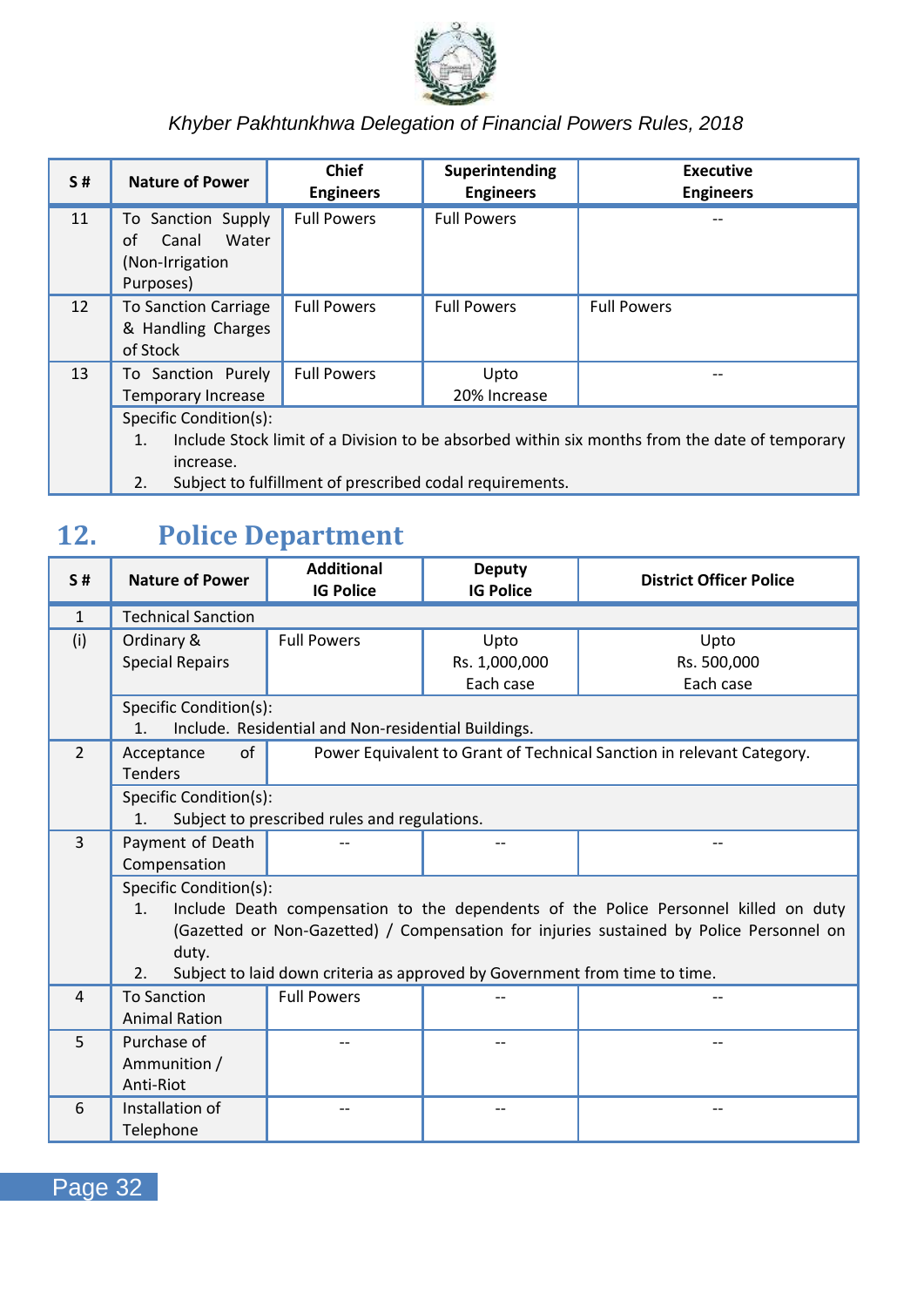

| S# | <b>Nature of Power</b>                                                                         | <b>Additional</b><br><b>IG Police</b>                                          | Deputy<br><b>IG Police</b> | <b>District Officer Police</b> |  |  |  |  |
|----|------------------------------------------------------------------------------------------------|--------------------------------------------------------------------------------|----------------------------|--------------------------------|--|--|--|--|
|    | Specific Condition(s):                                                                         |                                                                                |                            |                                |  |  |  |  |
|    | Include Installation of Telephone in Police Station, Police Line, and District Police Offices. |                                                                                |                            |                                |  |  |  |  |
|    |                                                                                                | Subject to admissibility and within the prescribed ceilings, where applicable. |                            |                                |  |  |  |  |

### <span id="page-37-0"></span>**13. Public Health Engineering Department**

| S#             | <b>Nature of Power</b>                                                                                            | <b>Chief Engineers</b> | Superintending<br><b>Engineers</b>                                           | <b>Executive</b><br><b>Engineers</b>                                                                                                                                                               |
|----------------|-------------------------------------------------------------------------------------------------------------------|------------------------|------------------------------------------------------------------------------|----------------------------------------------------------------------------------------------------------------------------------------------------------------------------------------------------|
| $\mathbf{1}$   | <b>Technical Sanction</b>                                                                                         |                        |                                                                              |                                                                                                                                                                                                    |
| (i)            | <b>Original Works</b>                                                                                             | <b>Full Powers</b>     | Upto<br>Rs. 12,000,000                                                       | Upto<br>Rs. 4,000,000                                                                                                                                                                              |
|                | Specific Condition(s):<br>1.                                                                                      |                        |                                                                              | Excess amount over the amount for which Administrative Approval has been accorded does<br>not exceed 10%. In case it does exceed Revised Administrative Approval shall be required.                |
| (ii)           | <b>Ordinary Repairs &amp;</b><br>Maintenance work<br>of W.S.S                                                     | <b>Full Powers</b>     | Upto<br>Rs. 500,000<br>(Each Case at a<br>time)                              | Upto<br>Rs. 200,000<br>(Each Case at a time)                                                                                                                                                       |
|                | Specific Condition(s):<br>1.<br>buildings.                                                                        |                        |                                                                              | Include: Leakage removal in pipes, tanks etc, Cleaning and disinfection of distribution system<br>and tanks etc, repair of machinery, equipment and civil works of residential and non-residential |
| (iii)          | Special Repairs and<br>Maintenance of<br>Water supply<br>schemes                                                  | <b>Full Powers</b>     | Upto<br>Rs.1,000,000<br>(Each Case at a<br>time)                             |                                                                                                                                                                                                    |
|                | Specific Condition(s):<br>1.                                                                                      |                        | Transformers and allied components, parts of solar systems, civil works etc. | Include Replacement of tube well, pipeline, Pumping machinery along with accessories,                                                                                                              |
| $\overline{2}$ | Acceptance of<br><b>Tenders</b>                                                                                   |                        |                                                                              | Power Equivalent to Grant of Technical Sanction in relevant Category.                                                                                                                              |
| $\overline{3}$ | <b>To Sanction</b><br>Fixation of stock<br>Limits                                                                 | <b>Full Powers</b>     |                                                                              |                                                                                                                                                                                                    |
| 4              | To Dismantle & sell<br>Unserviceable<br>Buildings,<br>Materials, pumping<br>machinery &<br>accessories and<br>T&P | Upto<br>Rs. 10,000,000 | Upto<br>Rs. 5,000,000                                                        | Upto<br>Rs. 2,000,000                                                                                                                                                                              |

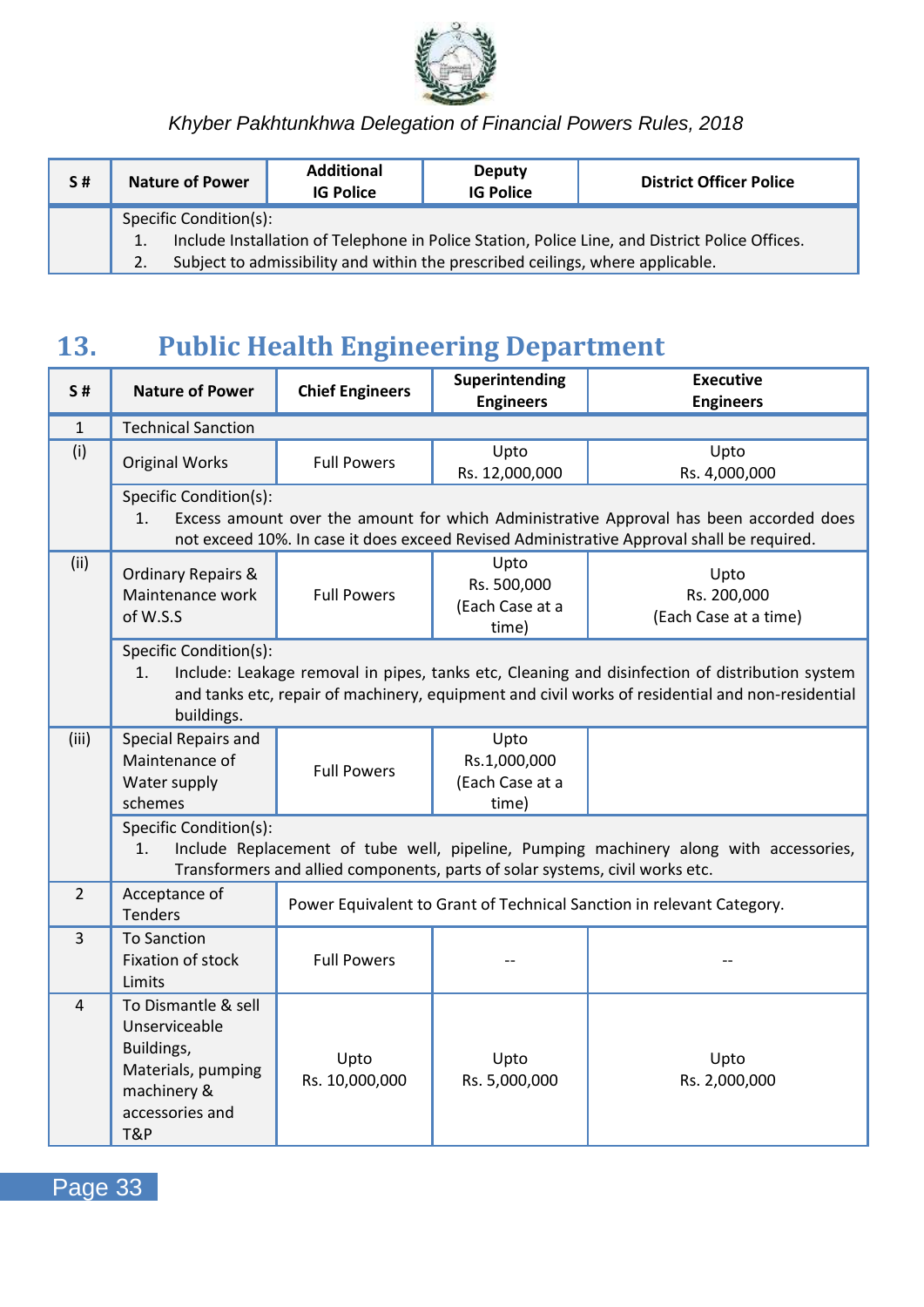

| 5              | Leases of Land/<br>tube wells/ tanks<br>etc.                                                                                                                                                                                                                                                                                                                                                                                                                                                                                     | <b>Full Powers</b>                                                                             |                                  |                                                                                                  |  |
|----------------|----------------------------------------------------------------------------------------------------------------------------------------------------------------------------------------------------------------------------------------------------------------------------------------------------------------------------------------------------------------------------------------------------------------------------------------------------------------------------------------------------------------------------------|------------------------------------------------------------------------------------------------|----------------------------------|--------------------------------------------------------------------------------------------------|--|
|                | Specific Condition(s):<br>1.<br>Include Land of tube wells, Over Head Tanks, surface tanks, treatment plants etc. Land of<br>abandoned schemes also included.<br>2.<br>Land shall be under the control of Public Health Engineering Department.<br>3. No Objection Certificate of competent forum shall be obtained.<br>The Lease shall be awarded under open public auction.<br>4.<br>5.<br>The land shall not be used for any permanent structure(s).<br>For auction prior approval of the department shall be obtained.<br>6. |                                                                                                |                                  |                                                                                                  |  |
| 6              | To Sanction Sale of<br>trees                                                                                                                                                                                                                                                                                                                                                                                                                                                                                                     |                                                                                                |                                  |                                                                                                  |  |
|                | Specific Condition(s):<br>1.<br>2.                                                                                                                                                                                                                                                                                                                                                                                                                                                                                               | <b>Public Health Engineering Department</b><br>The sale shall be through open public auctions. |                                  | Land on which trees, whether standing or fallan, green or dead shall be under the control of     |  |
| $\overline{7}$ | Payment of<br>Compensation                                                                                                                                                                                                                                                                                                                                                                                                                                                                                                       | <b>Full Powers</b>                                                                             |                                  |                                                                                                  |  |
|                | Specific Condition(s):<br>1.<br>2.<br>Department for legal advice.                                                                                                                                                                                                                                                                                                                                                                                                                                                               | Include payment under Workmen Compensation Act.                                                |                                  | In Case of any doubt with respect to applicability of the Act, the case shall be referred to Law |  |
| 8              | <b>To Sanction</b><br>Employment of<br><b>Work Charged</b><br>Establishment                                                                                                                                                                                                                                                                                                                                                                                                                                                      | <b>Full Powers</b>                                                                             | Upto<br>Rs. 10,000<br>Pre-mensum |                                                                                                  |  |
|                | Specific Condition(s):<br>1.<br>Provision shall exits in the sanctioned estimates & the total expenditure should not exceed the<br>approved limit of PC-I.<br>Permissible only when the order to commence work has been received and shall be hired only<br>2.                                                                                                                                                                                                                                                                   |                                                                                                |                                  |                                                                                                  |  |
|                | for such particular work.<br>3.                                                                                                                                                                                                                                                                                                                                                                                                                                                                                                  | establishment of the same category.                                                            |                                  | The monthly wages not be exceed the emolument including allowances admissible to regular         |  |
|                | Permissible only for developmental schemes.<br>4.<br>Services shall be dispensed with as soon the work is completed and shall not be transferred to<br>5.<br>current budget or carried on from work to work.                                                                                                                                                                                                                                                                                                                     |                                                                                                |                                  |                                                                                                  |  |
| 9              | To sanction<br>consumables for<br>laboratories                                                                                                                                                                                                                                                                                                                                                                                                                                                                                   | Upto<br>Rs. 1,000,000                                                                          | Upto<br>Rs. 500,000<br>at a time | 200,000                                                                                          |  |

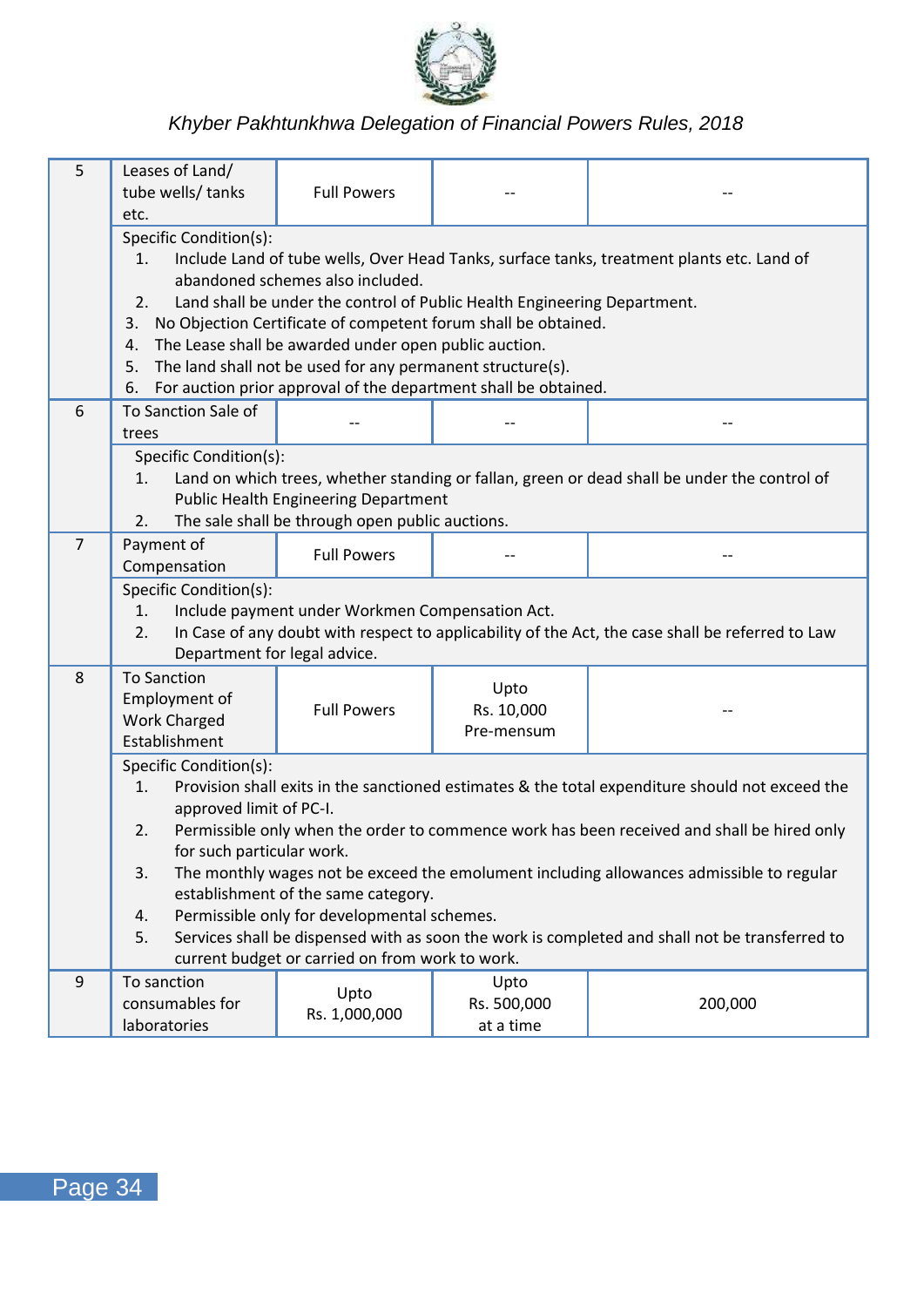

## <span id="page-39-0"></span>**14. Revenue Department**

| <b>S#</b>      | <b>Nature of Power</b>                                                                                                                                                                                                                                                                       | <b>Board of</b><br>Revenue | <b>District</b><br>Revenue<br><b>Officer</b><br>/Collector | <b>Director</b><br>Land<br>Record | <b>Settlement</b><br><b>Officer</b> |  |
|----------------|----------------------------------------------------------------------------------------------------------------------------------------------------------------------------------------------------------------------------------------------------------------------------------------------|----------------------------|------------------------------------------------------------|-----------------------------------|-------------------------------------|--|
| $\mathbf{1}$   | To sanction loans under Agriculture<br>Loans Act                                                                                                                                                                                                                                             | <b>Full Powers</b>         | Rs. 10,000 in<br>each case                                 |                                   |                                     |  |
|                | Specific Condition(s):<br>1.<br>As per instructions issued by Board of Revenue.                                                                                                                                                                                                              |                            |                                                            |                                   |                                     |  |
| $\overline{2}$ | To sanctions loans under the Land<br><b>Improvement Loans Act</b>                                                                                                                                                                                                                            | Rs. 10,000 in<br>each case | Rs. 10,000 in<br>each case                                 |                                   |                                     |  |
|                | Specific Condition(s):<br>As per instructions issued by Board of Revenue when Finance Department has allowed such<br>1.<br>loaning.                                                                                                                                                          |                            |                                                            |                                   |                                     |  |
| 3              | Suspension of recoveries of loans<br>under the Land Improvement Loans<br>Act and Agriculture Loans Act                                                                                                                                                                                       | <b>Full Powers</b>         |                                                            |                                   |                                     |  |
|                | Specific Condition(s):<br>1.<br>Includes the provision of Taqavi Acts and the Rules made there under. BOR has to pass a detail<br>order justifying this action.                                                                                                                              |                            |                                                            |                                   |                                     |  |
| 4              | Refund in cases in which money is<br>credited to Government for purchase<br>of stamps but stamps are not actually<br>purchased                                                                                                                                                               | <b>Full Powers</b>         |                                                            |                                   |                                     |  |
|                | Specific Condition(s):<br>1.<br>Subject to Law                                                                                                                                                                                                                                               |                            |                                                            |                                   |                                     |  |
| 5              | To write off value of:<br>Non-Postal stamps obsolete,<br>i)<br>unserviceable or spoiled<br>Water marked plain paper which<br>ii)<br>is damaged and unfit for use<br>Stamps lost in transit<br>a)<br>b)<br>Loss of stamps forming<br>part of the stock in a local<br><b>Branch Department</b> | <b>Full Powers</b>         | Rs. 300                                                    |                                   |                                     |  |
|                | Specific Condition(s):<br>Subject to detail order justifying the auction.<br>1.                                                                                                                                                                                                              |                            |                                                            |                                   |                                     |  |
| 6              | To write off irrecoverable loss of<br>stamps revenue                                                                                                                                                                                                                                         | Rs. 10,000                 |                                                            |                                   |                                     |  |
|                | Specific Condition(s):<br>1.<br>Subject to detail order.                                                                                                                                                                                                                                     |                            |                                                            |                                   |                                     |  |
| $\overline{7}$ | Refund of Court fee stamps affixed<br>un-necessarily, in consequence of an                                                                                                                                                                                                                   | <b>Full Powers</b>         |                                                            |                                   |                                     |  |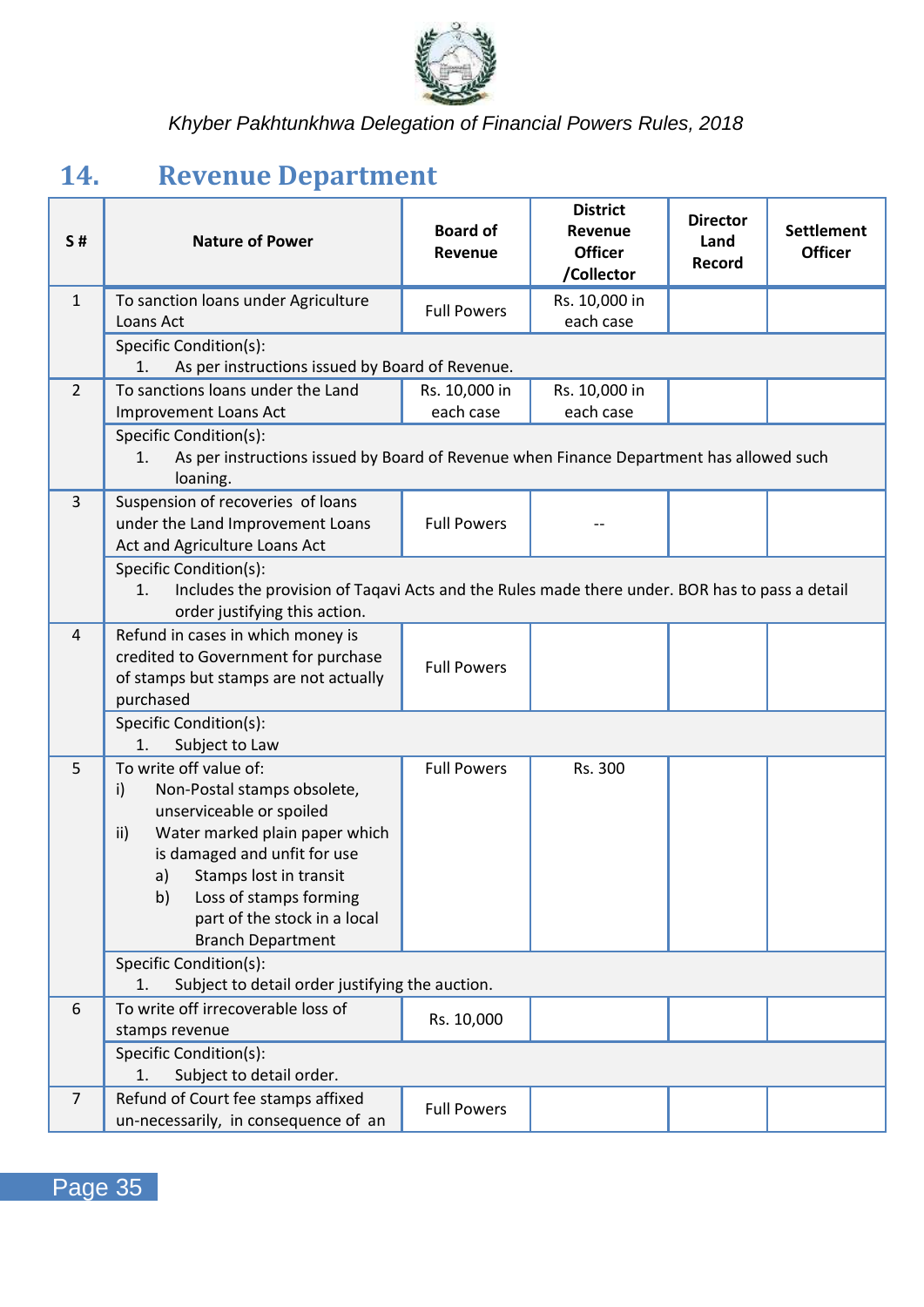

| S# | <b>Nature of Power</b>                                                                                                                                                                                                                                                                                                                             | <b>Board of</b><br>Revenue | <b>District</b><br>Revenue<br><b>Officer</b><br>/Collector | <b>Director</b><br>Land<br>Record | <b>Settlement</b><br><b>Officer</b> |  |
|----|----------------------------------------------------------------------------------------------------------------------------------------------------------------------------------------------------------------------------------------------------------------------------------------------------------------------------------------------------|----------------------------|------------------------------------------------------------|-----------------------------------|-------------------------------------|--|
|    | order of a Court                                                                                                                                                                                                                                                                                                                                   |                            |                                                            |                                   |                                     |  |
|    | Specific Condition(s):<br>Subject to production of Court orders.<br>1.                                                                                                                                                                                                                                                                             |                            |                                                            |                                   |                                     |  |
| 8  | Refund or renewal of impressed or<br>adhesive court-fee stamps which have<br>been spoiled or rendered useless or<br>unfit for purpose intended or for<br>which the purchaser has not<br>immediate use                                                                                                                                              |                            | <b>Full Powers</b>                                         |                                   |                                     |  |
|    | Specific Condition(s):<br>Subject to the deduction of ten paisa per rupee of face value in the case of refunds except in case<br>1.<br>of court fee stamps not spoiled or rendered unfit for use returned to Collector's store on.<br>Expiration of License;<br>a)<br>b)<br>Revocation of License for any reason other than fault of the Licensee. |                            |                                                            |                                   |                                     |  |
| 9  | Refund of revenue otherwise than in<br>accordance with the rules but not in<br>relaxation of any rules                                                                                                                                                                                                                                             | Rs. 5,000 in<br>each case  |                                                            |                                   |                                     |  |
| 10 | Remission of Revenue in accordance<br>with rules                                                                                                                                                                                                                                                                                                   | <b>Full Powers</b>         |                                                            |                                   |                                     |  |
|    | Specific Condition(s):<br>Subject to approval of Government.<br>1.                                                                                                                                                                                                                                                                                 |                            |                                                            |                                   |                                     |  |
| 11 | Remission of Revenue otherwise than<br>in accordance with rules but not in<br>relaxation of rules                                                                                                                                                                                                                                                  | Rs. 5,000                  |                                                            |                                   |                                     |  |
| 12 | Remission of Land revenue due to<br>calamities                                                                                                                                                                                                                                                                                                     | <b>Full Powers</b>         |                                                            |                                   |                                     |  |
|    | Specific Condition(s):<br>1. Subject to detail order and approval of Government.                                                                                                                                                                                                                                                                   |                            |                                                            |                                   |                                     |  |
| 13 | To Sanction Remission of by Audit<br>Officer                                                                                                                                                                                                                                                                                                       |                            | Upto Rs. 100<br>In individual<br>cases                     |                                   |                                     |  |
| 14 | Remission of acreage rates                                                                                                                                                                                                                                                                                                                         | <b>Full Powers</b>         | Rs. 500 per<br>harvest in a<br>single case                 |                                   |                                     |  |
| 15 | To levy or remit acreage rates                                                                                                                                                                                                                                                                                                                     | <b>Full Powers</b>         |                                                            |                                   |                                     |  |
| 16 | Remission of rent on temporary<br>cultivation                                                                                                                                                                                                                                                                                                      | $-$                        | Rs. 100                                                    |                                   |                                     |  |
|    | Specific Condition(s):                                                                                                                                                                                                                                                                                                                             |                            |                                                            |                                   |                                     |  |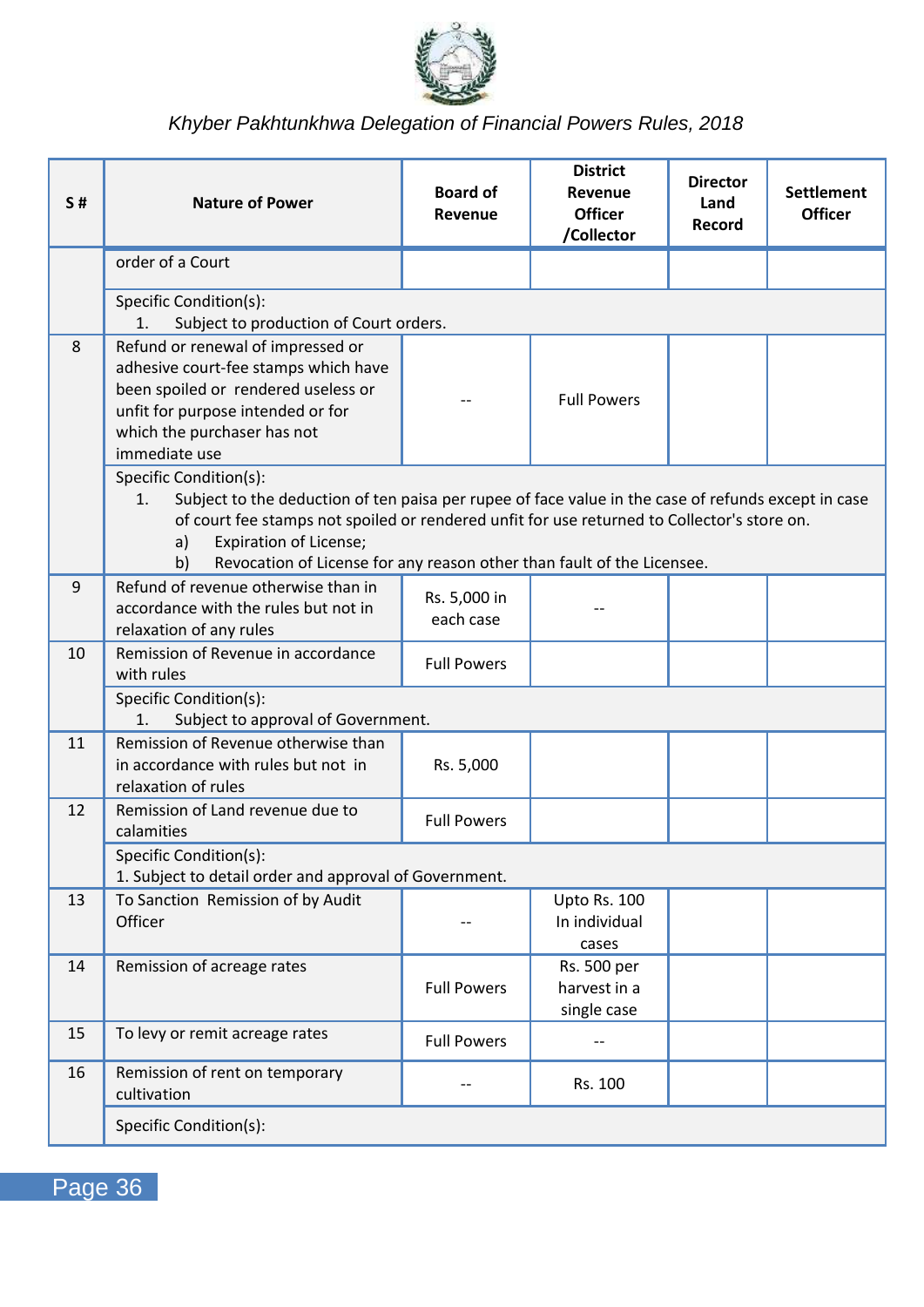

| <b>S#</b> | <b>Nature of Power</b>                                                                                                                                                                                                                                                                                                                                                                      | <b>Board of</b><br>Revenue          | <b>District</b><br>Revenue<br><b>Officer</b><br>/Collector | <b>Director</b><br>Land<br>Record | <b>Settlement</b><br><b>Officer</b> |
|-----------|---------------------------------------------------------------------------------------------------------------------------------------------------------------------------------------------------------------------------------------------------------------------------------------------------------------------------------------------------------------------------------------------|-------------------------------------|------------------------------------------------------------|-----------------------------------|-------------------------------------|
|           | Full power subject to standing orders issued by Board of Revenue from time to time (returns of<br>1.<br>remission granted should be furnished to the Board of Revenue)                                                                                                                                                                                                                      |                                     |                                                            |                                   |                                     |
| 17        | Shifting of installment connected with<br>disposal of land                                                                                                                                                                                                                                                                                                                                  | 2 years                             |                                                            |                                   |                                     |
| 18        | Increase in number of installments<br>connected with disposal of land                                                                                                                                                                                                                                                                                                                       | Upto 10 half<br>year<br>installment | Upto 4 half<br>year<br>installment                         |                                   |                                     |
| 19        | To dismantle and sell unserviceable<br>buildings                                                                                                                                                                                                                                                                                                                                            | <b>Full Powers</b>                  |                                                            |                                   |                                     |
|           | Specific Condition(s):<br>1.<br>Provided that a certificate from Communication and works Department about their being<br>unserviceable should be obtained.                                                                                                                                                                                                                                  |                                     |                                                            |                                   |                                     |
| 20        | Leases of land pertaining to<br><b>Government Buildings</b>                                                                                                                                                                                                                                                                                                                                 | <b>Full Powers</b>                  |                                                            |                                   |                                     |
|           | Specific Condition(s):<br>Subject to leases being openly auction for one year at a time<br>1.                                                                                                                                                                                                                                                                                               |                                     |                                                            |                                   |                                     |
| 21        | Leases of surplus buildings                                                                                                                                                                                                                                                                                                                                                                 | <b>Full Powers</b>                  | --                                                         |                                   |                                     |
|           | Specific Condition(s):<br>For a period not exceeding one year after obtaining competitive offers/open auction<br>1.                                                                                                                                                                                                                                                                         |                                     |                                                            |                                   |                                     |
| 22        | Leases of fruit trees and sale of grass                                                                                                                                                                                                                                                                                                                                                     | <b>Full Powers</b>                  | <b>Full Powers for</b>                                     |                                   | <b>Full Powers</b>                  |
|           | growing in compounds of                                                                                                                                                                                                                                                                                                                                                                     | for period not                      | period not                                                 |                                   | for period                          |
|           | Government Buildings belonging to                                                                                                                                                                                                                                                                                                                                                           | more than 1                         | more than 1                                                |                                   | not more                            |
|           | Revenue Department                                                                                                                                                                                                                                                                                                                                                                          | year                                | year                                                       |                                   | than 1 year                         |
| 23        | Leases of:-<br>i) Land under the rules in accordance<br>contained in appendix-III with the<br>rules for the lease to land<br>Administration rules for the lease<br>of waste Manual other than that<br>lands contained in appendix-II<br>include in a colonization to land<br>Administration Manual or which is<br>likely to come under perennial<br>irrigation in the<br>foreseeable future | <b>Full Powers</b>                  |                                                            |                                   |                                     |
|           | Specific Condition(s):<br>In accordance with the rules for the lease of waste lands contained in Appendix-II and III to Land<br>1.<br>Administration for a Maximum Period of twenty years provided that the total area held on lease by<br>a single lessee does not exceed one hundred and fifty acres.                                                                                     |                                     |                                                            |                                   |                                     |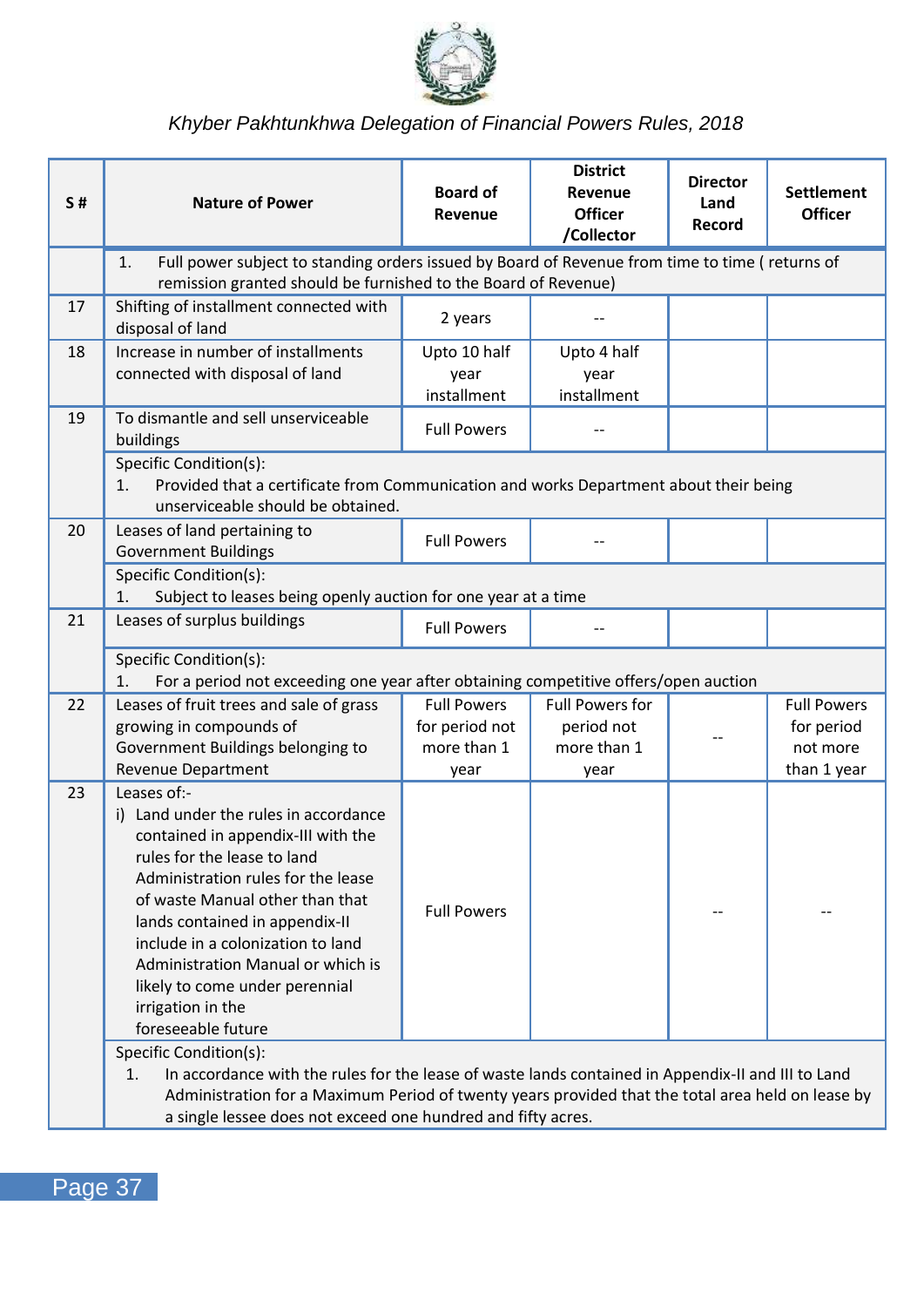

| S# | <b>Nature of Power</b>                                                                                                                                                                                                                                                                                                                                                                                                  | <b>Board of</b><br>Revenue               | <b>District</b><br>Revenue<br><b>Officer</b><br>/Collector                                                                                                 | <b>Director</b><br>Land<br>Record | <b>Settlement</b><br><b>Officer</b> |  |
|----|-------------------------------------------------------------------------------------------------------------------------------------------------------------------------------------------------------------------------------------------------------------------------------------------------------------------------------------------------------------------------------------------------------------------------|------------------------------------------|------------------------------------------------------------------------------------------------------------------------------------------------------------|-----------------------------------|-------------------------------------|--|
|    | ii) Land for grazing of cattle                                                                                                                                                                                                                                                                                                                                                                                          |                                          | <b>Full Powers</b><br>(for 1 year upto<br>10 acres for a<br>period not<br>exceeding 2<br>years)                                                            |                                   |                                     |  |
|    | iii) Fruit trees not in the compound<br>of Government Buildings<br>Specific Condition(s):                                                                                                                                                                                                                                                                                                                               |                                          | <b>Full Powers</b><br>(for 1 year)                                                                                                                         |                                   |                                     |  |
|    | 1.<br>Provided that the reserve rent does not exceed Rs. 1,000/-                                                                                                                                                                                                                                                                                                                                                        |                                          |                                                                                                                                                            |                                   |                                     |  |
| 24 | Lease of state Agricultural                                                                                                                                                                                                                                                                                                                                                                                             |                                          | Upto 50 acres<br>for a period not<br>exceeding 10<br>harvests                                                                                              |                                   |                                     |  |
|    | Specific Condition(s):<br>1.<br>To any order issued by the Govt. or the Board of Revenue and provided that the Area to be held at<br>one time by Lease shall not exceed the limit Fix under the Revenue ordered.                                                                                                                                                                                                        |                                          |                                                                                                                                                            |                                   |                                     |  |
| 25 | Lease of state land for Agri. purposes<br>by private treaty                                                                                                                                                                                                                                                                                                                                                             | <b>Full Powers</b><br>Upto five<br>years | Upto fifty acres fo<br>period of two<br>years only<br>in respect of<br>land for<br>which offers by<br>tenders<br>or auction fail<br>to attract<br>a bidder |                                   |                                     |  |
|    | Specific Condition(s):<br>1.<br>Subject to the condition that the District Revenue Officer/Collector can make lease for a period of<br>two years only in respect of land for which offers by tenders or auction failed to attract a bidder<br>provided that no lease of land by District Revenue Officer/Collector beyond two years is allowed in<br>continuation of the allowed same lease without the sanction of BOR |                                          |                                                                                                                                                            |                                   |                                     |  |
| 26 | Lease of state land for Non-<br>Agricultural purposes                                                                                                                                                                                                                                                                                                                                                                   | <b>Full Powers</b>                       |                                                                                                                                                            |                                   |                                     |  |
|    | Specific Condition(s):<br>Subject to condition that the lease does not involve the erection of a building.<br>1.                                                                                                                                                                                                                                                                                                        |                                          |                                                                                                                                                            |                                   |                                     |  |
| 27 | Lease of land to Local Bodies                                                                                                                                                                                                                                                                                                                                                                                           | <b>Full Powers</b>                       |                                                                                                                                                            |                                   |                                     |  |
|    | Specific Condition(s):<br>Subject to the approval of the Government.<br>1.                                                                                                                                                                                                                                                                                                                                              |                                          |                                                                                                                                                            |                                   |                                     |  |

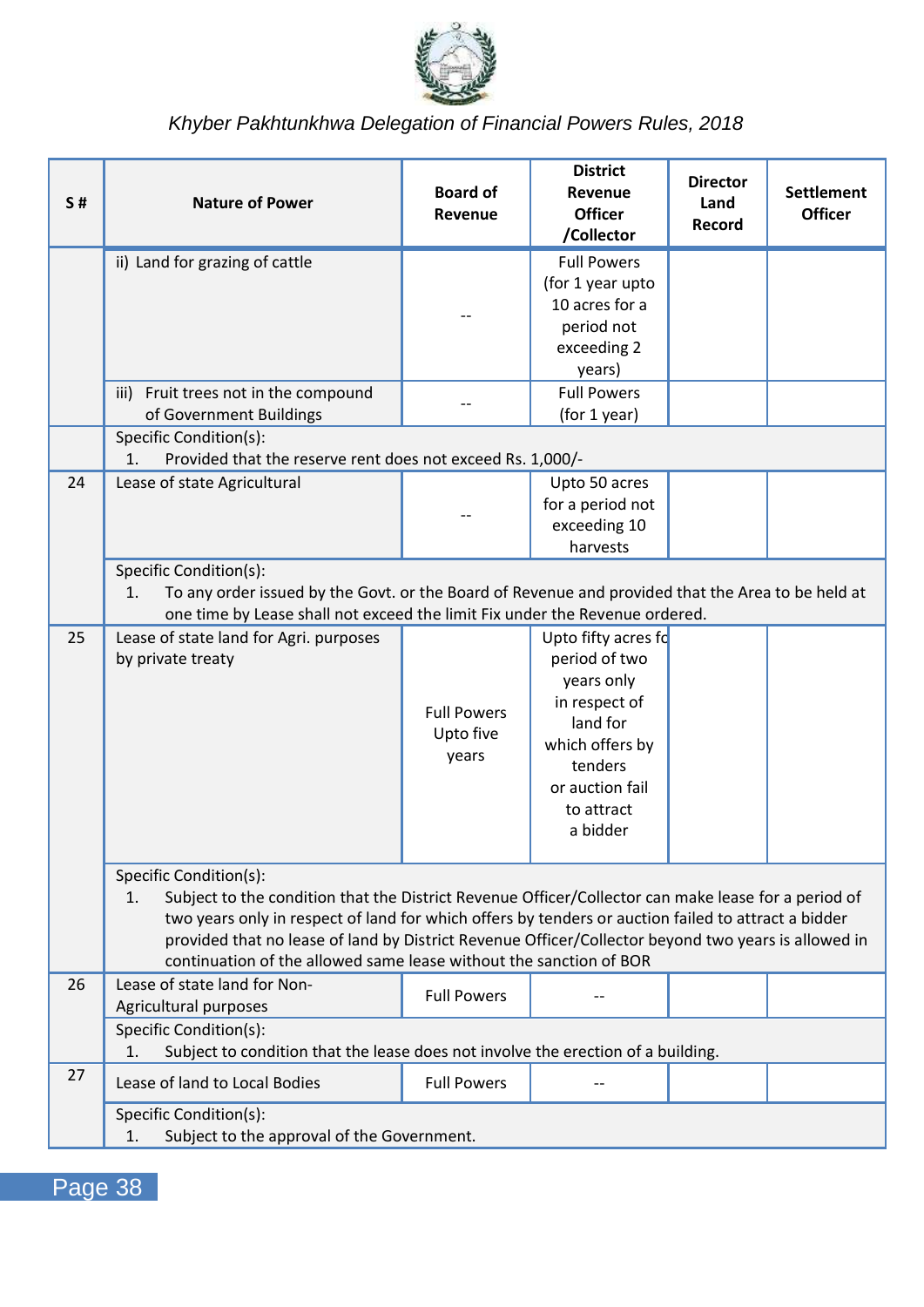

| S# | <b>Nature of Power</b>                                                                                                                                                                                                                  | <b>Board of</b><br>Revenue | <b>District</b><br>Revenue<br><b>Officer</b><br>/Collector | <b>Director</b><br>Land<br>Record | <b>Settlement</b><br><b>Officer</b> |
|----|-----------------------------------------------------------------------------------------------------------------------------------------------------------------------------------------------------------------------------------------|----------------------------|------------------------------------------------------------|-----------------------------------|-------------------------------------|
| 28 | Lease of state land for brick kilns                                                                                                                                                                                                     |                            | <b>Full Powers</b>                                         |                                   |                                     |
|    | Specific Condition(s):<br>Subject to condition that the standing orders of the BOR and in consultation with City District Govt.<br>1.<br>in respect of Urban areas and District Govt. in other areas.                                   |                            |                                                            |                                   |                                     |
| 29 | Long lease with special conditions<br>under a scheme approved by<br>Government                                                                                                                                                          | <b>Full Powers</b>         |                                                            |                                   |                                     |
| 30 | Lease of Nazul Land                                                                                                                                                                                                                     | <b>Full Powers</b>         |                                                            |                                   |                                     |
|    | Specific Condition(s):<br>Subject to condition that if the lease is for non-agricultural purposes it does not involve an erection<br>1.<br>of a building.                                                                               |                            |                                                            |                                   |                                     |
| 31 | Grant of state Agricultural land in<br>Colonies                                                                                                                                                                                         | <b>Full Powers</b>         |                                                            |                                   |                                     |
|    | Specific Condition(s):<br>Subject to the conditions that the grant is made in accordance with the standing orders of the<br>1.<br>scheme approved by the Revenue Department and in consultation with Finance Department.                |                            |                                                            |                                   |                                     |
| 32 | Allotment of land for graveyards &<br>cremations ground                                                                                                                                                                                 | $\overline{a}$             | <b>Full Powers</b>                                         |                                   |                                     |
|    | Specific Condition(s):<br>1.<br>Includes consultation with City District or District Govt. as the case may be                                                                                                                           |                            |                                                            |                                   |                                     |
| 33 | Allotment of land for Kanals (Tanning<br>Yards)                                                                                                                                                                                         |                            | Upto 2 Kanals                                              |                                   |                                     |
|    | Specific Condition(s):<br>Includes standing orders of the BOR<br>1.                                                                                                                                                                     |                            |                                                            |                                   |                                     |
| 34 | Sale of state land for agricultural<br>purposes                                                                                                                                                                                         | Upto 50 Acres              |                                                            |                                   |                                     |
|    | Specific Condition(s):<br>1.<br>The land is sold by auction held in accordance with the conditions approved by government or<br>Board of Revenue; and<br>the reserve price is approved by Board of Revenue before auction is held<br>2. |                            |                                                            |                                   |                                     |
|    | 3.<br>The result of such auction should be reported to the Board of Revenue in such a form as may be<br>prescribed by it.                                                                                                               |                            |                                                            |                                   |                                     |
| 35 | Sale of state land for non -agricultural<br>purposes by:-<br><b>Public auction</b><br>a)                                                                                                                                                | <b>Full Powers</b>         |                                                            |                                   |                                     |
|    | b)<br>Private treaty at Market Value                                                                                                                                                                                                    | <b>Full Powers</b>         |                                                            |                                   |                                     |
|    | Specific Condition(s):<br>half an acre in urban area<br>1.                                                                                                                                                                              |                            |                                                            |                                   |                                     |

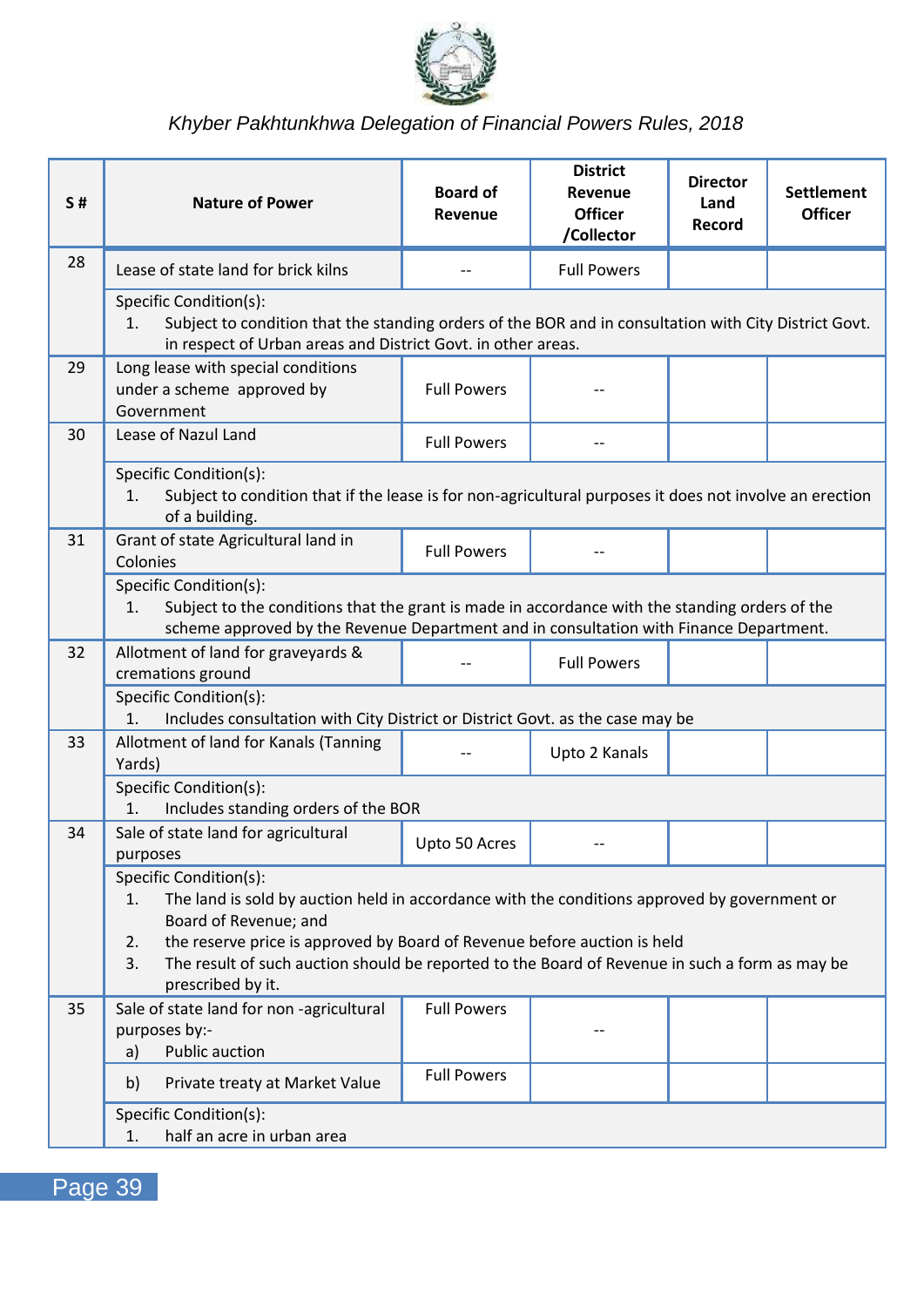

| <b>S#</b> | <b>Nature of Power</b>                                                                                                                                                                    | <b>Board of</b><br>Revenue                            | <b>District</b><br>Revenue<br><b>Officer</b><br>/Collector | <b>Director</b><br>Land<br>Record | <b>Settlement</b><br><b>Officer</b> |
|-----------|-------------------------------------------------------------------------------------------------------------------------------------------------------------------------------------------|-------------------------------------------------------|------------------------------------------------------------|-----------------------------------|-------------------------------------|
|           | 2.<br>five acres in rural area<br>Both in case of (a) and (b) where applicable City District clearance to be obtained.                                                                    |                                                       |                                                            |                                   |                                     |
| 36        | Sale of escheated Land                                                                                                                                                                    |                                                       | Rs. 50,000                                                 |                                   |                                     |
|           | Specific Condition(s):<br>1.<br>That the land is sold by auction after wide publicity.                                                                                                    |                                                       |                                                            |                                   |                                     |
| 37        | Sale of awkward plots of state land<br>for Agri purposes by private treaty                                                                                                                | <b>Full Powers</b>                                    |                                                            |                                   |                                     |
| 38        | Sale of Nazul Land by:-<br>a) Public auction                                                                                                                                              | <b>Full Powers</b>                                    |                                                            |                                   |                                     |
|           | b) Private treaty at market value                                                                                                                                                         | <b>Full Powers</b>                                    |                                                            |                                   |                                     |
|           | Specific Condition(s):<br>Half an acre in urban area<br>1.<br>2.<br>Five acres in rural area                                                                                              |                                                       |                                                            |                                   |                                     |
| 39        | To sanction or cancel sale of old wells                                                                                                                                                   | $-$                                                   | <b>Full Powers</b>                                         |                                   |                                     |
| 40        | Grant of Nazul land free of cost to<br>local bodies                                                                                                                                       | <b>Full Powers</b><br>within the<br>approved<br>grant |                                                            |                                   |                                     |
| 41        | Sale of sites required exclusively for<br>the purpose of a temple mosque or<br>other religious building in state<br>owned towns i.e. town built mainly on<br>state owned Land in colonies | <b>Full Powers</b>                                    |                                                            |                                   |                                     |
|           | Specific Condition(s):<br>1.<br>That the first four kanals are paid for half the market value and any area in excess is paid for at<br>full market rates                                  |                                                       |                                                            |                                   |                                     |
| 42        | Sale of Land required exclusively for<br>the purpose of mosque, temple, or<br>church in areas of other than those<br>specified in item 20.44                                              | <b>Full Powers</b>                                    |                                                            |                                   |                                     |
|           | Specific Condition(s):<br>Subject to the condition that clearance of City District is obtained where applicable.<br>1.                                                                    |                                                       |                                                            |                                   |                                     |
| 43        | To sanction reserve price of land to be<br>sold by auction                                                                                                                                | <b>Full Powers</b>                                    |                                                            |                                   |                                     |
| 44        | To cancel sale of state land and<br>refund the price already paid                                                                                                                         | <b>Full Powers</b>                                    |                                                            |                                   |                                     |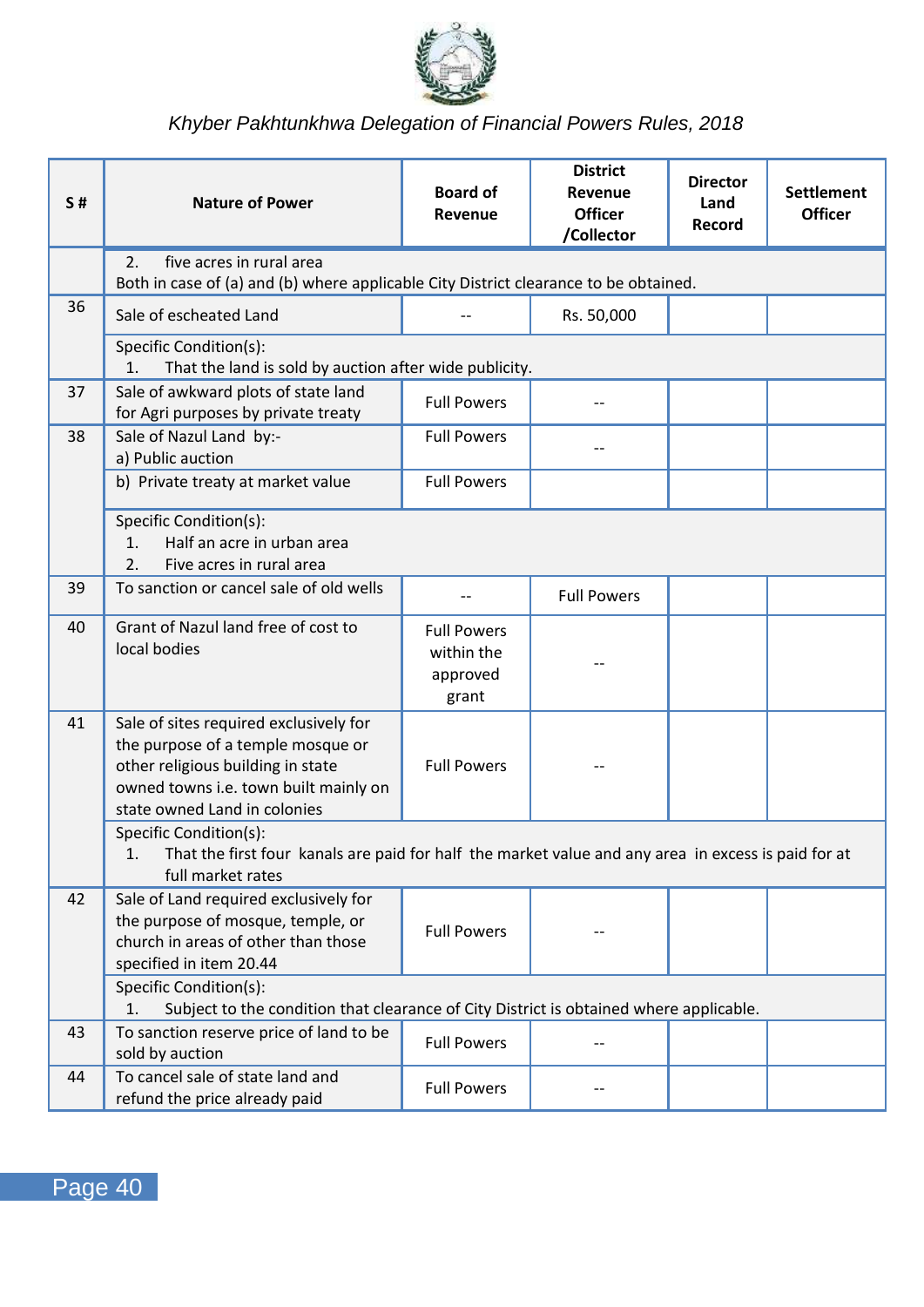

| <b>S#</b> | <b>Nature of Power</b>                                                                                                                                                                                                                                                                                                                                                                                                                                                                                                                                                                                                                                                                                                                                                                                                                                                                                        | <b>Board of</b><br>Revenue                                                                    | <b>District</b><br>Revenue<br><b>Officer</b><br>/Collector | <b>Director</b><br>Land<br>Record | <b>Settlement</b><br><b>Officer</b> |
|-----------|---------------------------------------------------------------------------------------------------------------------------------------------------------------------------------------------------------------------------------------------------------------------------------------------------------------------------------------------------------------------------------------------------------------------------------------------------------------------------------------------------------------------------------------------------------------------------------------------------------------------------------------------------------------------------------------------------------------------------------------------------------------------------------------------------------------------------------------------------------------------------------------------------------------|-----------------------------------------------------------------------------------------------|------------------------------------------------------------|-----------------------------------|-------------------------------------|
|           | Specific Condition(s):<br>1.<br>Provided that the cancellation is of the whole area and not of part of it and the price paid is<br>refunded without an interest there on or compensation: -<br>2.<br>The land is sold and after sale it transpires that:-<br>It or a part of it, is owned by another person; or<br>a)<br>It or part of it, is already allotted or leased out to another person or it has already been sold<br>b)<br>on installment basis to another person; or<br>a part, or whole of it is graveyard.<br>c)<br>3.<br>The land is sold as commanded by a canal but is found later as a result of the Irrigation<br>Department's report that a major part of it is situated outside the Irrigation boundary of the canal.<br>The land is sold erroneously under some mistake of fact.<br>4.<br>A copy of the order canceling the sale should in each case be supplied to the Board of Revenue. |                                                                                               |                                                            |                                   |                                     |
| 45        | Exchange of Nazul land of equal value                                                                                                                                                                                                                                                                                                                                                                                                                                                                                                                                                                                                                                                                                                                                                                                                                                                                         | i. Upto Half of<br>an acre in<br>urban areas<br>ii. Upto Half of<br>an acre in<br>rural areas |                                                            |                                   |                                     |
| 46        | Exchange of land under the present<br>grant of occupancy with state land in<br>colony areas                                                                                                                                                                                                                                                                                                                                                                                                                                                                                                                                                                                                                                                                                                                                                                                                                   | <b>Full Powers</b>                                                                            |                                                            |                                   |                                     |
|           | Specific Condition(s):<br>where land has been acquired for public purposes;<br>1.<br>2.<br>where the Irrigation Department find difficulty in maintaining irrigation; and<br>where the land has been adversely affected by water logging and the sub-soil water is reported by<br>3.<br>the Irrigation Department or any other agency of Government dealing with water logging and<br>salinity control, to be within five feet of the surface and the area affected has become banjar to<br>the extent of one third of the total holding and is in-capable of bearing 25 paisa crop owing to the<br>presence of thur.                                                                                                                                                                                                                                                                                         |                                                                                               |                                                            |                                   |                                     |
| 47        | To sanction renewal for the term of<br>the new settlement of land revenue,<br>assignments enjoyed by religious and<br>charitable institutions or rest houses<br>the terms of which have expired with<br>the expiring settlement                                                                                                                                                                                                                                                                                                                                                                                                                                                                                                                                                                                                                                                                               | Grant of<br>Annual value<br>of Rs. 5000 or<br>under                                           |                                                            |                                   |                                     |
| 48        | To convert an assignment of land<br>revenue released for the life or lives<br>of altered the Manager or Managers<br>of religious and charitable institution<br>or rest house into an assignment for                                                                                                                                                                                                                                                                                                                                                                                                                                                                                                                                                                                                                                                                                                           | Grant of<br>annual value<br>of Rs. 1,000                                                      |                                                            |                                   |                                     |